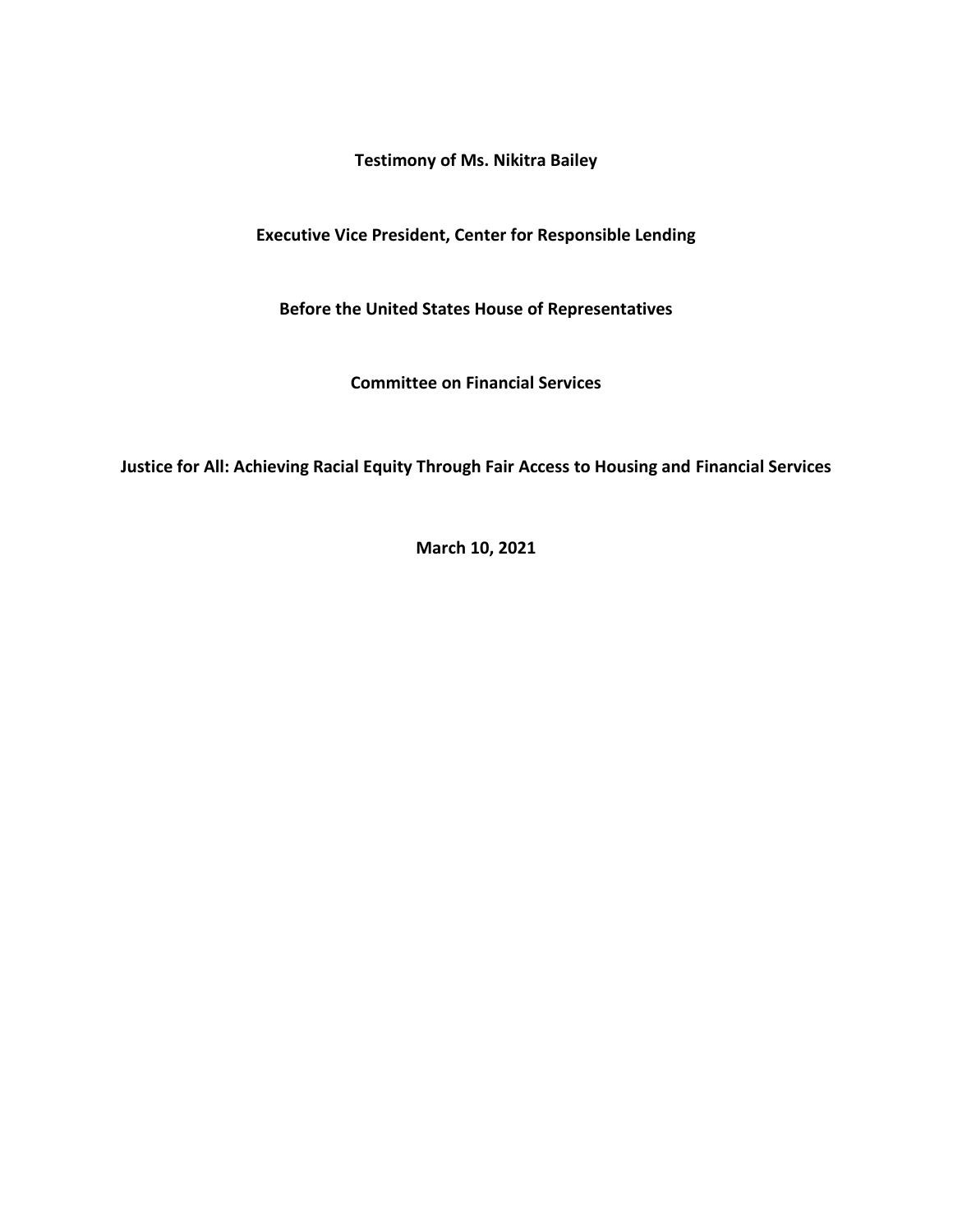#### **I. Introduction**

Good morning Chairwoman Waters, Ranking Member McHenry, and Members of the United States House Committee on Financial Services. Thank you for the opportunity to testify in today's hearing on, "Justice for All: Achieving Racial Equity Through Fair Access to Housing and Financial Services." I am an Executive Vice President of the Center for Responsible Lending (CRL), CRL is a nonprofit, non-partisan research and policy organization dedicated to protecting homeownership and family wealth by working to eliminate abusive financial practices. CRL is an affiliate of Self-Help, one of the nation's largest nonprofit community development financial institutions. For 40 years, Self-Help has created assetbuilding opportunities for low-income individuals, rural communities, women, and families of color. In total, Self-Help has provided over \$9 billion in financing to 172,000 homebuyers, small businesses, and nonprofit organizations and serves more than 160,000 mostly low-income families through 72 credit union branches in North Carolina, California, Florida, Illinois, South Carolina, Virginia, Washington, and Wisconsin.

Wide access to low-cost, responsible credit is critical for building family wealth, closing the racial wealth gap, and for the housing market overall, which in turn, contributes significantly to our overall economy. Today, far too many Black and brown families find themselves on the outskirts of mainstream financial services leading them to pay more for basic banking services. The system's structural discrimination robs families of the opportunity to save and build wealth that can be transferred intergenerationally, which in turn could be used to start a business, pay for a college education, fund retirement, or weather a short-term economic set-back. This inequity also contributes to the persistent and growing racial wealth gap.

The devastating impact of COVID-19 on hardest-hit low wealth families, including Black and brown communities highlights the need for targeted solutions to end systemic inequity in society broadly and in financial services particularly. Discrimination hurts families of color and stifles economic growth in the overall economy. Recent studies show that addressing discrimination targeted at Black Americans alone will add trillions of dollars to the economy creating millions of jobs and generating millions for local jurisdictions.<sup>1</sup>

Policy changes are needed to fix the devastating impact of historic redlining and ongoing discrimination in financial services to move the needle and help achieve racial equity. My testimony draws extensively from remarks delivered to the United States House Financial Services Committee, Subcommittee on Housing, Community Development, and Insurance on, "A Review of the State of and Barriers to Minority Homeownership", delivered on May 8, 2019.<sup>2</sup> It will describe how children today suffer the financial

<sup>1</sup> Citi, *Closing the Racial Inequality Gaps: The Economic Cost of Black Inequality in the U.S*. (Sept. 2020), https://ir.citi.com/%2FPRxPvgNWu319AU1ajGf%2BsKbjJjBJSaTOSdw2DF4xynPwFB8a2jV1FaA3Idy7vY59bOtN2lxVQ M%3D; Nick Noel, Duwain Pinder, Shelley Stewart III, and Jason Wright, *The Economic Impact of Closing the Racial Wealth Gap*, McKinsey & Company (Aug. 2019), Exhibit 2 at p. 6, [https://www.mckinsey.com/industries/publicand](https://www.mckinsey.com/industries/publicand-social-sector/our-insights/the-economic-impact-of-closing-the-racial-wealth-gap)[social-sector/our-insights/the-economic-impact-of-closing-the-racial-wealth-gap;](https://www.mckinsey.com/industries/publicand-social-sector/our-insights/the-economic-impact-of-closing-the-racial-wealth-gap) Jeff Cox, *Morgan Stanley says housing discrimination has taken a huge toll on the economy*, CNBC, November 13, 2020, [https://www.cnbc.com/2020/11/13/morgan-stanley-says-housing-discrimination-has-taken-a-huge-toll-on-the](https://www.cnbc.com/2020/11/13/morgan-stanley-says-housing-discrimination-has-taken-a-huge-toll-on-the-economy.html)[economy.html.](https://www.cnbc.com/2020/11/13/morgan-stanley-says-housing-discrimination-has-taken-a-huge-toll-on-the-economy.html)

<sup>&</sup>lt;sup>2</sup> Testimony of Nikitra Bailey, Executive Vice President, Center for Responsible Lending, Before the U.S. House of Representatives, Committee on Financial Services, Subcommittee on Housing, Community Development, and Insurance, A *Review of the State of and Barriers to Minority Homeownership* (May 8, 2019), [https://financialservices.house.gov/uploadedfiles/hhrg-116-ba04-wstate-baileyn-20190508.pdf.](https://financialservices.house.gov/uploadedfiles/hhrg-116-ba04-wstate-baileyn-20190508.pdf)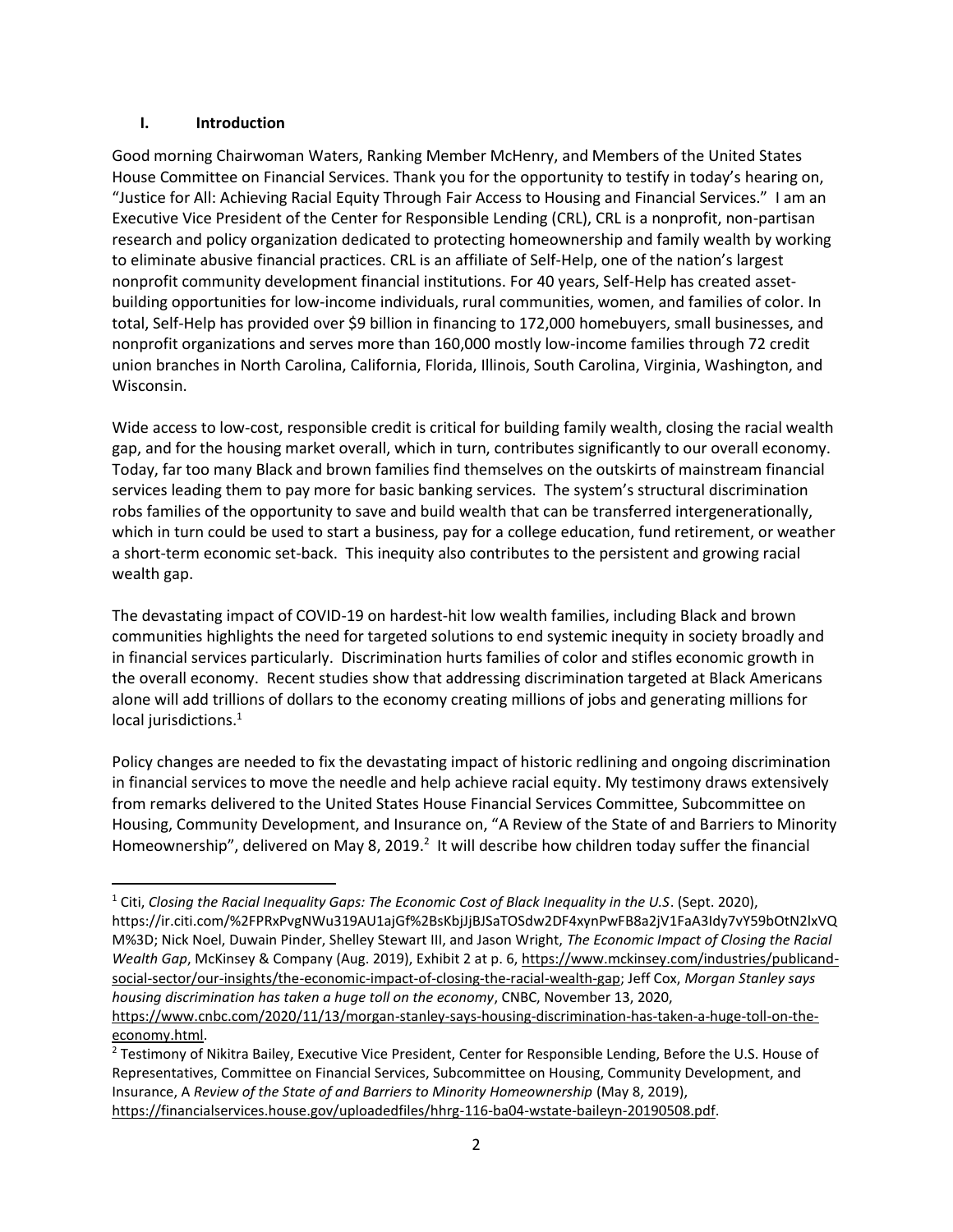consequences of policy choices of past generations, as well as their ongoing, accumulating and compounding burdens. It will also suggest policies that can be implemented today to give these children a fairer shot at the opportunities our country has to offer.

# **II. Fair Access Requires Equity and Not Equality**

# **A. Federal Policies Created Homeownership Inequity**

# **1. Federally Sponsored Land Grants Exclude Families of Color**

Our nation's painful history of forceful dispossession of land, slavery, racism, and discrimination are well documented. As these ills were targeted racially, rather than spread equally, so too have their accumulated impacts occurred in unequal, racially targeted ways. As such, equity—as opposed to equality—is required for their cure. Discriminatory federal policies are significant contributors to today's racial wealth inequity. Federal laws such as the Homestead Act of 1862 enacted during the Civil War to encourage western expansion promised 160 acres of public land to settlers. Twenty percent of the families that received Homestead Act land grants can trace their families' wealth to this single piece of legislation.<sup>3</sup> Most of these families were white Americans.

# **2. New Deal Exclusionary Policies and Practices Lock Black and Brown Families Out of the Mortgage Market**

Moreover, homeownership is the primary way that most middle class families build wealth and economic stability. Yet, the ability to build wealth through homeownership has not been provided equitably throughout most of our country's history and discrimination remains a pervasive problem. New Deal housing policies established redlining and explicitly discriminated against Black and brown families. At the same time, they created economic subsidies for white families that allowed them to enter homeownership and build financial security. These policies helped to expand the American middle class. These policies bestowed upon white families a crucial measure of financial stability and a cushion against economic setbacks that were denied to families of color. Policies and practices underlying these federal programs included denial of credit for qualified borrowers buying in predominantly Black neighborhoods, thereby depressing the value of homes in those neighborhoods. At the same time, the federal government subsidized mortgages for homes in predominantly white suburbia—where builders included requirements that no homes be sold to Black Americans. These policies granted whites the ability to build wealth through homeownership while denying equal opportunities for Black families and other families of color to build similar home equity over the same period.

This explicit discrimination was not a small matter; it determined the distribution of a massive federal subsidy to spur homeownership. Homeownership, in turn, became the primary way most American families accumulate wealth. These explicitly discriminatory policies did not occur centuries in the past; they directly impacted the parents and grandparents of people in this room today. Perhaps some in this room experienced these impacts themselves.

As a result, whites amassed an economic advantage in the form of home equity over families of color that has been passed on to future generations through intergenerational wealth transfers. Today,

<sup>3</sup> Terry Gross, *A 'Forgotten History' of How the U.S. Government Segregated America*, NPR Fresh Air, May 3, 2017, [www.npr.org/2017/05/03/526655831/a-forgotten-history-of-how-the-u-s-government-segregated-america.](http://www.npr.org/2017/05/03/526655831/a-forgotten-history-of-how-the-u-s-government-segregated-america)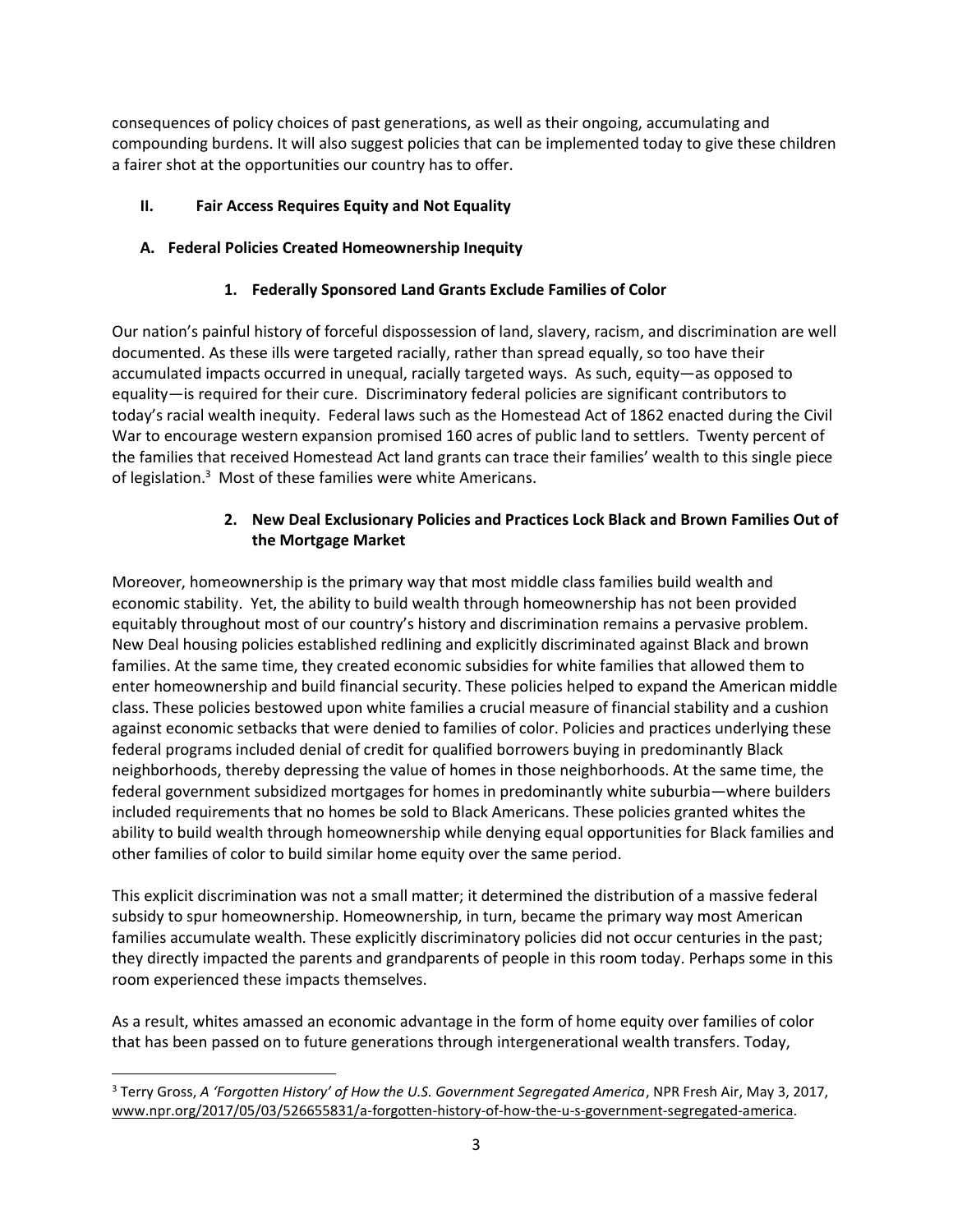disparities in homeownership are a key driver of the stubborn racial wealth gap and home equity still plays a central role in shaping family wealth for the middle class.

These discriminatory policies were established in the housing finance system starting in 1933 with the underwriting guidelines of the Home Owners Loan Corporation (HOLC) that allowed redlining of African-American and other communities of color, denying them access to mainstream banking services.<sup>4</sup> In FHA's 1936 Underwriting Manual, a multitude of provisions indicated that "inharmonious" racial groups should not live in the same communities.<sup>5</sup> The manual also recommended that "natural and artificiallyestablished barriers will prove effective in protecting a neighborhood and the locations within it from adverse influences."<sup>6</sup> In other words, barriers such as highways were deemed a beneficial way to separate Black and other families of color from white neighborhoods. Examples of the impact of this structural inequity include the reality that only 2% of FHA insured mortgage loans went to Black and other homebuyers of color during the first 35 years of the program due to redlining.<sup>7</sup> Further, the administration of the GI Bill loan programs enacted by Congress in 1944 continued this discrimination. In the state of Mississippi alone, just 2 out of 3,229 VA insured mortgages went to Black servicemembers seeking to finance a home or business in the first three years of the program.<sup>8</sup>

Moreover, the neighborhoods we live in largely determine the schools our children attend, our proximity to healthy food and well-paying jobs, and, in some cases, the quality of the very air we breathe. It is difficult to overstate the vast and on-going inequities that these discriminatory policies have created.

Consequently, the suburbanization of America following the Great Depression financially benefited white Americans and excluded people of color. White homeowners were able to gain home equity appreciation, but for decades families of color were not provided the same opportunity. Although discrimination was made unlawful by the Fair Housing Act in 1968, these long-standing discriminatory policies produced segregated housing patterns across the nation and disinvestment from Black communities. This legacy has limited access to traditional low-cost credit for Black families and other families of color, and unduly exposed them to predatory lending sources.

<sup>4</sup> For a more robust discussion of how federal housing policies benefitted whites while disadvantaging African Americans and other people of color, see Ta-Nehisi Coates, *The Case for Reparations*, The Atlantic, June 2014, [http://www.theatlantic.com/features/archive/2014/05/the-case-for-reparations/361631/;](http://www.theatlantic.com/features/archive/2014/05/the-case-for-reparations/361631/) Bob Herbert, *Against All Odds: The Fight for the Black Middle Class*, Bob Herbert and Public Square Media, Inc (2016), [http://www.pbs.org/wnet/chasing-the-dream/films/against-all-odds/;](http://www.pbs.org/wnet/chasing-the-dream/films/against-all-odds/) James Carr and Nandinee Kutty, *Segregation: The Rise Costs for America*, Routledge (2008); Ira Katznelson, *When Affirmative Action Was White: An Untold History of Racial Inequality in Twentieth-Century America*, W. W. Norton & Company (2005); Thomas M. Shapiro, *The Hidden Cost of Being African American: How Wealth Perpetuates Inequality*, Oxford University Press (2004); Melvin L. Oliver and Thomas M. Shapiro, *Black Wealth/White Wealth: A New Perspective on Racial Inequality*, Routledge (1997); Richard Rothstein: *The Color of Law: A Forgotten History of How Our Government Segregated America*, Liveright Publishing Corporation (2017).

<sup>5</sup> Federal Housing Administration, Underwriting Manual, Excerpts (1936).

<sup>6</sup> *Id*.

<sup>7</sup> Dedrick Asante-Muhammad, et. al, *The Road to Zero Wealth: How the Racial Wealth Divide is Hallowing Out America's Middle Class*, p. 15 (September 2017), [https://prosperitynow.org/files/PDFs/road\\_to\\_zero\\_wealth.pdf.](https://prosperitynow.org/files/PDFs/road_to_zero_wealth.pdf) 8 *Id*.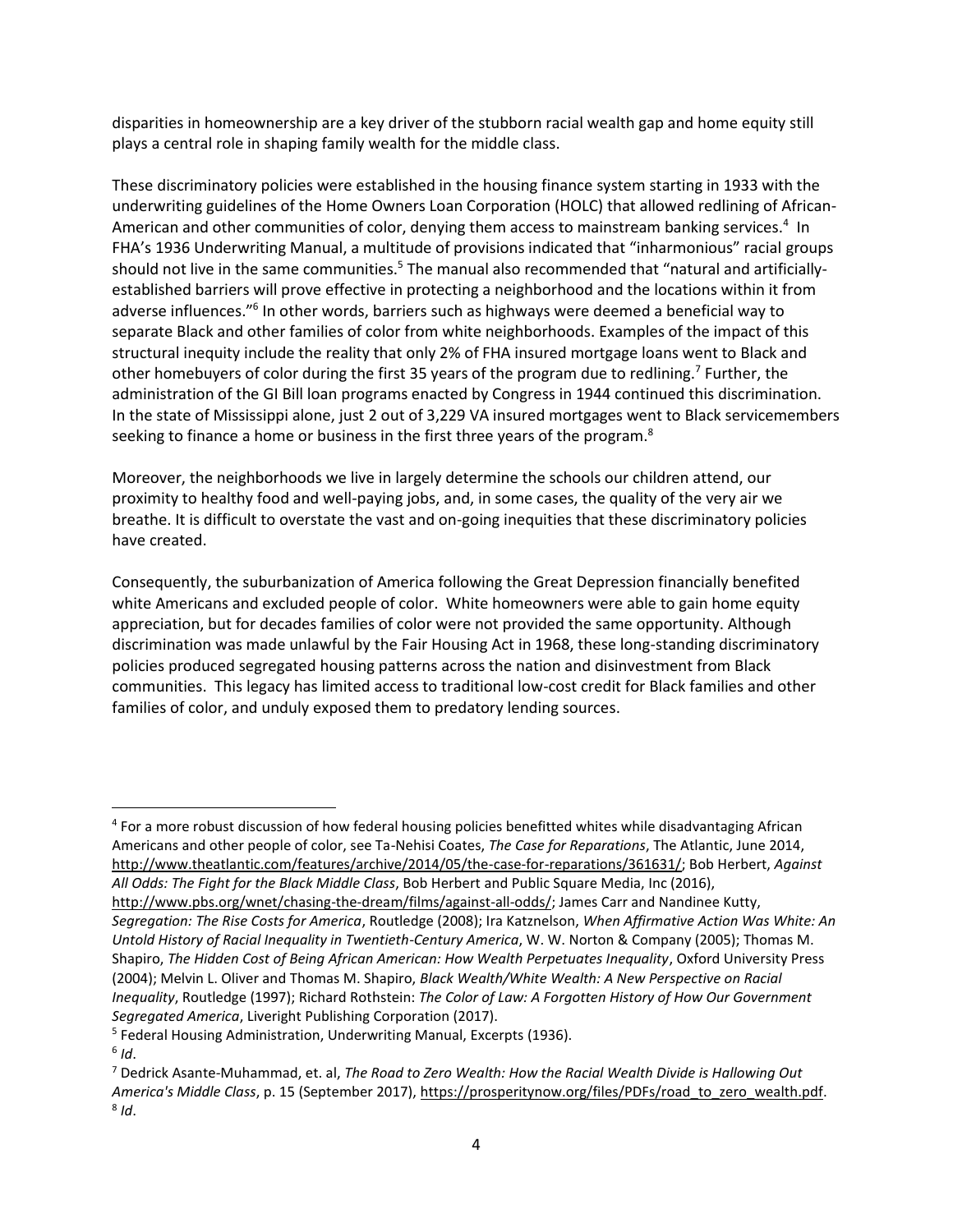### **3. Subprime Lending's Abuses Cost Black and Latino Families \$1 Trillion in Lost Wealth**

Families of color were then devastated by the subprime lending boom in the early 2000s, in which lenders sold millions of families abusive loans that were not sustainable.<sup>9</sup> Leading up to the 2008 financial crisis, these dangerous niche products that lenders mass-marketed included interest-only loans, ARM loans that combined "teaser" rates with subsequent large jumps in payments, negative amortization loans, and loans made with limited or no documentation of the borrower's income or assets.<sup>10</sup> Studies have shown that these products in and of themselves caused about half of the increased risk in mortgage lending that led to the Great Recession.<sup>11</sup>

Center for Responsible Lending research demonstrated that Black and Latino families disproportionately received subprime loans at a greater rate than whites and that borrower *credit* characteristics did not explain the differences in lending.<sup>12</sup> About half of all mortgages made to Black and Latino families during the run-up to the crisis were subprime loans with patently unsustainable terms.<sup>13</sup> Indeed, much

<sup>9</sup> The GSEs' affordable housing goals and loans counting for Community Reinvestment Act credit did not cause the crisis, although it is a much-repeated myth. As the Financial Crisis Inquiry Commission concluded, the affordable housing goals "only contributed marginally to Fannie's and Freddie's participation in [risky mortgages]." Financial Crisis Inquiry Commission, *Final Report of the National Commission on the Causes of the Financial and Economic Crisis in the United States*, at xxvii (2010), https:// www.gpo.gov/fdsys/pkg/GPO-FCIC/pdf/GPO-FCIC.pdf. Furthermore, "none of Fannie Mae's 2004 purchases of subprime or Alt-A securities were ever submitted to HUD to be counted toward the goals." *Id*. at 123. Additionally, the Federal Reserve Bank of St. Louis determined that there was "no evidence that the affordable housing goals of the CRA or of the GSEs affected" the volume, pricing, and performance of securitized subprime mortgages originated in the sample studied. Rubén Hernández-Murillo, Andra C. Ghent, and Michael T. Owyang, Federal Reserve Bank of St. Louis, *Did Affordable Housing Legislation Contribute to the Subprime Securities Boom?* (March 2012), [https://research.stlouisfed.org/wp/more/2012-005.](https://research.stlouisfed.org/wp/more/2012-005) <sup>10</sup> Financial Crisis Inquiry Commission, *The Final Report of the National Commission on the Causes of the Financial and Economic Crisis in the United States*, at pp. 104-111 (2011), [https://www.govinfo.gov/content/pkg/GPO-](https://www.govinfo.gov/content/pkg/GPO-FCIC/pdf/GPO-FCIC.pdf)[FCIC/pdf/GPO-FCIC.pdf.](https://www.govinfo.gov/content/pkg/GPO-FCIC/pdf/GPO-FCIC.pdf)

<sup>11</sup> Morris A. Davis, William D. Larson, Stephen D. Oliner, and Benjamin R. Smith, A *Quarter Century of Mortgage Risk*, FHFA Staff Working Paper 19-02, at p. 35, October 2019 (revised) January 2019 (original) (finding that "risky product features accounted for more than half of the rise in risk during the boom years", defining "risky product features" as those ineligible for QM status). For characteristics of subprime loans, see Testimony of Eric Stein before the U.S. Senate Committee on Banking, Housing and Urban Affairs, *Turmoil in the U.S. Credit Markets: The Genesis of the Current Economic Crisis*, Center for Responsible Lending (October 16, 2008) at pp. 11-14, 34-39, [https://www.responsiblelending.org/sites/default/files/nodes/files/researchpublication/senate-testimony-10-16-](https://www.responsiblelending.org/sites/default/files/nodes/files/researchpublication/senate-testimony-10-16-08-hearing-stein-final.pdf) [08-hearing-stein-final.pdf.](https://www.responsiblelending.org/sites/default/files/nodes/files/researchpublication/senate-testimony-10-16-08-hearing-stein-final.pdf)

<sup>12</sup> Debbie Gruenstein Bocian, Keith S. Ernst, and Wei Li Center, *Unfair Lending: The Effect of Race and Ethnicity on the Price of Subprime Mortgages*, Center for Responsible Lending[, https://www.responsiblelending.org/mortgage](https://www.responsiblelending.org/mortgage-lending/research-analysis/rr011-Unfair_Lending-0506.pdf)[lending/research-analysis/rr011-Unfair\\_Lending-0506.pdf.](https://www.responsiblelending.org/mortgage-lending/research-analysis/rr011-Unfair_Lending-0506.pdf)

<sup>&</sup>lt;sup>13</sup> Federal Reserve researchers, using data from 2004 through 2008, have reported that higher-rate conventional mortgages were disproportionately distributed to borrowers of color, including African American, Latino, American Indians, Alaskan Natives, Native Hawaiians, Pacific Islanders, and Hispanic borrowers. *See* R.B. Avery, K.P. Brevoort, and G.B. Canner, *Higher-Priced Home Lending and the 2005 HMDA Data*, Federal Reserve Bulletin (September 2006), http://www.federalreserve.gov/pubs/bulletin/2006/hmda/bull06hmda.pdf. For example, in 2006, among consumers who received conventional mortgages for single-family homes, roughly half of African American (53.7 percent) and Hispanic borrowers (46.5 percent) received a higher-rate mortgage compared to about one-fifth of non-Hispanic white borrowers (17.7 percent). According to the researchers, "[F]or higher priced conventional firstlien loans for an owner-occupied site-built home, the mean APR spreads were about 5 percentage points above the yields on comparable Treasury securities both for purchase loans and refinancings". R.B. Avery, K.P. Brevoort,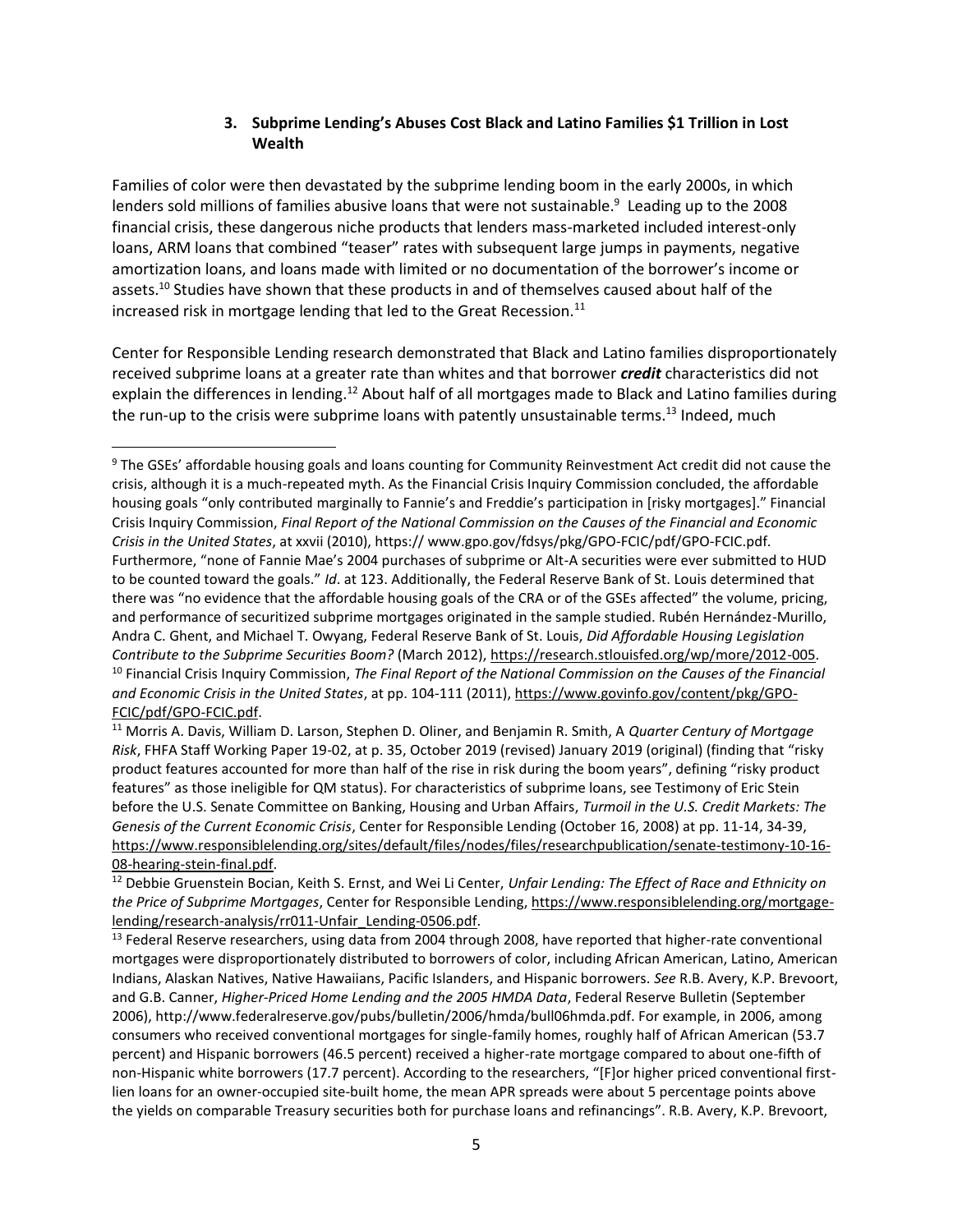evidence indicates that borrowers of color, including higher-income borrowers, were disproportionately steered into toxic mortgages *despite qualifying for safer and more responsible loans with lower costs*. 14 Because of these lending practices, Black and Latino families lost over \$1 trillion dollars in wealth during the crisis. 15 Moreover, Black homeownership has been the slowest to recover from the Great Recession. In fact, there would be 770,000 more Black homeowners if the homeownership rate recovered to its pre-crisis level in 2000.<sup>16</sup>

President Biden has called for acknowledgment and redress of the impacts of this long history of the nation's and the Federal Government's housing discrimination including the racial gap in homeownership. He stated in one of his early executive orders: "Throughout much of the 20th century, the Federal Government systematically supported discrimination and exclusion in housing and mortgage lending. While many of the Federal Government's housing policies and programs expanded homeownership across the country, many knowingly excluded Black people and other persons of color and, promoted and reinforced housing segregation. Federal policies contributed to mortgage redlining and lending discrimination against persons of color."<sup>17</sup>

## **4. Post Great Recession Mortgage Lending Is Overly Restrictive Limiting Access for Black and Brown Families Today**

However, in recent years rather than remediating the damage done by this history of discrimination against families of color, lenders' overcorrections to lending standards and more restrictive GSE credit policies have instead closed off lending options for these families. Data from the Home Mortgage Disclosure Act and the GSEs themselves continues to demonstrate low levels of conventional mortgage loans to Black and Latino families. For example, in 2019, 4.8% of Fannie Mae and 3.6% of Freddie Mac home purchase loans were from Black borrowers, and 4.1% and 3.7% of refinance loans.<sup>18</sup> Since the financial crisis, many lenders and the GSEs have limited lending and increased prices for borrowers with lower credit scores and/or lower down payments. Borrowers of color, low and moderate-income families, and first-time homebuyers tend to have both lower FICO scores and fewer resources to put towards a down payment due to lower levels of family wealth, which in turn is due in large part to generations of systemic discrimination, including by the federal government.

and G.B. Canner, *The 2006 HMDA Data*, at p. A88, Federal Reserve Bulletin (December 2007),

http://www.federalreserve.gov/pubs/bulletin/2007/pdf/hmda06final.pdf.

<sup>14</sup> Rick Brooks and Ruth Simon, *Subprime Debacle Traps Even Very Credit-Worthy*, Wall Street Journal (December 2007), [https://www.wsj.com/articles/SB119662974358911035.](https://www.wsj.com/articles/SB119662974358911035)

<sup>15</sup> Debbie Gruenstein Bocian, Peter Smith, and Wei Li, *Collateral Damage: The Spillover Costs of Foreclosures*, Center for Responsible Lending, at p. 2 (Oct. 24, 2012),

[https://www.responsiblelending.org/mortgagelending/research-analysis/collateral-damage.pdf.](https://www.responsiblelending.org/mortgagelending/research-analysis/collateral-damage.pdf)

<sup>16</sup> Alanna McCargo, Jung Hyun Choi, and Edward Golding, *Building Black Homeownership Bridges: A Five Point Framework for Reducing the Racial Homeownership Gap*, Urban Institute, at p. 1 (May 2019),

[https://www.urban.org/sites/default/files/publication/100204/building\\_black\\_ownership\\_bridges\\_1.pdf.](https://www.urban.org/sites/default/files/publication/100204/building_black_ownership_bridges_1.pdf) <sup>17</sup> The White House, *Memorandum on Redressing Our Nation's and the Federal Government's History of Discriminatory Housing Practices and Policies* (January 26, 2021)[, https://www.whitehouse.gov/briefing](https://www.whitehouse.gov/briefing-room/presidential-actions/2021/01/26/memorandum-on-redressing-our-nations-and-the-federal-governments-history-of-discriminatory-housing-practices-and-policies/)[room/presidential-actions/2021/01/26/memorandum-on-redressing-our-nations-and-the-federal-governments](https://www.whitehouse.gov/briefing-room/presidential-actions/2021/01/26/memorandum-on-redressing-our-nations-and-the-federal-governments-history-of-discriminatory-housing-practices-and-policies/)[history-of-discriminatory-housing-practices-and-policies/.](https://www.whitehouse.gov/briefing-room/presidential-actions/2021/01/26/memorandum-on-redressing-our-nations-and-the-federal-governments-history-of-discriminatory-housing-practices-and-policies/) 

<sup>&</sup>lt;sup>18</sup> FHFA Annual Housing Report, at p. 11, Table 6 (October 2020),

[https://www.fhfa.gov/AboutUs/Reports/ReportDocuments/Annual-Housing-Report-2020.pdf.](https://www.fhfa.gov/AboutUs/Reports/ReportDocuments/Annual-Housing-Report-2020.pdf)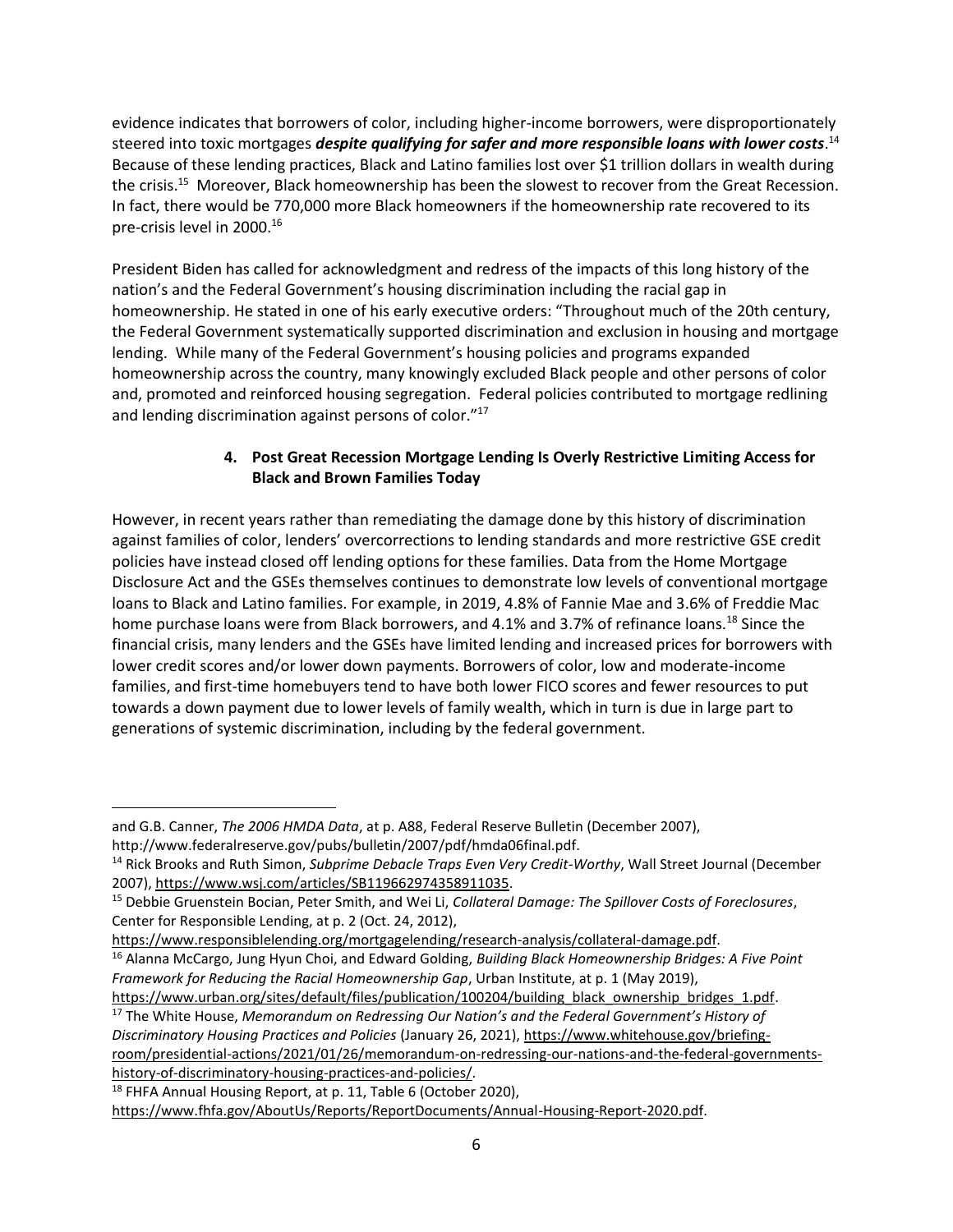Discrimination in the mortgage market is also by no means a relic of the past and can manifest in multiple ways. For example, a recent Center for Investigative Reporting Reveal report analyzed 31 million mortgage records and found that, controlling for income and other available characteristics, in 61 U.S. metro areas African Americans and Latinos are more likely to be turned down for a loan than whites in conventional mortgage applications.<sup>19</sup> Furthermore, testing has repeatedly demonstrated housing discrimination. In 2019, Newsday published the results of a three-year undercover investigation which exposed widespread discriminatory home-selling practices by Long Island real estate agents.<sup>20</sup> Two similarly situated testers of different racial backgrounds independently approached the same agent to test whether they were treated differently based on their race. Black testers experienced disparate treatment 49% of the time, compared with 39% for Latino and 19% for Asian testers.<sup>21</sup> And in 8% of the tests, the agents accommodated white testers while imposing more stringent conditions on other testers.<sup>22</sup>

Moreover, Black Americans pay more to be homeowners. The overall differences in mortgage interest payments (\$743 per year), mortgage insurance premiums (\$550 per year), and property taxes (\$390 per year) total \$13,464 over the life of the loan, which amounts to \$67,320 in lost retirement savings for Black homeowners.<sup>23</sup> Nearly a quarter of the disparity in homeownership costs for Black homeowners is due to local property tax assessments. A research study relying on a national data set found that Black homeowners bear a 13% higher property tax burden than white homeowners in the same jurisdiction; the study identified large tax assessment areas and an appeal process that tends to benefit white homeowners as the key factors resulting in higher relative property tax burden on Black homeowners.<sup>24</sup> Furthermore, Black families realize less growth in home equity as homes in Black neighborhoods of similar quality and amenities as other neighborhoods are worth 23% less, \$48,000 per home on average, amounting to \$156 billion in cumulative losses.<sup>25</sup>

As a result of this troubled history of inequity and continuing discrimination, Black homeownership levels, the primary asset of Black families, is at levels similar to when the Fair Housing Act was passed in 1968.<sup>26</sup> In fact, the gap between white and Black homeownership rates today is the largest it has been

<sup>19</sup> Emmanuel Martinez and Aaron Glantz, *Kept Out: For People of Color, Banks Are Shutting the Door to Homeownership*, Center for Investigative Reporting (Feb. 15, 2018), [https://revealnews.org/article/for-people-of](https://revealnews.org/article/for-people-of-color-banks-are-shutting-the-door-to-homeownership/)[color-banks-are-shutting-the-door-to-homeownership/](https://revealnews.org/article/for-people-of-color-banks-are-shutting-the-door-to-homeownership/) (the study did not have available data on credit scores, but it controlled for nine economic and social factors, including an applicant's income, the amount of the loan, the ratio of the size of the loan to the applicant's income, type of lender, racial makeup and median income of the neighborhood where the applicant wanted to purchase the property).

<sup>20</sup> Ann Choi, Keith Herbert, Olivia Winslow, and Arthur Browne, *Long Island Divided*, Newsday (November 17, 2019), [https://projects.newsday.com/long-island/real-estate-agents-investigation/.](https://projects.newsday.com/long-island/real-estate-agents-investigation/)

<sup>21</sup> *Id*.  $22$  *Id.* 

<sup>23</sup> Michelle Aronowitz, Edward L. Golding, and Jung Hyun Choi, *The Unequal Costs of Black Homeownership*, MIT Golub Center for Finance and Policy (Oct. 1, 2020)[, http://gcfp.mit.edu/wpcontent/uploads/2020/10/Mortgage-](http://gcfp.mit.edu/wpcontent/uploads/2020/10/Mortgage-Cost-for-Black-Homeowners-10.1.pdf)[Cost-for-Black-Homeowners-10.1.pdf.](http://gcfp.mit.edu/wpcontent/uploads/2020/10/Mortgage-Cost-for-Black-Homeowners-10.1.pdf)

<sup>24</sup> Carlos Avenancio-León and Howard Troup, *The Assessment Gap: Racial Inequalities in Property Taxation*, Washington Center for Equitable Growth (2020)[, https://equitablegrowth.org/working-papers/the-assessment](https://equitablegrowth.org/working-papers/the-assessment-gap-racialinequalities-in-property-taxation/)[gap-racialinequalities-in-property-taxation/.](https://equitablegrowth.org/working-papers/the-assessment-gap-racialinequalities-in-property-taxation/) 

<sup>25</sup> Andre M. Perry, Jonathan Rothwell, and David Harshbarger, *The Devaluation of Assets in Black Neighborhoods*, Brookings (November 27, 2018)[, https://www.brookings.edu/research/devaluation-of-assets-in-black](https://www.brookings.edu/research/devaluation-of-assets-in-black-neighborhoods/)[neighborhoods/.](https://www.brookings.edu/research/devaluation-of-assets-in-black-neighborhoods/)

<sup>26</sup> Alanna McCargo and Jung Hyun Choi, *Closing the Gaps: Building Black Wealth Through Homeownership*, Figure 3, Urban Institute (November 2020), [https://www.urban.org/sites/default/files/publication/103267/closing-the-](https://www.urban.org/sites/default/files/publication/103267/closing-the-gaps-building-black-wealth-through-homeownership_0.pdf)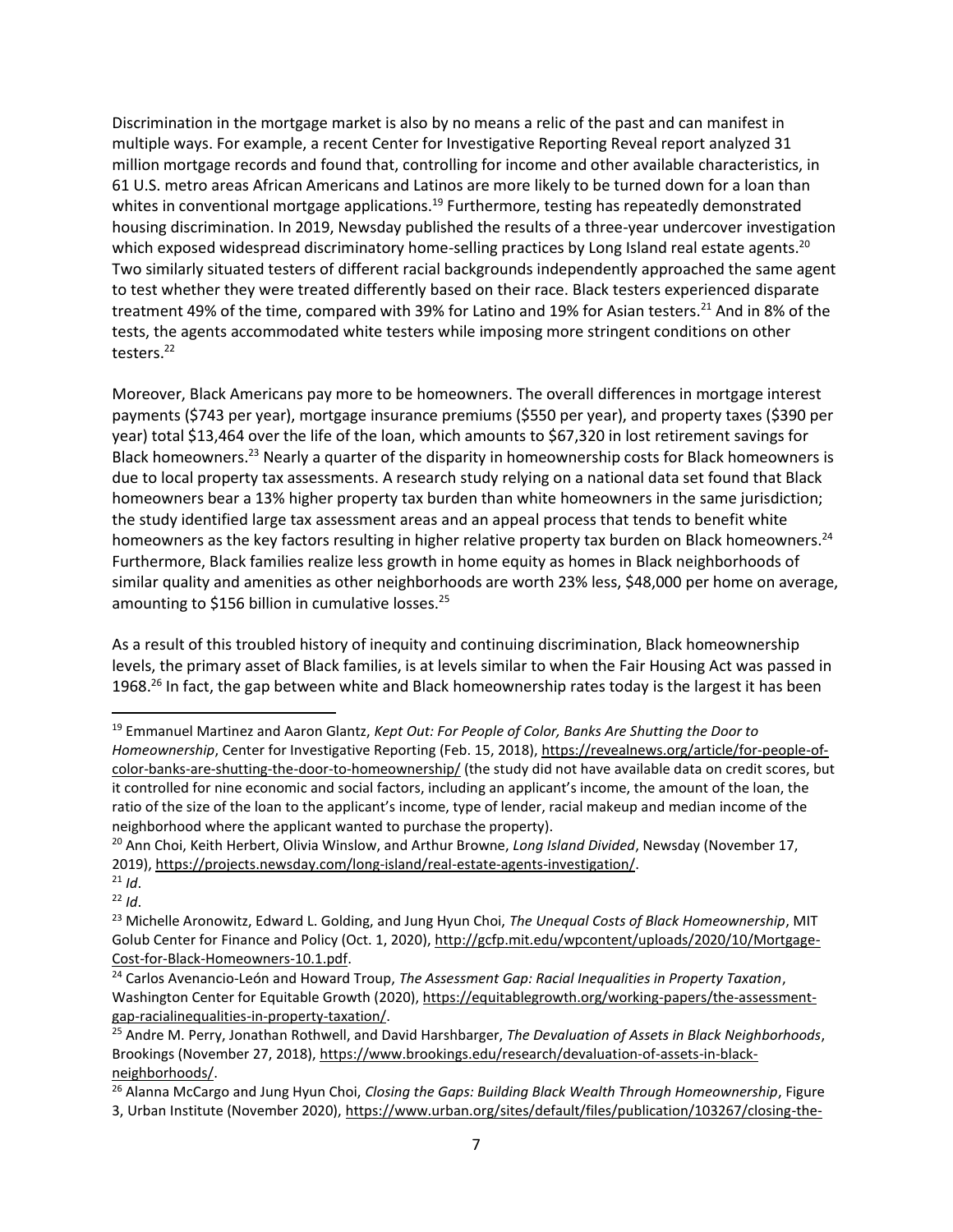since 1890.<sup>27</sup> The homeownership rate for Black Americans is 42%, compared to white homeownership of 72.1%, and 48.1% for Latinos.<sup>28</sup> In large part because families of color were not afforded the opportunity to build wealth through federally supported investment in homeownership and were later devastated by the financial crisis, the median white family has 10 times the wealth of the median Black family and eight times the wealth of the median Latino family.<sup>29</sup> In fact, the racial wealth gap between Black and white families grew from about \$100,000 in 1992 to \$154,000 in 2016 $30$  The median white family gained significantly more wealth, with the median increasing by \$54,000, while median wealth for Black families did not grow in real terms over the same time period.<sup>31</sup> The racial wealth gap contributes to the fact that in the 46 largest housing markets in the country, a median income Black household could only afford 25 percent of homes on the market last year in comparison to the 57 percent that a median income white household could afford.<sup>32</sup> It will require focused and bold action to reverse these inequities.

The future health of the housing market depends on closing these disparities. Demographic projections for the United States point to future increases in the population shares of people of color, making the need to serve these groups increasingly important for the health and future growth of the housing market. For example, over the past decade, Latinos have accounted for over 40% of all household formation growth and 58% of all population growth. Despite representing 18% of the population, Latinos accounted for more than 60% of new homeowner gains over the past decade.<sup>33</sup> Furthermore, a recent study shows that increasing homeownership to Black homeowners as well as addressing other structural discrimination has the potential to grow the economy by at least \$1 trillion per year over the

<sup>29</sup> Asset Building Policy Network, *The Hispanic-White Wealth Gap Infographic* (September 2019),

[gaps-building-black-wealth-through-homeownership\\_0.pdf;](https://www.urban.org/sites/default/files/publication/103267/closing-the-gaps-building-black-wealth-through-homeownership_0.pdf) *see also* Laurie Goodman, Jun Zhu, and Rolf Pendall, *Are Gains in Black Homeownership History?*, Urban Institute (February 14, 2017), [https://www.urban.org/urban](https://www.urban.org/urban-wire/are-gains-black-homeownership-history)[wire/are-gains-black-homeownership-history.](https://www.urban.org/urban-wire/are-gains-black-homeownership-history)

<sup>27</sup> Adam Levitin, *How to Start Closing the Racial Wealth Gap*, The American Prospect (June 17, 2020), [https://prospect.org/economy/how-to-start-closing-the-racial-wealth-gap/.](https://prospect.org/economy/how-to-start-closing-the-racial-wealth-gap/)

<sup>28</sup> Alanna McCargo and Jung Hyun Choi, *Closing the Gaps: Building Black Wealth Through Homeownership*, Figure 3, Urban Institute (November 2020), [https://www.urban.org/sites/default/files/publication/103267/closing-the](https://www.urban.org/sites/default/files/publication/103267/closing-the-gaps-building-black-wealth-through-homeownership_0.pdf)[gaps-building-black-wealth-through-homeownership\\_0.pdf.](https://www.urban.org/sites/default/files/publication/103267/closing-the-gaps-building-black-wealth-through-homeownership_0.pdf)

[https://prosperitynow.org/sites/default/files/resources/ABPN\\_Hispanic\\_White\\_Racial%20Wealth%20Gap%20Info](https://prosperitynow.org/sites/default/files/resources/ABPN_Hispanic_White_Racial%20Wealth%20Gap%20Infographic_Final.pdf) [graphic\\_Final.pdf;](https://prosperitynow.org/sites/default/files/resources/ABPN_Hispanic_White_Racial%20Wealth%20Gap%20Infographic_Final.pdf) Nick Noel, Duwain Pinder, Shelley Stewart III, and Jason Wright, *The Economic Impact of Closing the Racial Wealth Gap*, McKinsey & Company (August 2019), Exhibit 1 at p. 5,

[https://www.mckinsey.com/industries/public-and-social-sector/our-insights/the-economic-impact-of-closing](https://www.mckinsey.com/industries/public-and-social-sector/our-insights/the-economic-impact-of-closing-theracial-wealth-gap)[theracial-wealth-gap.](https://www.mckinsey.com/industries/public-and-social-sector/our-insights/the-economic-impact-of-closing-theracial-wealth-gap)

<sup>30</sup> Nick Noel, Duwain Pinder, Shelley Stewart III, and Jason Wright, *The Economic Impact of Closing the Racial Wealth Gap*, McKinsey & Company, August 2019, Exhibit 1 at p. 5,

[https://www.mckinsey.com/industries/publicand-social-sector/our-insights/the-economic-impact-of-closing-the](https://www.mckinsey.com/industries/publicand-social-sector/our-insights/the-economic-impact-of-closing-the-racial-wealth-gap)[racial-wealth-gap.](https://www.mckinsey.com/industries/publicand-social-sector/our-insights/the-economic-impact-of-closing-the-racial-wealth-gap)

 $31$  *Id.* 

<sup>32</sup> Paul Davidson, *Black Households Can Afford Just 25% of Homes For Sale*, USA Today, October 15, 2019, [https://www.usatoday.com/story/money/2019/10/15/homes-sale-black-households-can-afford-just-25](https://www.usatoday.com/story/money/2019/10/15/homes-sale-black-households-can-afford-just-25-%20percenthouses-market/3976383002) [percenthouses-market/3976383002.](https://www.usatoday.com/story/money/2019/10/15/homes-sale-black-households-can-afford-just-25-%20percenthouses-market/3976383002)

<sup>33</sup> Laura Kusisto and Ben Eisen, *Wave of Hispanic Buyers Shores Up U.S. Housing Market*, Wall Street Journal, July 15, 2019, [https://www.wsj.com/articles/wave-of-hispanic-buyers-boosts-u-s-housing-market-11563183000.](https://www.wsj.com/articles/wave-of-hispanic-buyers-boosts-u-s-housing-market-11563183000)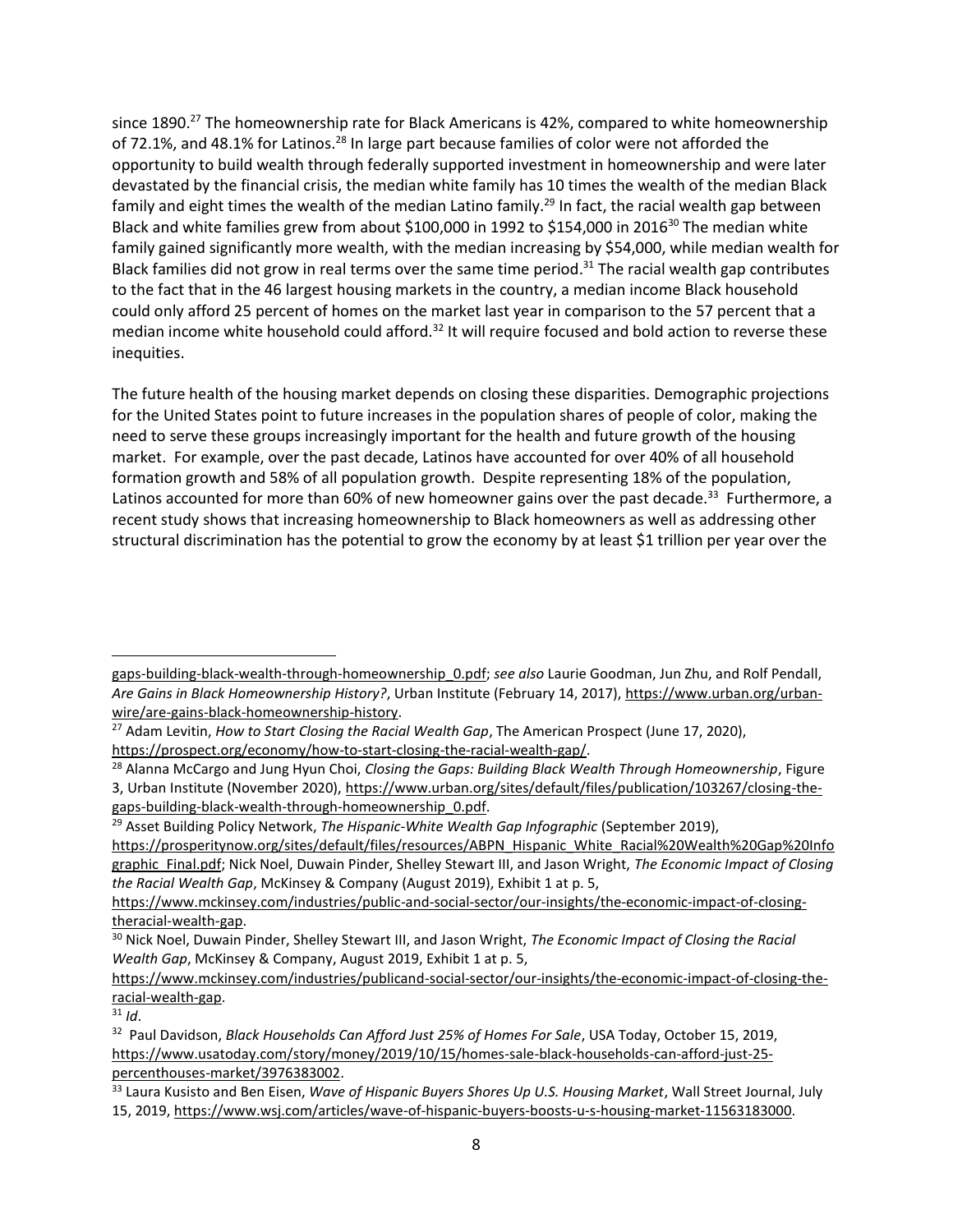next five years.<sup>34</sup> A further study shows that addressing discrimination in mortgage lending targeted at Black Americans can create 4.9 million more households, 784,000 jobs, and \$400 billion in tax revenue.<sup>35</sup>

According to a report by Demos, if homeownership rates were the same for whites and people of color, we would see a decrease in the racial wealth gap by 31% for Black Americans and 28% for Latinos.<sup>36</sup> More targeted aid is required to overcome discrimination in homeownership opportunity. As research from Freddie Mac and Urban Institute demonstrates, there are millions of mortgage-ready borrowers of color, based on borrowers' current credit scores and debt-to-income ratios, though not funds available for a down payment. In fact, there are 6.3 million mortgage ready Black and Latino millennials in the 31 largest metropolitan statistical areas.<sup>37</sup> Given that many of these borrowers do not have family wealth for a down payment because of the lack of intergenerational wealth, targeted down payment assistance will be critical to enable mortgage-ready borrowers of color to become homeowners.

Thus, a restorative justice homeownership fund of targeted down payment assistance should be created to stimulate growth in the housing markets. This will be a critical first step in helping to build more racial equity through homeownership.

### **B. Higher Education Inequity**

## **1. Higher Education is Not a Promise of Opportunity for Black and Hispanic Students**

Discrimination faced in the pursuit of higher education is damaging for Black and Hispanic students and has produced disparate outcomes. Rather than lifting people out of poverty and providing access to the middle class, student debt is further entrenching the racial wealth gap and perpetuating the cycle of poverty that results from systemic lack of access to resources, capital, and affordable credit. Bold actions, such as across-the-board student debt cancellation, are needed to help families build wealth and weather the COVID-19 crisis.<sup>38</sup>

[https://www.urban.org/sites/default/files/publication/100204/building\\_black\\_ownership\\_bridges\\_1.pdf.](https://www.urban.org/sites/default/files/publication/100204/building_black_ownership_bridges_1.pdf) <sup>38</sup> Center for Responsible Lending & the National Consumer Law Center. 2020. *Road to Relief: Supporting Federal Student Loan Borrowers During the COVID-19 Crisis and Beyond.* Available at

<sup>34</sup> Citi, *Closing the Racial Inequality Gaps: The Economic Cost of Black Inequality in the U.S*. (Sept. 2020), [https://ir.citi.com/%2FPRxPvgNWu319AU1ajGf%2BsKbjJjBJSaTOSdw2DF4xynPwFB8a2jV1FaA3Idy7vY59bOtN2lxVQ](https://ir.citi.com/%2FPRxPvgNWu319AU1ajGf%2BsKbjJjBJSaTOSdw2DF4xynPwFB8a2jV1FaA3Idy7vY59bOtN2lxVQM%3D) [M%3D.](https://ir.citi.com/%2FPRxPvgNWu319AU1ajGf%2BsKbjJjBJSaTOSdw2DF4xynPwFB8a2jV1FaA3Idy7vY59bOtN2lxVQM%3D)

<sup>35</sup> Jeff Cox, *Morgan Stanley says housing discrimination has taken a huge toll on the economy*, CNBC, November 13, 2020, [https://www.cnbc.com/2020/11/13/morgan-stanley-says-housing-discrimination-has-taken-a-huge-toll-on](https://www.cnbc.com/2020/11/13/morgan-stanley-says-housing-discrimination-has-taken-a-huge-toll-on-the-economy.html)[the-economy.html.](https://www.cnbc.com/2020/11/13/morgan-stanley-says-housing-discrimination-has-taken-a-huge-toll-on-the-economy.html)

<sup>36</sup> Tanvi Misra, *Why America's Racial Wealth Gap is Really a Homeownership Gap*, Demos, March 12, 2015, available a[t http://www.demos.org/news/why-americas-racial-wealth-gap-really-homeownership-gap.](http://www.demos.org/news/why-americas-racial-wealth-gap-really-homeownership-gap)

<sup>37</sup> Alanna McCargo, *America's Persistent Racial Homeownership Gaps*, Urban Institute,

[https://www.nar.realtor/sites/default/files/documents/policy-forum-2020-presentation-racial-homeownership](https://www.nar.realtor/sites/default/files/documents/policy-forum-2020-presentation-racial-homeownership-gaps-02-06-2020.pdf)[gaps-02-06-2020.pdf.](https://www.nar.realtor/sites/default/files/documents/policy-forum-2020-presentation-racial-homeownership-gaps-02-06-2020.pdf) *See also* National Association of Hispanic Real Estate Professionals, *2019 State of Hispanic Homeownership Report*[, https://nahrep.org/downloads/2019-state-of-hispanic-homeownership-report.pdf;](https://nahrep.org/downloads/2019-state-of-hispanic-homeownership-report.pdf) Alanna McCargo, Jung Hyun Choi, and Edward Golding, *Building Black Homeownership Bridges: A Five Point Framework for Reducing the Racial Homeownership Gap*, Urban Institute, at p. 8 (May 2019),

[https://www.responsiblelending.org/research-publication/road-relief-supporting-federal-student-loan-borrowers](https://www.responsiblelending.org/research-publication/road-relief-supporting-federal-student-loan-borrowers-during-covid-19-crisis)[during-covid-19-crisis.](https://www.responsiblelending.org/research-publication/road-relief-supporting-federal-student-loan-borrowers-during-covid-19-crisis)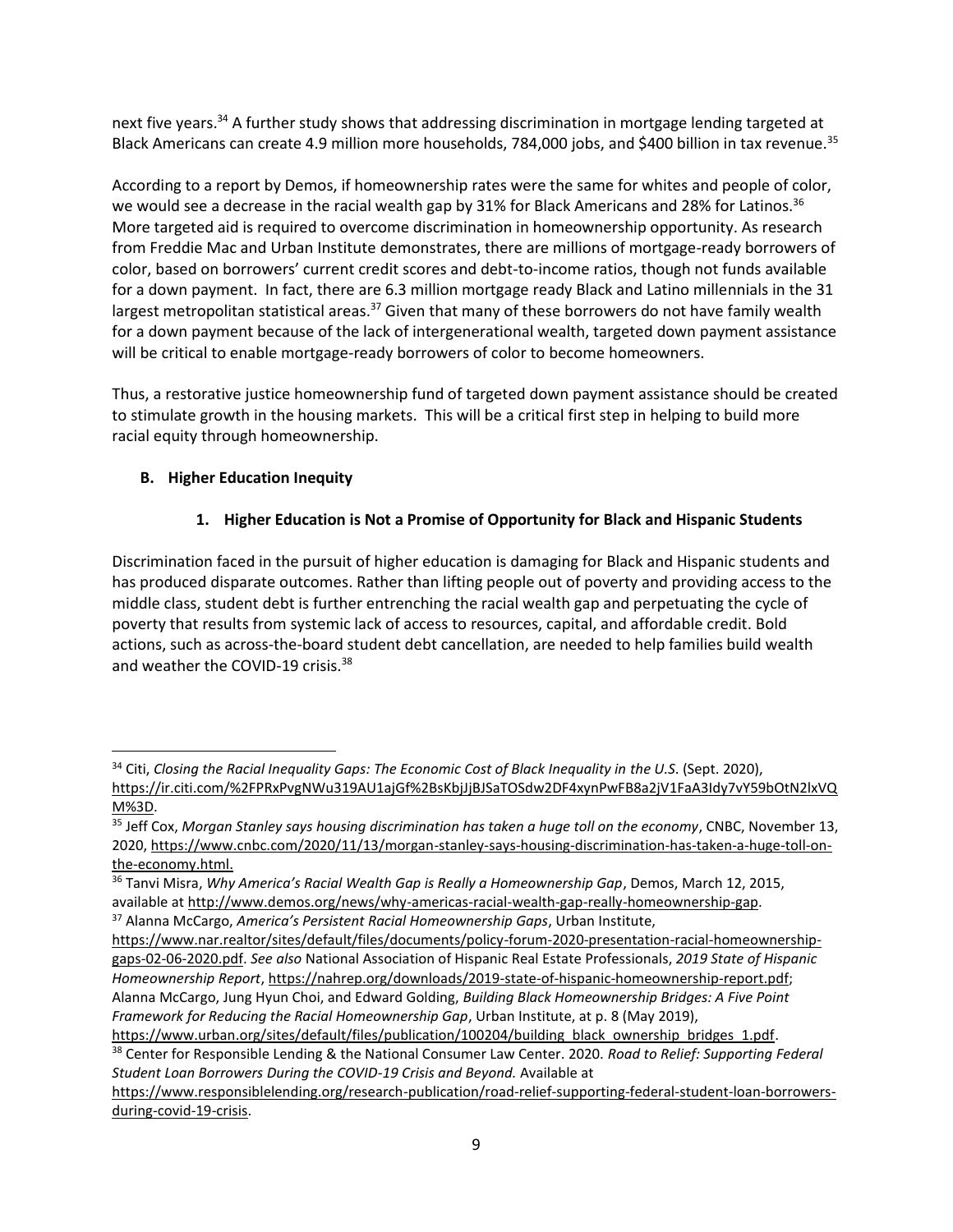The growth of outstanding student loan debt over the last decade has been staggering. Today, more than 44 million people carry over \$1.7 trillion of outstanding student loan debt, an amount that exceeds all other types of non-mortgage loan debt.<sup>39</sup> Two out of three graduates in the class of 2017 borrowed federal student loan debt to finance their education.<sup>40</sup> This phenomenon is especially concerning for communities of color, as existing wealth disparities makes the burden of student loan debt particularly heavy for African American and Latino communities.

American institutions of higher education were built on de jure racial segregation.<sup>41</sup> The results of legal segregation in higher education have created an inequitable legacy for communities of color that persists today. Even after *Brown v. Board of Education* (1954), predominately-white institutions (PWIs) in many states resisted integration and equal treatment for nonwhite students.<sup>42</sup> In addition, institutions such as historically black colleges and universities (HBCUs) have never been adequately funded despite the high-quality opportunities they provide. HBCUs perform a critical function for African American undergraduates: Across the 21 states and territories where they are located, HBCUs comprise only 9% of four-year institutions but awarded 26% of all African American bachelor's degrees in 2016.<sup>43</sup> A history of unequal treatment and funding, deferred maintenance costs, and financial challenges threatens the important legacy of HBCUs.<sup>44</sup> A Government Accountability Report recently found that almost half of all HBCU buildings need repair or replacement.<sup>45</sup> Further, public HBCUs in many states have historically lagged behind public predominately-white institutions (PWIs) in per student funding.<sup>46</sup> Indeed, the racial wealth and resource gap extends to institutions of higher education.<sup>47</sup> As the funding inequities accumulate for HBCUs, and in the absence of robust federal, state, and institution-level support, students are left to fill gaps in funding with student loans. Thus, students at HBCUs tend to take on more debt than students who are not at HBCUs.<sup>48</sup>

The Higher Education Act was originally meant to expand access to opportunity to all Americans, and major public investment in higher education, from the GI Bill to the creation of the Pell Grant program, are meant to help students pay for the cost of college. But not all students benefited equally from these social investments: Black students did not have access to the GI Bill initially due to segregation in higher

<sup>39</sup> Federal Student Aid Portfolio Summary,

<sup>46</sup> Mitchell et. al., 2016.

<sup>48</sup> Saunders et. al., 2016.

[https://studentaid.ed.gov/sa/sites/default/files/fsawg/datacenter/library/PortfolioSummary.xls.](https://studentaid.ed.gov/sa/sites/default/files/fsawg/datacenter/library/PortfolioSummary.xls)

<sup>40</sup> Federal Reserve Bank of New York, Quarterly Report on Household Debt and Credit, (Feb. 2021),

[https://www.newyorkfed.org/medialibrary/interactives/householdcredit/data/pdf/HHDC\\_2020Q4.pdf.](https://www.newyorkfed.org/medialibrary/interactives/householdcredit/data/pdf/HHDC_2020Q4.pdf) <sup>41</sup> Pierre, 2012. History of De Jure Segregation in Public Higher Education in America and the State of Maryland Prior to 1954 and the Equalization Strategy.

<sup>&</sup>lt;sup>42</sup> Minor, J.T. 2008. "Segregation Residual in Higher Education: A Tale of Two States." American Educational Research Journal 45(4): 862-882.

<sup>&</sup>lt;sup>43</sup> Saunders, K.M. & Nagle, B.T. 2018. HBCUs Punching Above Their Weight: A State-Level Analysis of Historically Black College and University Enrollment and Graduation. Washington DC: UNCF Frederick D. Patterson Research Institute. Available a[t https://www.uncf.org/pages/hbcus-punching-above-their-weight.](https://www.uncf.org/pages/hbcus-punching-above-their-weight)

<sup>44</sup> Minor, J.T. (2008). "Segregation Residual in Higher Education: A Tale of Two States." American Educational Research Journal 45(4): 862-882.

<sup>45</sup> United States Government Accountability Office. June 2018. *Historically Black Colleges & Universities: Action Needed to Improve Participation in Education's HBCU Capital Financing Program.* Washington DC: U.S. Government Accountability Office. Available at [https://www.gao.gov/assets/700/692809.pdf.](https://www.gao.gov/assets/700/692809.pdf)

<sup>47</sup> Mitchell, Leachman, & Masterson, 2016; Boland, William Casey & Gasman, Marybeth. 2014. America's Public HBCUs: A Four-State Comparison of Institutional Capacity and State Funding Priorities. Philadelphia: Penn Center for Minority-Serving Institutions. Available a[t https://repository.upenn.edu/gse\\_pubs/340.](https://repository.upenn.edu/gse_pubs/340)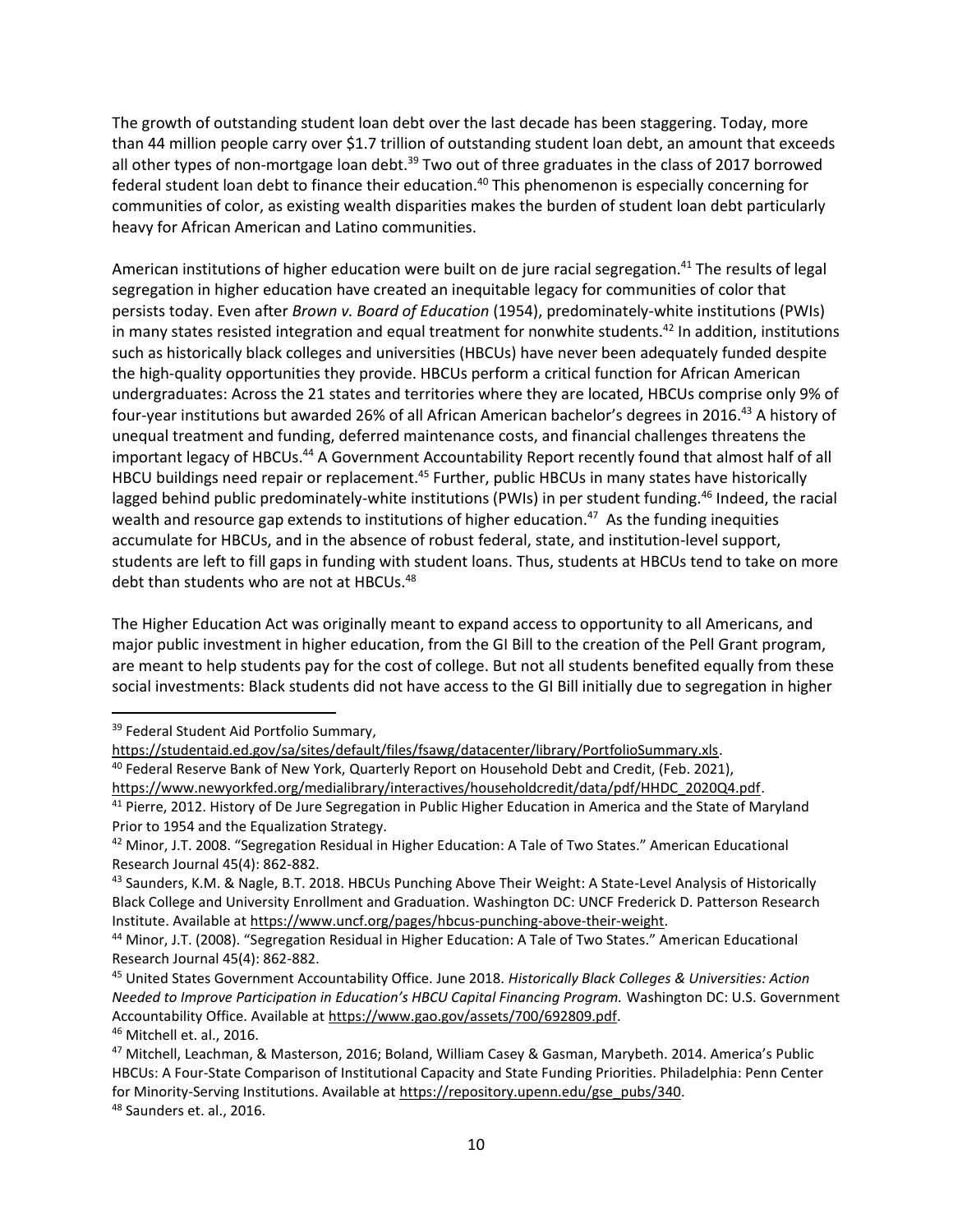education, and many public institutions in many states have a long history of resistance to integration. In more recent decades, just at the time when student bodies were diversifying, policymakers shifted the costs of higher education from the public to the individual student.<sup>49</sup> Today, this pattern persists, and African American and Latino students struggle to fund their college experiences due to broad societal discrimination and a lack of public investment. Unfortunately, in the worst cases, they are also preyed upon by poor quality for-profit institutions that fail to provide reliable educational benefits.

## **2. States Limit Funding Higher Education Post Great Recession**

In the past decade, the higher education landscape has become significantly more perilous for student borrowers. When state legislatures began to tighten their belts in the wake of the Great Recession, investments in public colleges and universities began to decline.<sup>50</sup> In response, public colleges and universities raised tuition, and cut student services.<sup>51</sup> As states slashed budgets and schools raised the cost of a degree, families experienced massive wealth declines from a sinking economy.<sup>52</sup> With foreclosures, job loss, and downturns in the market fracturing family balance sheets, an entire generation of students needed to borrow more than ever before to attend college. Further, a larger number of students than ever before chose to go to college to pursue an education that could help them secure a solid future. Put simply, students of color pursue postsecondary education in a social and economic system built on racist ideologies and infused with hidden, seemingly unconscious bias that creates and perpetuates the racial wealth, income and achievement gaps.<sup>53</sup> This reality means that, on average, students of color have less familial financial support or knowledge about navigating this complex system. Within this context, students and families of color are more likely to need to borrow for higher education and in larger amounts.

## **3. Discrimination Continues to Burden Black and Hispanic Students Post Graduation**

Even after graduation, African American and Latino people face substantial job discrimination and earn far less than their white counterparts.<sup>54</sup> African Americans can also face more difficulty paying off debt and building savings to withstand future financial shocks because of this income gap. Given these disadvantages, these students tend to take longer to pay their loans back compared to their white

<sup>49</sup> Huelsman, Mark. 2019. Debt to Society: The Case for Bold, Equitable Student Loan Cancellation and Reform. Washington DC: Demos. Available a[t https://www.demos.org/research/debt-to-society.](https://www.demos.org/research/debt-to-society) 

<sup>50</sup> Michael Mitchell, Michael Leachman, and Kathleen Masterson, *Funding Down, Tuition Up: State Cuts to Higher Education Threaten Quality and Affordability at Public Colleges*, Center on Budget and Policy Priorities (2016), https:// www.cbpp.org/sites/default/files/atoms/files/5-19-16sfp.pdf.  $51$  *Id.* 

<sup>52</sup> Center for Responsible Lending, *2013 Update: The Spillover Effects of Foreclosures* (August 2013), https:// [www.responsiblelending.org/sites/default/files/nodes/files/research-publication/2013-crl](http://www.responsiblelending.org/sites/default/files/nodes/files/research-publication/2013-crl-researchupdate-foreclosurespillover-effects-final-aug-19-docx.pdf)[researchupdate-foreclosurespillover-effects-final-aug-19-docx.pdf.](http://www.responsiblelending.org/sites/default/files/nodes/files/research-publication/2013-crl-researchupdate-foreclosurespillover-effects-final-aug-19-docx.pdf)

<sup>53</sup> The federal National Advisory Commission on Civil Disorders ("Kerner Commission") discussed two "separate and unequal" societies (one black, one white). Fifty years later, we are still struggling with this reality despite the availability of reforms. Fred Harris and Alan Curtis, "The Unmet Promise of Equality," The New York Times (Feb. 28, 2018[\) https://www.nytimes.com/interactive/2018/02/28/opinion/the-unmet-promise-of-equality.html.](https://www.nytimes.com/interactive/2018/02/28/opinion/the-unmet-promise-of-equality.html)

<sup>&</sup>lt;sup>54</sup> Quillian, Lincoln; Pager, Devah; Hexel, Ole; & Arnfinn H. Midtbøen. 2017. "Meta-analysis of field experiments show no change in racial discrimination in hiring over time." Proceedings of the National Academy of Sciences of the United States of America 114(41): 10870-10875; Gaddis, S. Michael. 2015. "Discrimination in the Credential Society: An Audit Study of Race and College Selectivity in the Labor Market." Social Forces 93(4): 1451-79.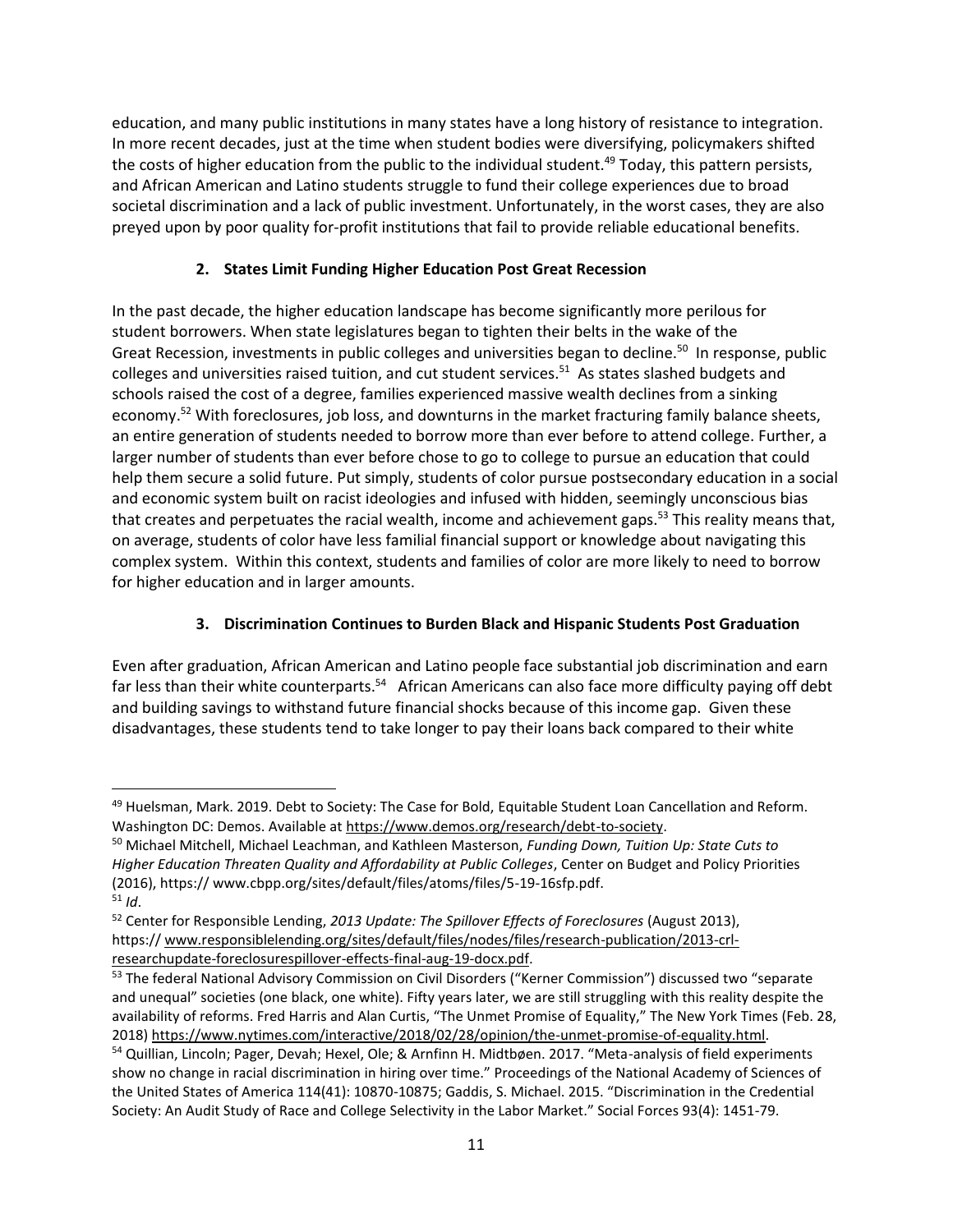counterparts.<sup>55</sup> In fact, recent research shows that, rather than helping communities of color build wealth, a college education actually deepens the wealth gap due to the high costs and structural issues in our system.<sup>56</sup> For example, after 20 years in repayment, the typical Black borrower still owes 95% of the original balance while their white peers owe only 6% of their original balance after that amount of time.<sup>57</sup> Despite these facts, for most students, especially students of color, the pursuit of higher education is not a choice. Indeed, postsecondary education is a necessity, not a luxury, for today's workforce.<sup>58</sup>

As a result of their need to borrow more, alongside targeting and financial deception by for-profit institutions and often abusive servicers, a disproportionate percentage of students of color and the majority of black students are unable to pay student debt and will default.<sup>59</sup> Delinquency and defaults on student loans occur disproportionately for students of color as well as for women. A degree is not a shield from racial disparities: African American bachelor's degree graduates' default at five times the rate of white bachelor's degree graduates and are more likely to default than whites who never finish a degree.<sup>60</sup> Latino bachelor's degree graduates' default at twice the rate of their white peers.<sup>61</sup> Even those who can pay are struggling. Today, nearly half of African American graduates with a bachelor's degree owe more on their undergraduate student loan after four years than they did at graduation, compared to 17% of white graduates and approximately 23% of Latinos.<sup>62</sup> This derails their financial and personal lives and subjects them to harsh collection practices that can keep them from achieving the wealth gains promised by a college education. Meanwhile, their debt keeps growing due to unlimited interest accrual and no statute of limitations on student debt.

Further entrenching these disparities, according to research from the Bureau of Labor Statistics white college graduates are significantly more likely to receive financial support from their parents for their education and even to purchase a home.<sup>63</sup> This research shows that 32% of white parents contribute large financial gifts of \$10,000 or more in comparison to only 9% for Black college educated households. It also shows that even when Black students received some support for higher education, the amount averages to just over \$16,000 versus the nearly \$73,500 that white students receive on average. Even

<sup>61</sup> *Id.*

<sup>55</sup> Sarah Schultz, *A Blueprint for Higher Education Equity*, Young Invincible (2017),

[https://younginvincibles.org/blueprint-higher-education-equity/.](https://younginvincibles.org/blueprint-higher-education-equity/)

<sup>56</sup> Houle and Addo, 2018. "Racial Disparities in Student Debt and Reproduction of the Reproduction of the Fragile Black Middle Class." Sociology of Race and Ethnicity 1-16

<sup>57</sup> Sullivan, L., Meschede, T., Shapiro, T., & Escobar, F. September 2019. "Stalling Dreams: How Student Debt is Disrupting Life Chances and Widening the Racial Wealth Gap." *Institute on Assets and Social Policy at Brandeis University*. Available at [https://heller.brandeis.edu/iasp/pdfs/racial-wealth-equity/racial-wealth](https://heller.brandeis.edu/iasp/pdfs/racial-wealth-equity/racial-wealth-gap/stallingdreams-how-student-debt-is-disruptinglifechances.pdf)[gap/stallingdreams-how-student-debt-is-disruptinglifechances.pdf.](https://heller.brandeis.edu/iasp/pdfs/racial-wealth-equity/racial-wealth-gap/stallingdreams-how-student-debt-is-disruptinglifechances.pdf)

<sup>58</sup> Over 95% of jobs created since the Great Recession have gone to those with at least a bachelor's degree. *See* Anthony Carnevale, et al., *America's Divided Recovery: College Haves and Have-Nots* (2016)

[https://cew.georgetown.edu/cew-reports/americas-divided-recovery/.](https://cew.georgetown.edu/cew-reports/americas-divided-recovery/) By 2020, 65% of all jobs will require some form of postsecondary education. Anthony Carnevale, et al., "Recovery: Job Growth and Education Requirements Through 2020." (2014) https://cew-7632.kxcdn.com/wp-content/uploads/2014/11/Recovery2020.FR .Web .pdf. <sup>59</sup> Judith Scott-Clayton, *The Looming Student Loan Default Crisis is Worse Than We Thought*,

Brookings Institution (2018), [https://www.brookings.edu/wp-content/uploads/2018/01/scott-claytonreport.pdf.](https://www.brookings.edu/wp-content/uploads/2018/01/scott-claytonreport.pdf) <sup>60</sup> *Id.* 

<sup>62</sup> Brookings Institution, *Black-white disparity in student loan debt more than triples after graduation*, Oct. 2016, [https://www.brookings.edu/research/black-white-disparity-in-student-loan-debt-more-than-triples](https://www.brookings.edu/research/black-white-disparity-in-student-loan-debt-more-than-triples-aftergraduation/)[aftergraduation/.](https://www.brookings.edu/research/black-white-disparity-in-student-loan-debt-more-than-triples-aftergraduation/)

<sup>&</sup>lt;sup>63</sup> https://www.bls.gov/opub/mlr/2017/beyond-bls/explaining-the-black-white-gap-in-returns-to-education.htm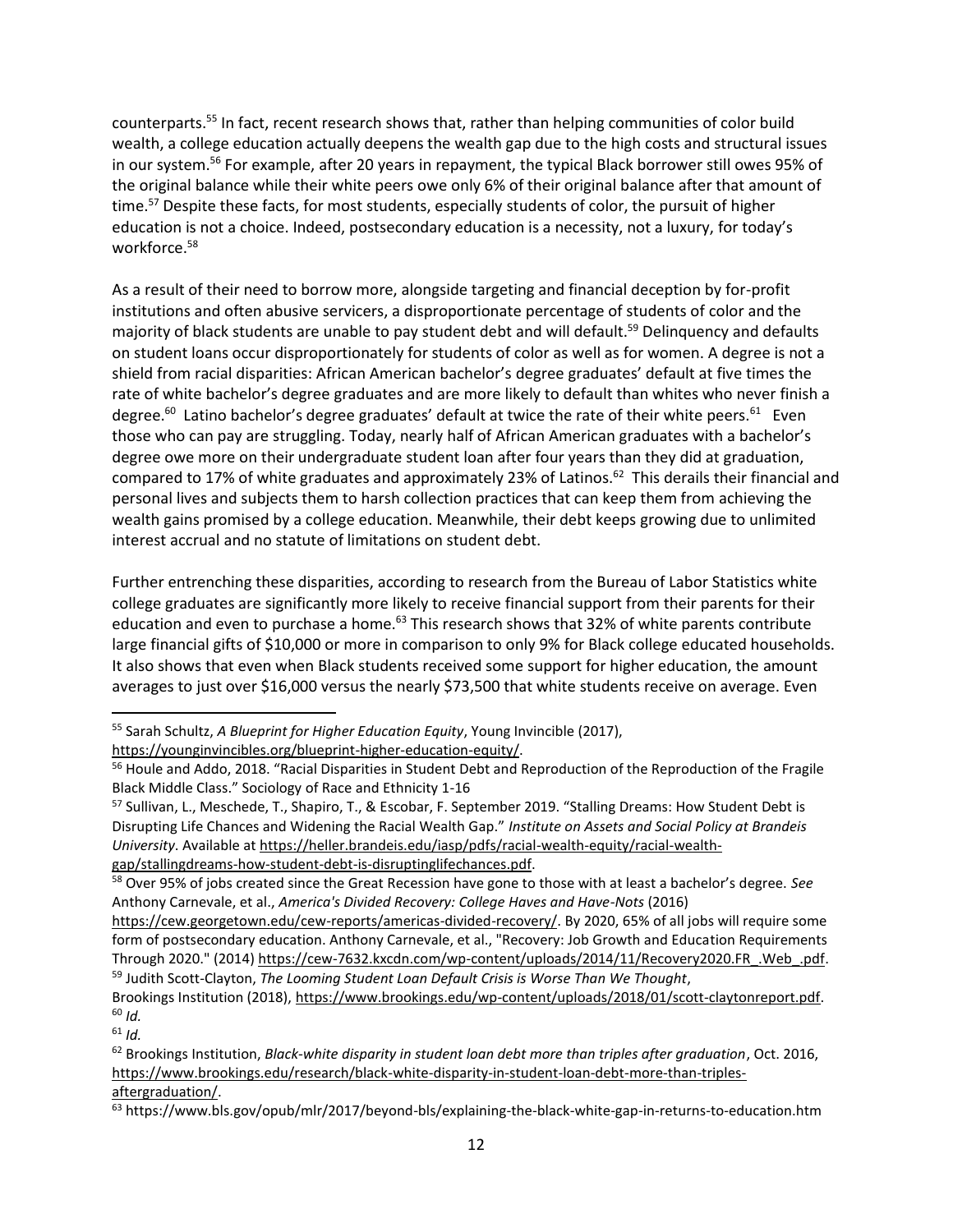more, almost three times as many college educated Black households provide economic support to their parents than white college graduates based on the Bureau's research.

Further, the interplay between student loan payments and other major life investments and responsibilities is well documented. Research from the National Association of Realtors shows that the usual student loan borrower delays the purchase of their first home by an average of seven years because of student loan debt.<sup>64</sup> Thus, this has serious implications for the housing market as well. Moving forward, the market for new homeownership will be predominately borrowers of color, and long-term student loan debt threatens to shrink the available pool of buyers.

From the inability to save for a down payment due to student debt to the impact of delinquency and default on borrower credit reports, student debt is preventing many Black and brown borrowers from entering the housing market. Borrowers who defaulted on a student loan and then cured the default may nonetheless face challenges when attempting to access federal homeownership and small business support.<sup>65</sup>

The perils of default are felt most acutely for Black borrowers as they are particularly at risk of default and also more likely to lack access to affordable credit products even before the additional damage of student loan default to their credit.<sup>66</sup> Black borrowers are also more likely to consolidate their loans to get out of default.<sup>67</sup> While consolidation is a much quicker process than rehabilitation, the default notation and repayment history both remain on the borrower's credit for years. On the other hand, credit reports for borrowers who successfully rehabilitate their loans will only retain the negative repayment history. Black borrowers are also more likely to rely on Federal Housing Administration (FHA) loans to access homeownership opportunities due to being shut out of the conventional mortgage market. However, student loan default can prevent them from accessing this credit option meaning many borrowers will be denied homeownership altogether. Thus, the impact of this unaffordable and inequitable system is further compounded.

Even for borrowers who are managing their payments, FHA loans can still be inaccessible as FHA improperly factors student loan debt in when calculating DTI. Currently, FHA presumes a monthly payment of 1 percent of the outstanding student loan balance if borrowers are actively participating in a repayment plan resulting in a monthly obligation that does not fully amortize the debt. While Fannie Mae, Freddie Mac, the Department of Veterans Affairs (VA) and the Department of Agriculture (USDA) qualify borrowers using the actual monthly obligation or an alternative that is more closely aligned with a fully amortized payment calculation, FHA continues to assume a monthly payment of 1 percent of the outstanding balance – which is almost always larger than the actual payment being made by potential borrowers in both covered plans and fully amortized plans. This policy may be disqualifying creditworthy borrowers because of the inflated DTI ratios that it produces. As a result, many potential borrowers may have more limited financing options or may be unable to obtain mortgage credit entirely. Black and

 $64$  National Association of Realtors, Student Loan Debt and Housing Report, Oct. 2017,

https://www.nar.realtor/research-and-statistics/research-reports/student-loan-debt-and-housing-report. <sup>65</sup> Center for Responsible Lending, Forthcoming. *Data Point: SBA Student Loan Restriction Disproportionately Impacts Black and Latino Business Owners*, [https://www.responsiblelending.org/issues/student-loans.](https://www.responsiblelending.org/issues/student-loans) <sup>66</sup> Scott-Clayton, J, *What accounts for gaps in student loan default, and what happens after*, Brookings Institution (June 21, 2018), [https://www.brookings.edu/wp-content/uploads/2018/06/Report\\_Final.pdf.](https://www.brookings.edu/wp-content/uploads/2018/06/Report_Final.pdf) <sup>67</sup> *Id*.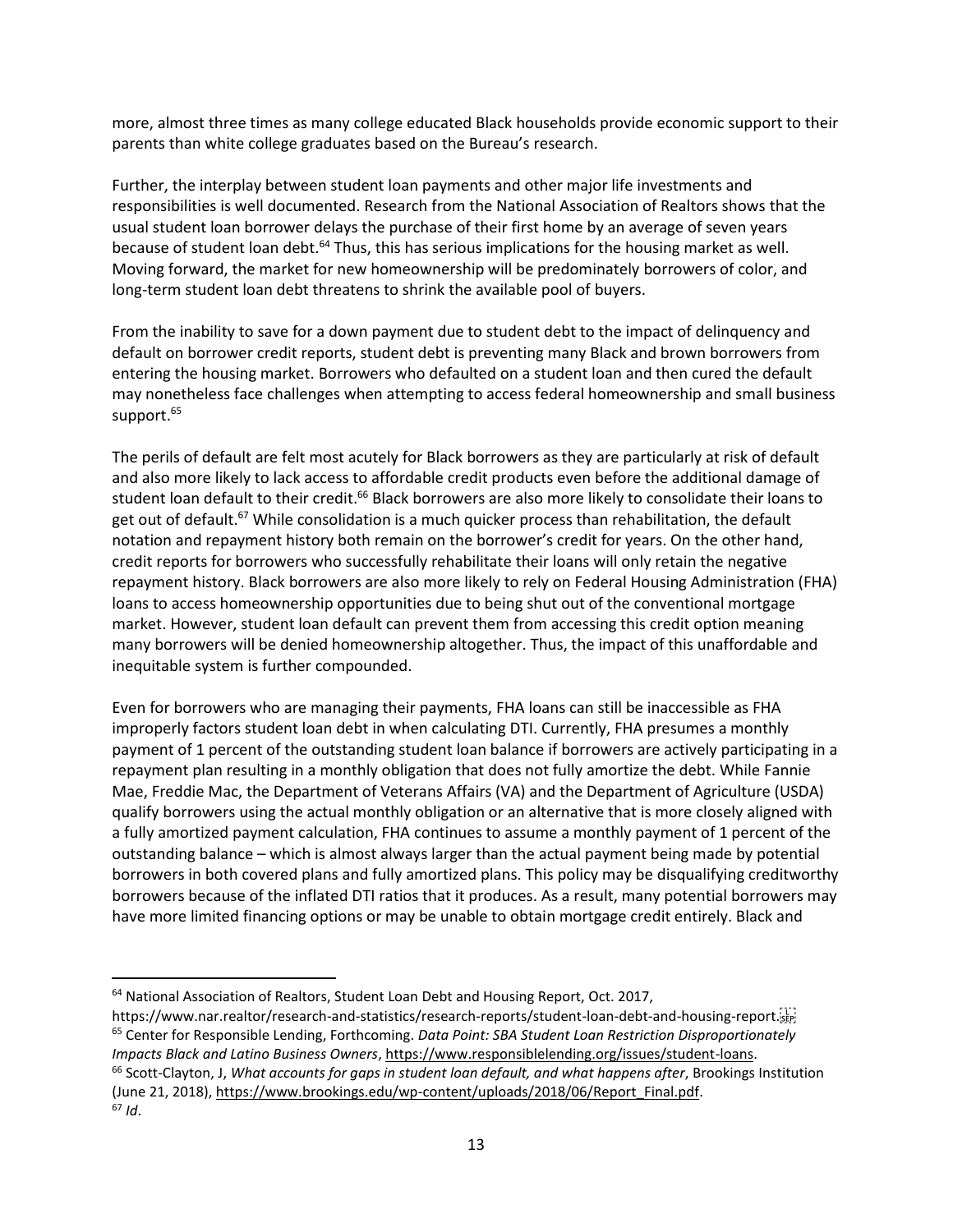Latino borrowers are more likely to be enrolled in income-based repayment and more likely to have loans that are negatively amortizing.

Unless bold, new actions such as across-the-board cancellation are taken to deal with the student debt crisis, a generation will be trapped in debt undertaken to try to advance their lives. $68$ 

## **C. Small Business Lending Inequity**

## **1. Small Businesses of Color Are Credit Starved**

Business ownership is a proven mechanism for wealth-building, with economic benefits that extend beyond the individual business to the entire community. Unfortunately, there are profound disparities in how business owners fund their enterprises with businesses of color having less access to loans from financial institutions. Research from the Federal Reserve found that in the previous five years, 46% of white-owned businesses with employees accessed credit from a bank, and 6% accessed credit from a credit union. During that same time, just 23% of Black-owned employer firms accessed credit from a bank, and 8% from a credit union and 32% of Latino-owned employer firms accessed credit from a bank and 4% from a credit union.<sup>69</sup> A recent study by the National Community Reinvestment Coalition found steep reductions in SBA 7(A) lending to Black businesses between 2008 and 2016.<sup>70</sup> That same study also found that Black and Hispanic testers when applying for loans were required to produce more documentation to support their loan application and received less information about fees, and less friendly service when visiting a small business lender.<sup>71</sup> Additional research found that business owners of color are more likely than white business owners to feel discouraged from seeking loans.<sup>72</sup> Research from the Federal Reserve also found that business owners of color were more likely to rely on personal funds and personal credit scores to finance their business. Twenty-eight percent of Black and Asian owners and 29% of Latino owners relied on personal funds as the primary funding source for their business, compared to 16% of white business owners. Black and Latino business owners were also more likely to use their personal credit scores when obtaining financing with 52% and 51% doing so, respectively, compared to 45% of white and 43% of Asian business owners.<sup>73</sup> In addition, in SBA's fiscal

<sup>68</sup> Center for Responsible Lending & the National Consumer Law Center. 2020. *Road to Relief: Supporting Federal Student Loan Borrowers During the COVID-19 Crisis and Beyond.* Available at

[https://www.responsiblelending.org/research-publication/road-relief-supporting-federal-student-loan-borrowers](https://www.responsiblelending.org/research-publication/road-relief-supporting-federal-student-loan-borrowers-during-covid-19-crisis)[during-covid-19-crisis.](https://www.responsiblelending.org/research-publication/road-relief-supporting-federal-student-loan-borrowers-during-covid-19-crisis) 

<sup>&</sup>lt;sup>69</sup> Small Business Credit Survey: Report on Employer Firms (2020).

 $70$  National Community Reinvestment Coalition, Disinvestment, Discouragement and Inequity in Small Business Lending (2019), [https://ncrc.org/wp-content/uploads/2019/09/NCRC-Small-Business-Research-FINAL.pdf.](https://ncrc.org/wp-content/uploads/2019/09/NCRC-Small-Business-Research-FINAL.pdf)  $71$  *Id.* 

<sup>72</sup> *See* McManus, 2016. ("Research also finds that minority business owners are more likely to feel discouraged from seeking private loans. In a Census survey, only 16% of nonminorities felt discouraged from seeking a loan, while almost 30% of minorities felt the same way. These, in combination with other reasons, may be why minority business owners have a heavier reliance on personal finances.") (citing Christine Kymn, U.S. Small Business Administration, Office of Advocacy, Access to Capital for Women- and Minority-owned Businesses: Revisiting Key Variables, January 2014,

[https://www.sba.gov/sites/default/files/Issue%20Brief%203%20Access%20to%20Capital.pdf\)](https://www.sba.gov/sites/default/files/Issue%20Brief%203%20Access%20to%20Capital.pdf)  $<sup>73</sup>$  Federal Reserve, Small Business Credit Survey: Report on Minority-Owned Firms (2019),</sup> [https://www.fedsmallbusiness.org/medialibrary/fedsmallbusiness/files/2019/20191211-ced-minority-owned](https://www.fedsmallbusiness.org/medialibrary/fedsmallbusiness/files/2019/20191211-ced-minority-owned-firms-report.pdf)[firms-report.pdf.](https://www.fedsmallbusiness.org/medialibrary/fedsmallbusiness/files/2019/20191211-ced-minority-owned-firms-report.pdf)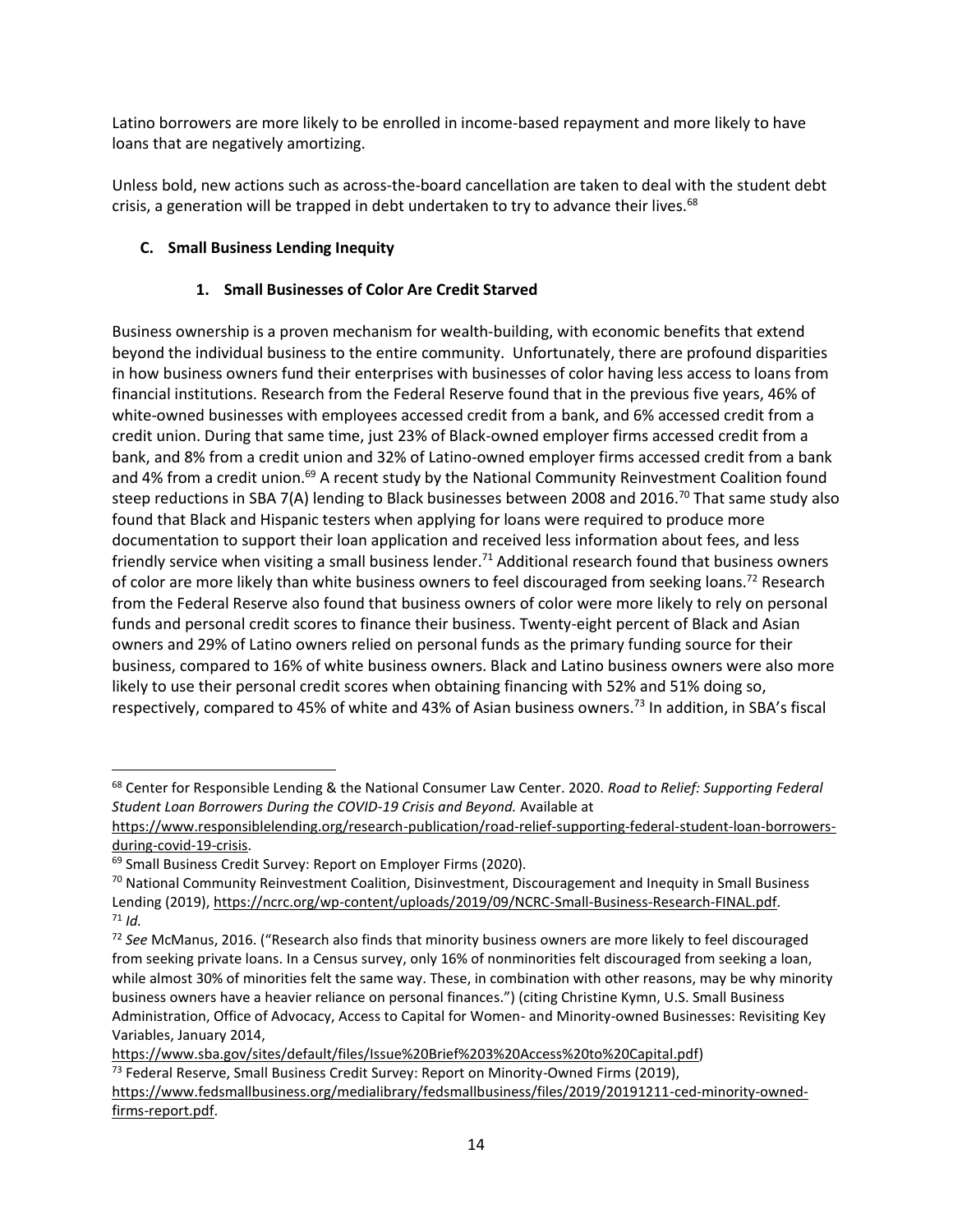years ending September 30, 2019 and 2018, for all SBA 7(a) loans made, only 5% were made to Blackowned businesses, and only 9% were made to Hispanic-owned businesses.<sup>74</sup>

Lack of access to credit can be harmful in the normal course of business, but in the midst of a pandemic, lack of access can have disastrous consequences for microbusinesses, the owners, and employees who depend on them for their livelihoods. The Paycheck Protection Program (PPP) is the most recent example of these disparities. The design of the program, which relied on banks to originate the loans, unfairly put Black, Latino, and Native American business owners at a distinct disadvantage in attempting to access PPP funds when so many were already on precarious financial footing. Banks prioritized customers with whom they had an existing banking relationship; as noted above, Black businesses are less likely to access credit through a bank. Banks also tended to prioritize larger PPP loans to maximize fees, leaving out the smallest of small business from accessing relief.<sup>75</sup> An analysis of the SBA's PPP data shows that over three-fourths of the 5.2M loans made in 2020 contained *no demographic information.* Just 9.5% reported proprietor race or ethnicity information, 16.2% reported proprietor gender, and 14.5% reported whether the proprietors were veterans.<sup>76</sup> Collecting such little information, the SBA made it nearly impossible to judge their own success in extending relief to vulnerable communities.

The PPP also highlighted the dearth of data on small business lending that has been a major obstacle for ensuring equity for decades. The limited data masks the lack of equitable investment of taxpayersupported funds and access to business capital for communities of color and those in rural markets. In fact, in addition to data collection being one of the much-needed improvements to the PPP program, robust data collection is also needed for existing laws enacted to incentivize community investment and job creation through access to business capital. Without publicly available data, it is difficult to prove or disprove, or adequately address, inequities in small business lending. Ten years ago, Congress took steps to address this issue through Section 1071 of the Wall Street Reform and Consumer Protection Act, requiring the collection of key data elements, including demographic data, with respect to applications for small business loans. We are pleased that the CFPB is now moving forward implementing section 1071, having convened the SBREFA panel and released a proposed outline.

Beyond data collection and transparency, it is imperative that SBA, Treasury, CFPB and the prudential regulators establish, monitor, and enforce an affirmative duty to fairly serve all small business borrowers; and establish affordable small business lending goals for all credit providers. The prudential regulators should require banks covered by CRA to include a robust small business community reinvestment requirement that includes loans approved for small businesses and for business owners where the business credit runs through their personal credit profile. It is critical for equitable small business lending to be considered in CRA evaluations.

[https://www.sba.gov/sites/default/files/aboutsbaarticle/WebsiteReport\\_asof\\_20190830.pdf.](https://www.sba.gov/sites/default/files/aboutsbaarticle/WebsiteReport_asof_20190830.pdf)

<sup>75</sup> For further discussion of the structural inequities in the PPP program, *see* Testimony of Ashley Harrington, Center for Responsible Lending, Before the U.S. House Committee on Small Business Regarding "*Paycheck Protection Program: Loan Forgiveness and Other Challenges*," (June 17, 2020),

<sup>&</sup>lt;sup>74</sup> Small Business Administration, SBA Business Loan Approval Activity Comparisons for Fiscal Years 2012 to 2019, for the Period Ending 08-30-2019,

[https://www.responsiblelending.org/sites/default/files/nodes/files/research-publication/crl-testimony-harrington](https://www.responsiblelending.org/sites/default/files/nodes/files/research-publication/crl-testimony-harrington-house-smallbusiness-17jun2020.pdf)[house-smallbusiness-17jun2020.pdf.](https://www.responsiblelending.org/sites/default/files/nodes/files/research-publication/crl-testimony-harrington-house-smallbusiness-17jun2020.pdf)

<sup>&</sup>lt;sup>76</sup> CRL analysis of SBA PPP data.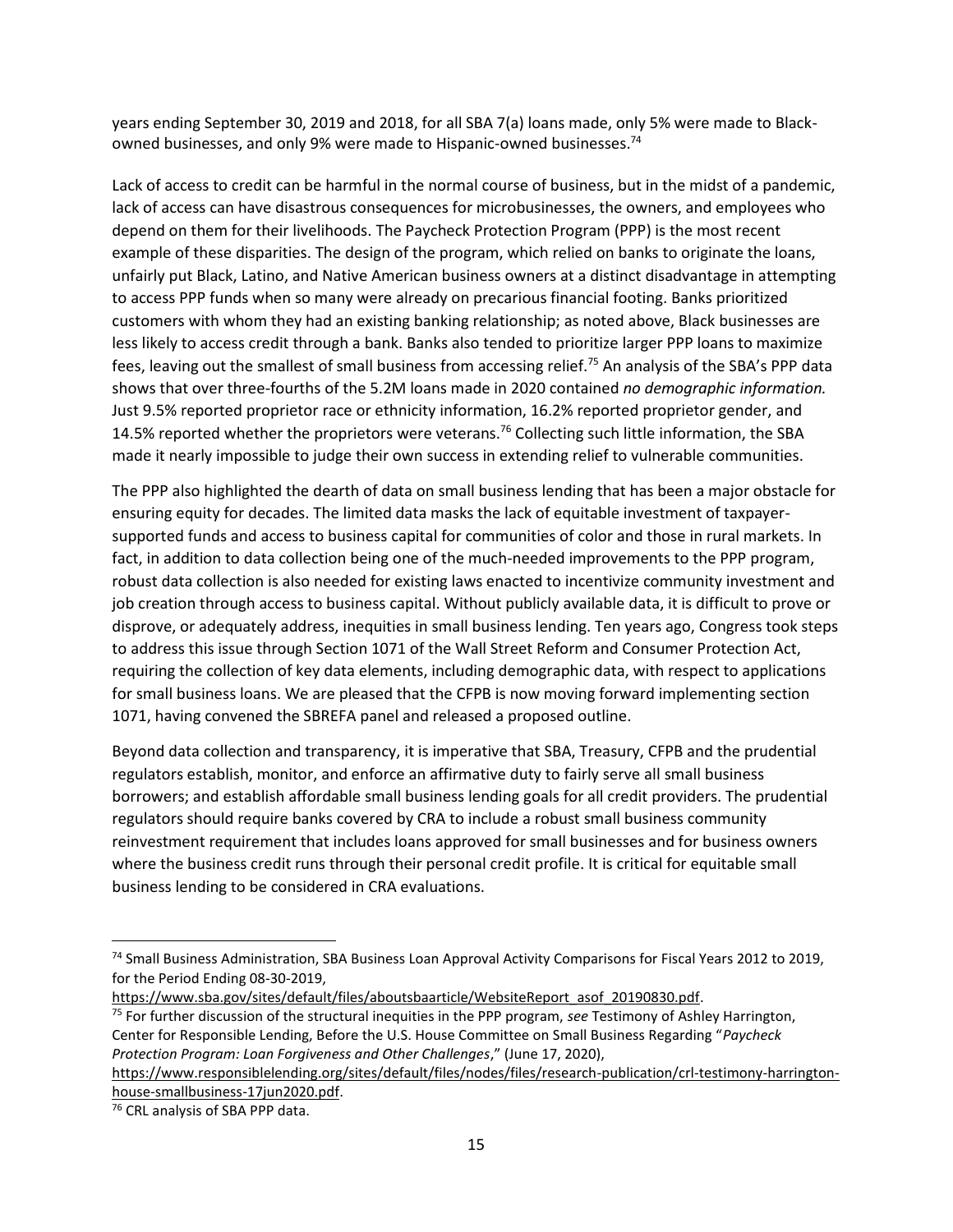Finally, while it may seem obvious, it is worth cautioning against measures that will widen the racial wealth gap, and exacerbate the heavy burden struggling families already face. For as long as families of color have faced structural barriers to low-cost, responsible, mainstream credit, there have always been subprime lenders who exploit these barriers by targeting families of color for loans that can worsen these families' financial struggles, and sometimes make it harder for them to qualify for lower-cost mainstream credit. Such lenders increasingly seek to create or exploit federally-created exemptions from state usury laws applicable to national banks and federally-insured banks, or cite it to press state legislatures for increases in state usury limits. Increasingly, such lenders use the language of racial equity to suggest that making cost loans available is a valid way to redress racial inequities in access to lowcost, mainstream credit. These deceptive claims are a perversion of what real racial economic justice and opportunity entail, and should be decisively rejected.

### **III. It is Critical to Strengthen and Fully Enforce the Nation's Fair Lending Laws**

The COVID-19 pandemic and economic crisis has laid bare and amplified systemic inequity in our nation. As the National Fair Housing Alliance aptly states in its most recent Fair Housing Trends Report:

> This report was not supposed to be about the COVID-19 pandemic. It was supposed to be about fair housing trends in 2019. However, how could we not address the COVID-19 crisis when it illuminated the great disparities at the heart of every fair housing trends report ever released by NFHA? The adverse COVID health outcomes for people of color, and especially for Black Americans, are a manifestation of segregation and absence of opportunity in neighborhoods of color. People of color live in communities with more concrete, toxic facilities, and pollution, but fewer fresh foods or health care facilities. The disparities in economic outcomes reflect the disparities in education and job opportunities linked to differences in school quality, transportation, and employment networks. People of color, especially Latinos, are overrepresented in service industry jobs, those hardest hit by the pandemic. The differences in long-term housing stability relate directly to centuries of differences in housing opportunities–people of color are predominantly renters, while White people are predominantly homeowners.<sup>77</sup>

Additionally, research from NCRC demonstrates that there are statistically significant correlations between redlining and susceptibility to COVID-19.<sup>78</sup> Against this stark backdrop, the Trump administration destroyed critical fair housing protections that are absolutely essential to ensuring that all communities have an opportunity to thrive.

### **A. HUD's Disparate Impact and Affirmatively Furthering Fair Housing Rules Must be Restored**

Disparate impact theory helps create accountability for entities that unjustifiably engage in practices that have a disproportionately harmful effect based on protected class. Furthermore, by focusing on the consequences of unfair credit practices, the disparate impact standard is frequently able to uncover discrimination that is intentional, but subtle or hidden. Equally important, disparate impact helps to

<sup>77</sup> National Fair Housing Alliance, 2019 Fair Housing Trends Report[, https://nationalfairhousing.org/wp](https://nationalfairhousing.org/wp-content/uploads/2019/10/2019-Trends-Report.pdf)[content/uploads/2019/10/2019-Trends-Report.pdf.](https://nationalfairhousing.org/wp-content/uploads/2019/10/2019-Trends-Report.pdf)

<sup>78</sup> Jason Richardson, Bruce C. Mitchell, Helen C.S. Meier, Emily Lynch, and Jad Edlebi, *Redlining and Neighborhood Health*, NCRC, September 2020, [https://ncrc.org/holc-health/.](https://ncrc.org/holc-health/)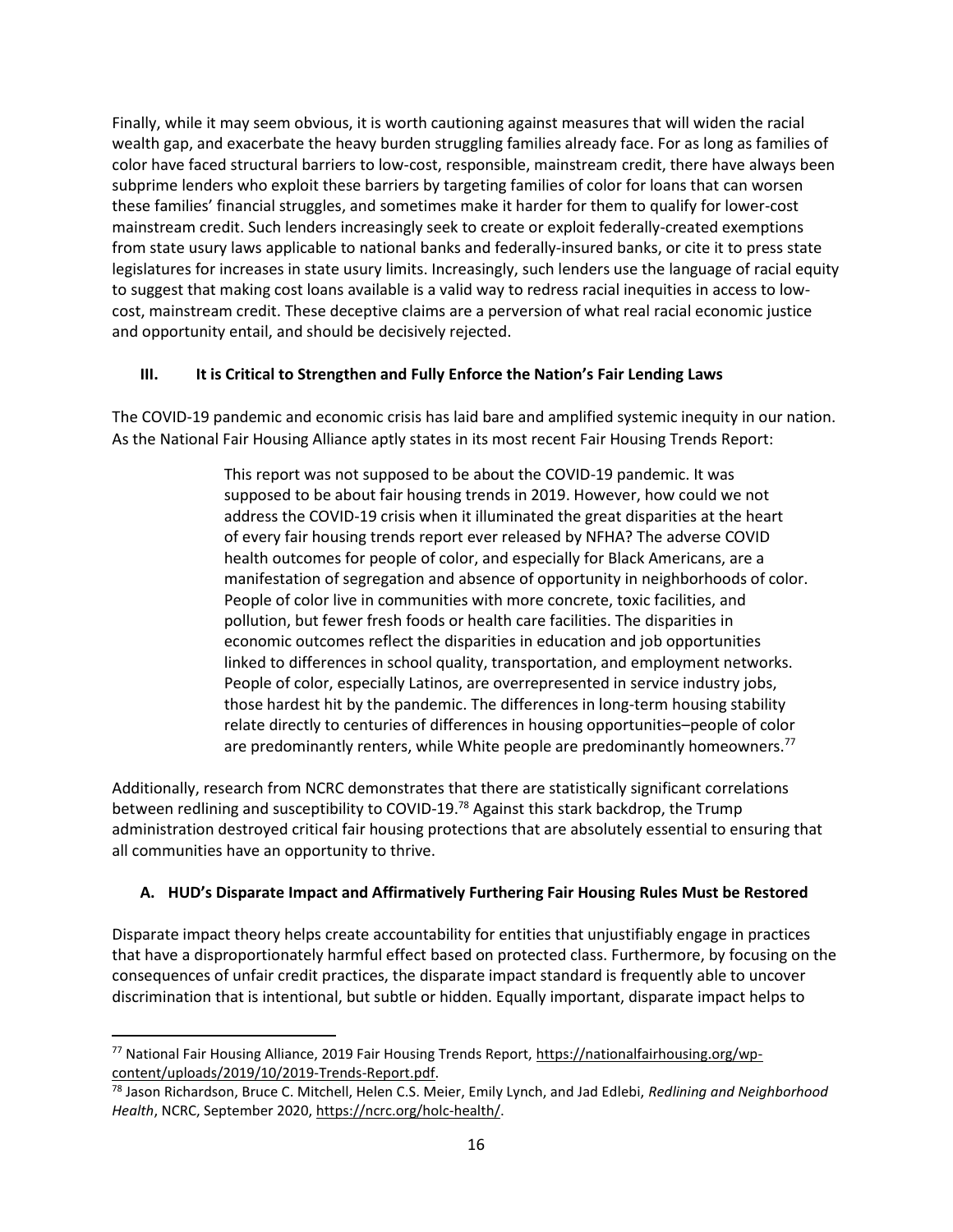eliminate practices that are neutral on their face but have an unjustified discriminatory effect. These practices often maintain the effects of prior intentional discrimination and systemic inequality. The Trump administration's replacement of HUD's 2013 disparate impact rule would make it virtually impossible to bring fair housing cases based on this theory, allowing unjustified policies to flourish.<sup>79</sup>

HUD's 2015 Affirmatively Furthering Fair Housing rule provided HUD program participants with a planning framework and data tools to enable them to take meaningful actions to overcome historic patterns of segregation and foster inclusive communities free from discrimination. The Trump administration's replacement rule removes all considerations of race and the impact of segregation on communities.

President Biden recently issued a Presidential Memorandum on "Redressing Our Nation's and the Federal Government's History of Discriminatory Housing Practices and Policies."<sup>80</sup> The Memorandum directs HUD to reassess these rules. It is critical for the disparate impact and AFFH rules to be fully reinstated. Additionally, HUD, CFPB, and DOJ must revive their fair housing and fair lending enforcement efforts.

# **B. Credit Should be Helpful, not Harmful, to Borrowers**

The Equal Credit Opportunity Act (ECOA) and Regulation B are essential for fair lending and aim to guarantee a financial marketplace that operates in an equitable and inclusive manner free of discrimination. Credit determinations impact every facet of American life from birth to death and must be conducted in a fair, non-discriminatory manner to ensure equal opportunity for all, especially those within protected classes long denied equal access.

Underserved borrowers and borrowers of color should be able to access sustainable and responsible loan options, not shunted into predatory products. Implicit in ECOA's purpose is an assumption that credit is helpful and not harmful, that it is productive for consumers rather than destructive, that it serves wealth building rather than exploitative savings and wealth extraction. When the law provides that lenders may affirmatively advertise to disadvantaged groups, or that lenders may not discriminate based on source of income, the law assumes that lenders are not targeting communities of color, or those reliant on minimal public benefits for their income, with toxic loans. Rather, ECOA assumes, as its legislative history reflects, "[c]redit should be granted on one basis alone—the ability of the borrower to repay."<sup>81</sup> As we saw during the subprime mortgage crisis, as discussed in section I, toxic products create immense harm to families and communities.

So ECOA, especially as it affirmatively seeks to ensure that those who are underserved access credit, must be grounded in a responsible, safe lending market. Fulfilling the purpose of ECOA requires regulators to vigorously supervise and enforce not just ECOA itself, but all statutes aimed at a fair credit market, including CFPB's authority to address unfair, deceptive and abusive practices. All lending should

<sup>&</sup>lt;sup>79</sup> CRL Comment to HUD, Implementation of the Fair Housing Act's Disparate Impact Standard (Oct. 18, 2019), [https://www.responsiblelending.org/sites/default/files/nodes/files/research-publication/crl-sh-comment](https://www.responsiblelending.org/sites/default/files/nodes/files/research-publication/crl-sh-comment-disparateimpact-oct2019.pdf)[disparateimpact-oct2019.pdf.](https://www.responsiblelending.org/sites/default/files/nodes/files/research-publication/crl-sh-comment-disparateimpact-oct2019.pdf)

<sup>80</sup> Memorandum on Redressing Our Nation's and the Federal Government's History of Discriminatory Housing Practices and Policies (Jan. 26, 2021), [https://www.whitehouse.gov/briefing-room/presidential](https://www.whitehouse.gov/briefing-room/presidential-actions/2021/01/26/memorandum-on-redressing-our-nations-and-the-federal-governments-history-of-discriminatory-housing-practices-and-policies/)[actions/2021/01/26/memorandum-on-redressing-our-nations-and-the-federal-governments-history-of-](https://www.whitehouse.gov/briefing-room/presidential-actions/2021/01/26/memorandum-on-redressing-our-nations-and-the-federal-governments-history-of-discriminatory-housing-practices-and-policies/)

[discriminatory-housing-practices-and-policies/.](https://www.whitehouse.gov/briefing-room/presidential-actions/2021/01/26/memorandum-on-redressing-our-nations-and-the-federal-governments-history-of-discriminatory-housing-practices-and-policies/)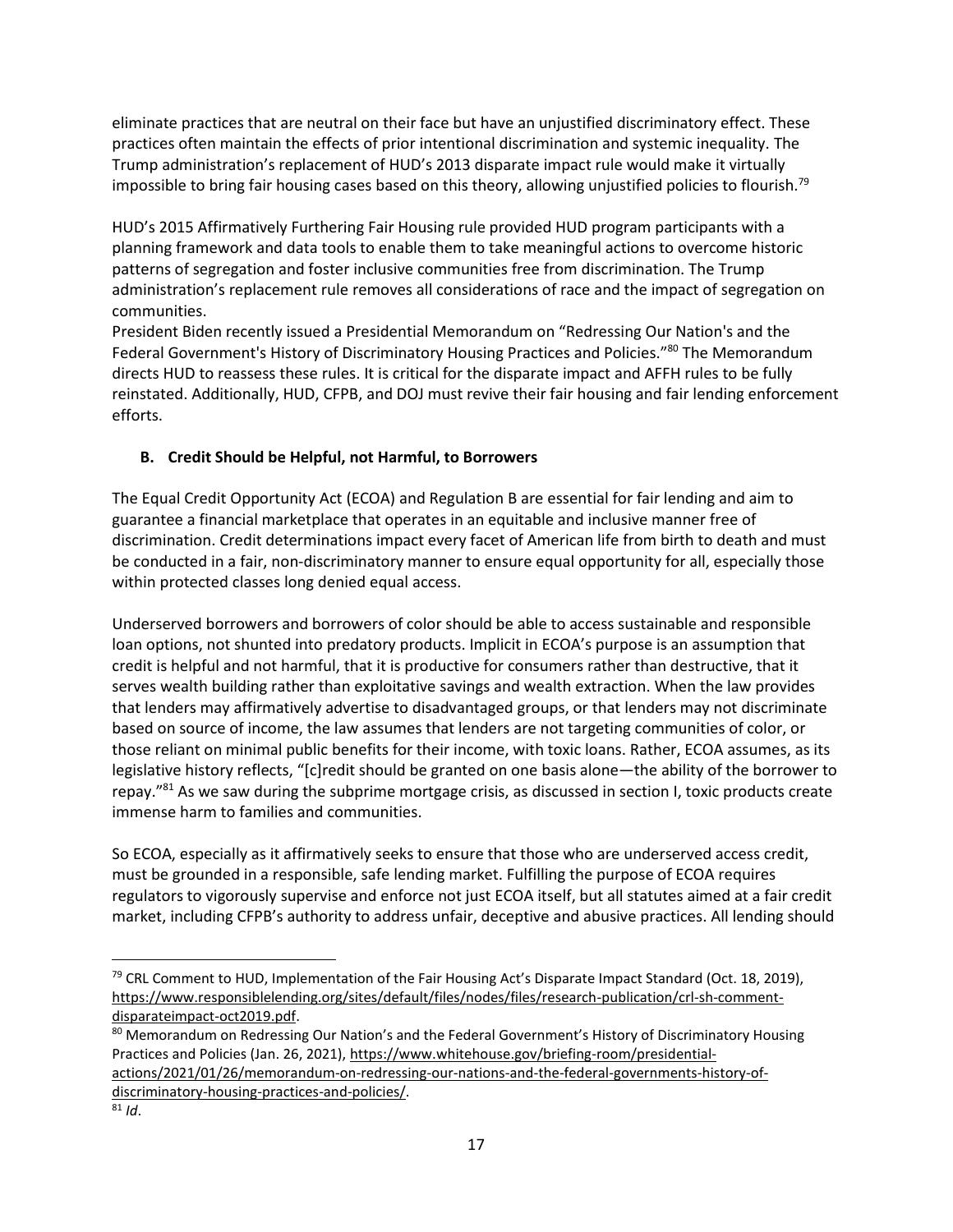be based on the borrower's ability to repay – a longstanding banking principle and reflected in ECOA's legislative history forty-five years ago. Importantly, lending designed to be affordable aligns lender and borrower incentives so that lenders succeed only when borrowers do, and lenders need not engage in aggressive debt collection practices to support their business model.

Yet, high-cost lenders peddling unaffordable loans can cause particular harm to communities of color,<sup>82</sup> often in the same geographic areas that experienced redlining. Storefront high-cost lenders have long targeted borrowers of color, more likely to locate stores even in more affluent communities of color than in less affluent white communities.<sup>83</sup> Online high-cost lenders may focus more on communities with people that have subprime credit score than geography, although we understand that some lenders use zip codes to target online marketing. But historical discrimination against communities of color is also reflected in credit scores.<sup>84</sup> Lenders that focus on subprime borrowers will inevitably disproportionately target borrowers of color. The algorithms and big data that "fintech" lenders use may also result in disparate impacts on these communities.<sup>85</sup>

Moreover, online lenders often promote their models as expanding economic inclusion, which will often put borrowers of color among their target borrowers. Communities of color have historically been disproportionately left out of the traditional banking system, a disparity that persists today. Some defend the high-cost "fintech" loans as bringing communities of color into the economic mainstream.<sup>86</sup> But high-cost loans, particularly with their high association with lost bank accounts,<sup>87</sup> drive borrowers

<sup>82</sup> *See* CFPB Payday Rule, 82 Fed. Reg. at 54556-57 (African Americans are payday borrowers at three times the rate, and Hispanics at twice the rate, of non-Hispanic whites (citing 2015 FDIC National Survey of Unbanked and Underbanked Households (calculations using custom data tool). Vehicle title borrowers are also disproportionately African American and Hispanic. *Id*.)

<sup>83</sup> Wei Li, Leslie Parrish, Keith Ernst and Delvin Davis, *Predatory Profiling: The Role of Race and Ethnicity in the Location of Payday Lenders in California,* Center for Responsible Lending (2009),

[http://www.responsiblelending.org/payday-lending/research-analysis/predatory-profiling.pdf;](http://www.responsiblelending.org/payday-lending/research-analysis/predatory-profiling.pdf) Brandon Coleman and Delvin Davis, *Perfect Storm: Payday Lenders Harm Florida Consumers Despite State Law*, Center for Responsible Lending at 7, Chart 2 (March 2016); Delvin Davis and Lisa Stifler, *Power Steering: Payday Lenders Targeting Vulnerable Michigan Communities*, Center for Responsible Lending (Aug. 2018),

[https://www.responsiblelending.org/research-publication/power-steering-payday-lenders-targeting-vulnerable](https://www.responsiblelending.org/research-publication/power-steering-payday-lenders-targeting-vulnerable-michigan-communities)[michigan-communities;](https://www.responsiblelending.org/research-publication/power-steering-payday-lenders-targeting-vulnerable-michigan-communities) Delvin Davis, *Mile High Money: Payday Stores Target Colorado Communities of Color*, Center for Responsible Lending (Aug. 2017; amended Feb. 2018), [https://www.responsiblelending.org/research](https://www.responsiblelending.org/research-publication/mile-high-money-payday-stores-target-colorado-communities-color)[publication/mile-high-money-payday-stores-target-colorado-communities-color.](https://www.responsiblelending.org/research-publication/mile-high-money-payday-stores-target-colorado-communities-color)

<sup>84</sup> *See* Chi Chi Wu, *Past Imperfect: How Credit Scores and Other Analytics "Bake In" and Perpetuate Past Discrimination*, National Consumer Law Center (May 2016),

[https://www.nclc.org/images/pdf/credit\\_discrimination/Past\\_Imperfect050616.pdf.](https://www.nclc.org/images/pdf/credit_discrimination/Past_Imperfect050616.pdf)

<sup>85</sup> *See* Testimony of Chi Chi Wu, National Consumer Law Center, Before the U.S. House Committee on Financial Services Task Force on Financial Technology Regarding "Examining the Use of Alternative Data in Underwriting and Credit Scoring to Expand Access to Credit" (July 25, 2019); Carol A. Evans, *Keeping Fintech Fair: Thinking about Fair Lending and UDAP* Risks, Consumer Compliance Outlook (2017),

[https://consumercomplianceoutlook.org/2017/second-issue/keeping-fintech-fair-thinking-about-fair-lending-and](https://consumercomplianceoutlook.org/2017/second-issue/keeping-fintech-fair-thinking-about-fair-lending-and-udap-risks/)[udap-risks/;](https://consumercomplianceoutlook.org/2017/second-issue/keeping-fintech-fair-thinking-about-fair-lending-and-udap-risks/) *see also* Christopher K. Odinet, *Predatory Fintech and the Politics of Banking* 19-20 (Iowa Law Review (2021 Forthcoming) (Aug. 2020), [https://papers.ssrn.com/sol3/Papers.cfm?abstract\\_id=3677283.](https://papers.ssrn.com/sol3/Papers.cfm?abstract_id=3677283)

<sup>86</sup> *See* Remarks of Acting Comptroller of the Currency Brian Brooks to the Online Lending Policy Institute, June 11, 2020.

 $87$  CFPB found that about half of borrowers with online payday or other high-cost online loans paid a nonsufficient funds (NSF) or overdraft fee. These borrowers paid an average of \$185 in such fees, while 10% paid at least \$432. It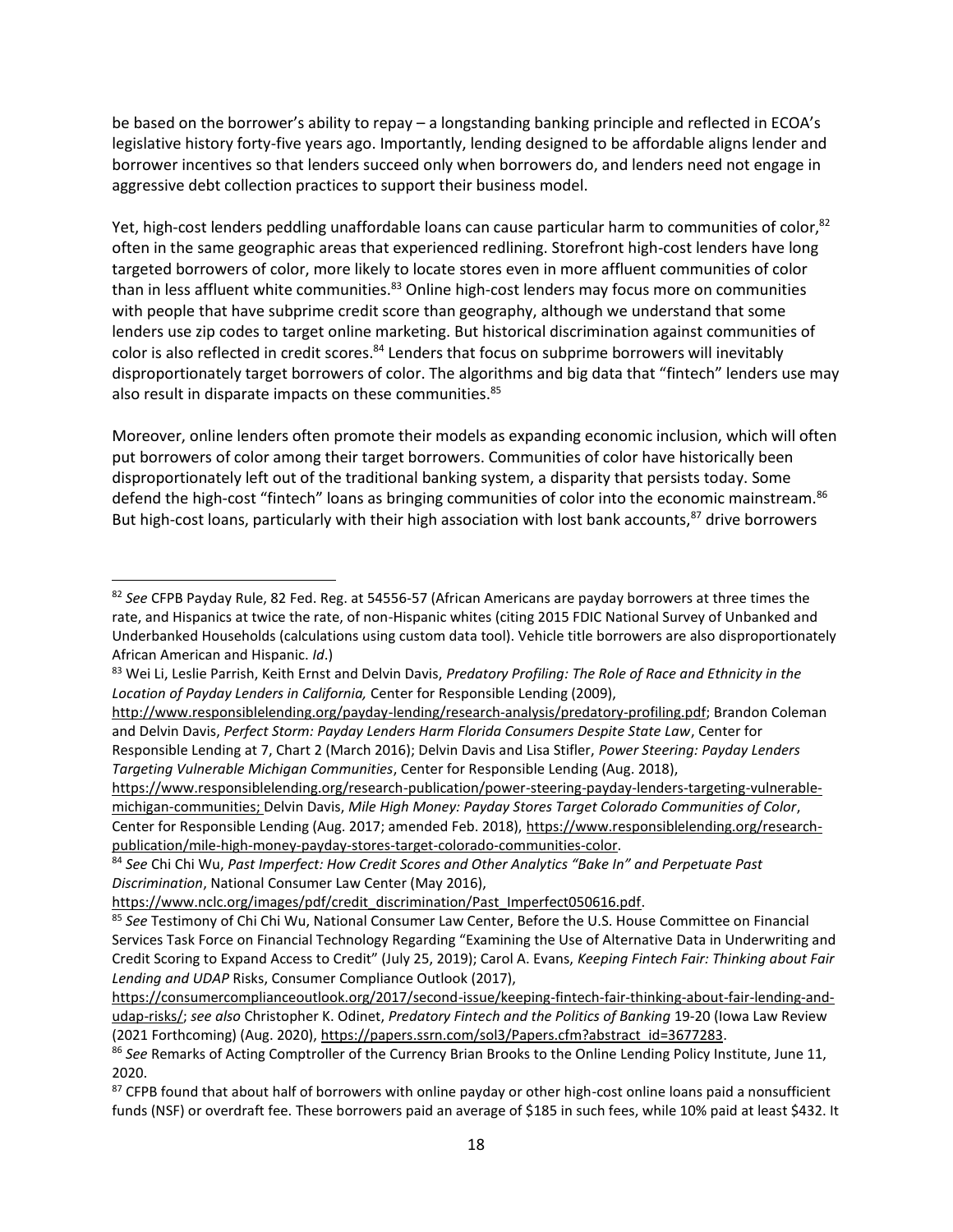out of the banking system and exacerbate this disparity. By sustaining and exacerbating an existing precarious financial situation, high-cost lending reinforces and magnifies existing income and wealth gaps – legacies of continuing discrimination – and perpetuates discrimination today.

## **C. CFPB, HUD, and DOJ Should Encourage Special Purpose Credit Programs (SPCPs)**

ECOA permits creditors to create special purpose credit programs to facilitate lending to underserved consumers with the protection that those lenders would not be held in violation of the nation's fair lending laws. We urge the banking regulatory agencies, CFPB, HUD, and DOJ to more broadly inform lenders of the potential to use special purpose credit programs (SPCPs) in order to facilitate extension of responsible credit favorably designed for underserved communities.<sup>88</sup>

CFPB should coordinate with HUD and DOJ to ensure lenders have confidence that SPCPs do not conflict with other civil rights laws; rather, they promote the purposes of those laws. To address potential regulatory uncertainty, we point to the recently published work of the NFHA and Relman Colfax PLLC.<sup>89</sup> This work explains how ECOA coexists within the regulatory framework with the Fair Housing Act and sections 1981 and 1982 of the Civil Rights Act of 1866.

At the same time, the federal agencies must emphasize that SPCPs are for responsibly designed programs. They are not a license to offer borrowers a slightly less predatory version of a predatory product, which is more likely to extract wealth than to promote financial stability.

## **D. Federal Regulators and Enforcement Agencies Should Scrutinize Lenders' Use of Algorithmic Systems**

Federal agencies should be vigilant about artificial intelligence and machine learning models and consider the ways in which they can create unjustified outcomes in credit decisions, sometimes without detection. The agencies should be careful not to put forth guidance that suggests support for innovative models and technology without accompanying fair lending inquiry.

As research demonstrates, algorithms are not objective or free of potential bias.<sup>90</sup> They are only as good as the data that biased humans program into them. And even when the data itself is not biased, the interactions between the data may produce biased outcomes. Bias in the context of algorithmic analysis can create "outcomes which are systematically less favorable to individuals within a particular group and where there is no relevant difference between groups that justifies such harms."<sup>91</sup> In 2018, the New

<sup>89</sup> Relman Colfax LLC and National Fair Housing Alliance, *Special Purpose Credit Programs: How a Powerful Tool for Addressing Lending Disparities Fits Within the Antidiscrimination Law Ecosystem* (Nov. 2020),

[https://nationalfairhousing.org/wp-content/uploads/2020/11/NFHA\\_Relman\\_SPCP\\_Article.pdf.](https://nationalfairhousing.org/wp-content/uploads/2020/11/NFHA_Relman_SPCP_Article.pdf)

<sup>90</sup> Claire Cain Miller, *Algorithms and Bias: Q. and A. With Cynthia Dwork*, NY Times, Aug. 10, 2015, [https://www.nytimes.com/2015/08/11/upshot/algorithms-and-bias-q-and-a-with-cynthia-dwork.html.](https://www.nytimes.com/2015/08/11/upshot/algorithms-and-bias-q-and-a-with-cynthia-dwork.html)

<sup>91</sup> Nicol Turner Lee, Paul Resnick, and Genie Barton, *Algorithmic Bias Detection and Mitigation: Best Practices and Policies to Reduce Consumer Harms*, Brookings Institute, May 22, 2019,

[https://www.brookings.edu/research/algorithmic-bias-detection-and-mitigation-best-practices-and-policies](https://www.brookings.edu/research/algorithmic-bias-detection-and-mitigation-best-practices-and-policies-toreduce-consumer-harms/)[toreduce-consumer-harms/.](https://www.brookings.edu/research/algorithmic-bias-detection-and-mitigation-best-practices-and-policies-toreduce-consumer-harms/)

further found that 36% of borrowers with a bounced payday payment later had their checking accounts closed involuntarily by the bank. CFPB Online Payday Loan Payments at 3-4, 22 (April 2016).

<sup>88</sup> *See*, *e.g.*, Lisa Rice, President and CEO, *Using Special Purpose Credit Programs to Expand Equality*, Nov. 4, 2020, [https://nationalfairhousing.org/using-spcps-blog/.](https://nationalfairhousing.org/using-spcps-blog/)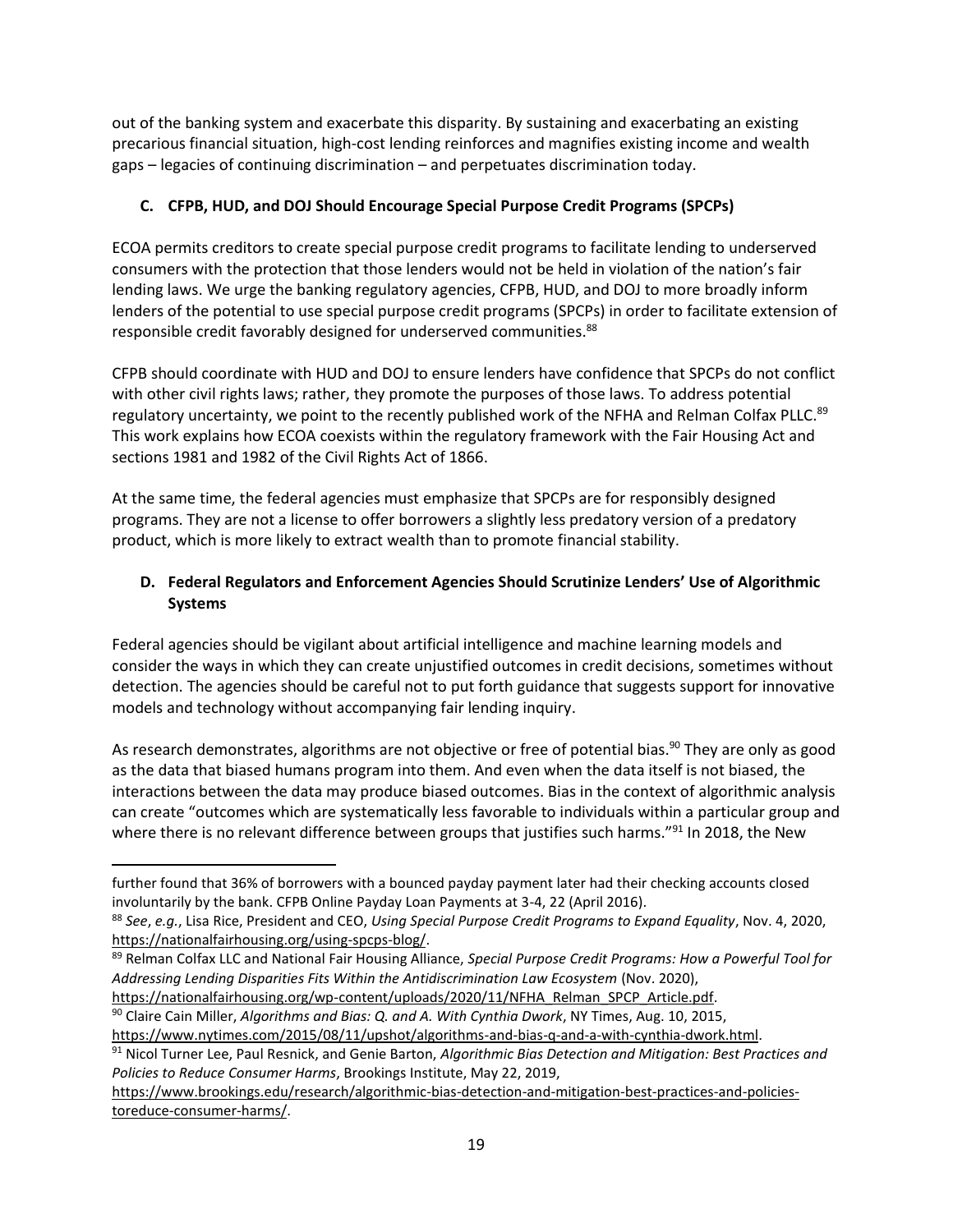York Times published a study finding artificial intelligence – in particular, facial recognition technology – was much less effective when the subject of the analysis was not a white male.<sup>92</sup> While the software was correct 99 percent of the time when the subject in the photo was a white man, when the subject was a darker skinned female, the software was wrong 35 percent of the time.<sup>93</sup> This is because the data set used in artificial intelligence is often reflective of those creating it, who are disproportionately white and male.<sup>94</sup> As Joy Buolamwini, MIT professor, stated "[y]ou can't have ethical A.I. that's not inclusive" and "[w]hoever is creating the technology is setting the standards."<sup>95</sup> This is a fundamental issue with algorithms.

Furthermore, divining a model's intent is challenging and often impossible. The complex interactions that AI engages in to form a decision can be so opaque that they prevent any party from being able to divine the intent of the machine's creator.<sup>96</sup> When AI programs are black boxes, they are able to form predictions and decisions in the same way as humans, but they are not able to communicate their reasons for making these conclusions.<sup>97</sup> This situation has been analogized to a human attempting to communicate with another highly intelligent species, with both species able to reason and understand but not able to communicate with each other.<sup>98</sup> Scholars have stated that this difficulty in communication "means that little can be inferred about the intent or conduct of the humans that created or deployed the AI, since even they may not be able to foresee what solutions the AI will reach or what decisions it will make."<sup>99</sup> Indeed, a recent paper argues that artificial intelligence is inherently structured in a manner that makes "proxy discrimination" a likely possibility.<sup>100</sup> Consumers have no way of knowing what data is fed into the models, which factors the algorithm used in making the determination, whether there are proxies for protected classes, or whether the algorithm denied credit based on erroneous or biased data.

Artificial intelligence and algorithms have been exposed as problematic in various sectors, including employment and criminal justice.<sup>101</sup> Potential discrimination claims are shielded due to the black-box nature of algorithms plus the fact that companies claim the algorithm is a trade secret. This creates an insurmountable and unjust obstacle for disparate impact claimants. Federal Reserve Bank Governor Lael Brainard gives a disturbing example taken from a hiring firm's AI algorithm: "the AI developed a bias against female applicants, going so far as to exclude resumes of graduates from two women's

<sup>92</sup> Steve Lohr, *Facial Recognition Is Accurate, if You're a White Guy*, NY Times, February 9, 2018, [https://www.nytimes.com/2018/02/09/technology/facial-recognition-race-artificial-intelligence.html.](https://www.nytimes.com/2018/02/09/technology/facial-recognition-race-artificial-intelligence.html)

 $93$  *Id.* 

<sup>94</sup> *Id.* 

<sup>95</sup> *Id.*

<sup>96</sup> Yavar Bathaee, *The Artificial Intelligence Black Box and the Failure of Intent and Causation*, 31 Harv. J.L. & Tech. 890 (2018), at 892, 897, 907, [https://jolt.law.harvard.edu/assets/articlePDFs/v31/The-ArtificialIntelligence-Black-](https://jolt.law.harvard.edu/assets/articlePDFs/v31/The-ArtificialIntelligence-Black-Box-and-the-Failure-of-Intent-and-Causation-Yavar-Bathaee.pdf)[Box-and-the-Failure-of-Intent-and-Causation-Yavar-Bathaee.pdf.](https://jolt.law.harvard.edu/assets/articlePDFs/v31/The-ArtificialIntelligence-Black-Box-and-the-Failure-of-Intent-and-Causation-Yavar-Bathaee.pdf)

<sup>97</sup> *Id*. at 907.

<sup>98</sup> *Id.* at 893.

<sup>99</sup> *Id.* 

<sup>100</sup> Anya Prince and Daniel B. Schwarcz, *Proxy Discrimination in the Age of Artificial Intelligence and Big Data*, Iowa Law Review (August 5, 2019), [https://ssrn.com/abstract=3347959.](https://ssrn.com/abstract=3347959)

<sup>101</sup> *See, e.g*., Ifeoma Ajunwa, Automated Employment Discrimination (March 15, 2019),

[https://papers.ssrn.com/sol3/papers.cfm?abstract\\_id=3437631;](https://papers.ssrn.com/sol3/papers.cfm?abstract_id=3437631) Andrew Guthrie Ferguson, *The Police Are Using Computer Algorithms to Tell If You're a Threat*, TIME Magazine, October 3, 2017,

[https://time.com/4966125/police-departments-algorithms-chicago/;](https://time.com/4966125/police-departments-algorithms-chicago/) Julia Angwin et. al., Machine Bias, Pro Publica, May 23, 2016, [https://www.propublica.org/article/machine-bias-risk-assessments-in-criminal-sentencing.](https://www.propublica.org/article/machine-bias-risk-assessments-in-criminal-sentencing)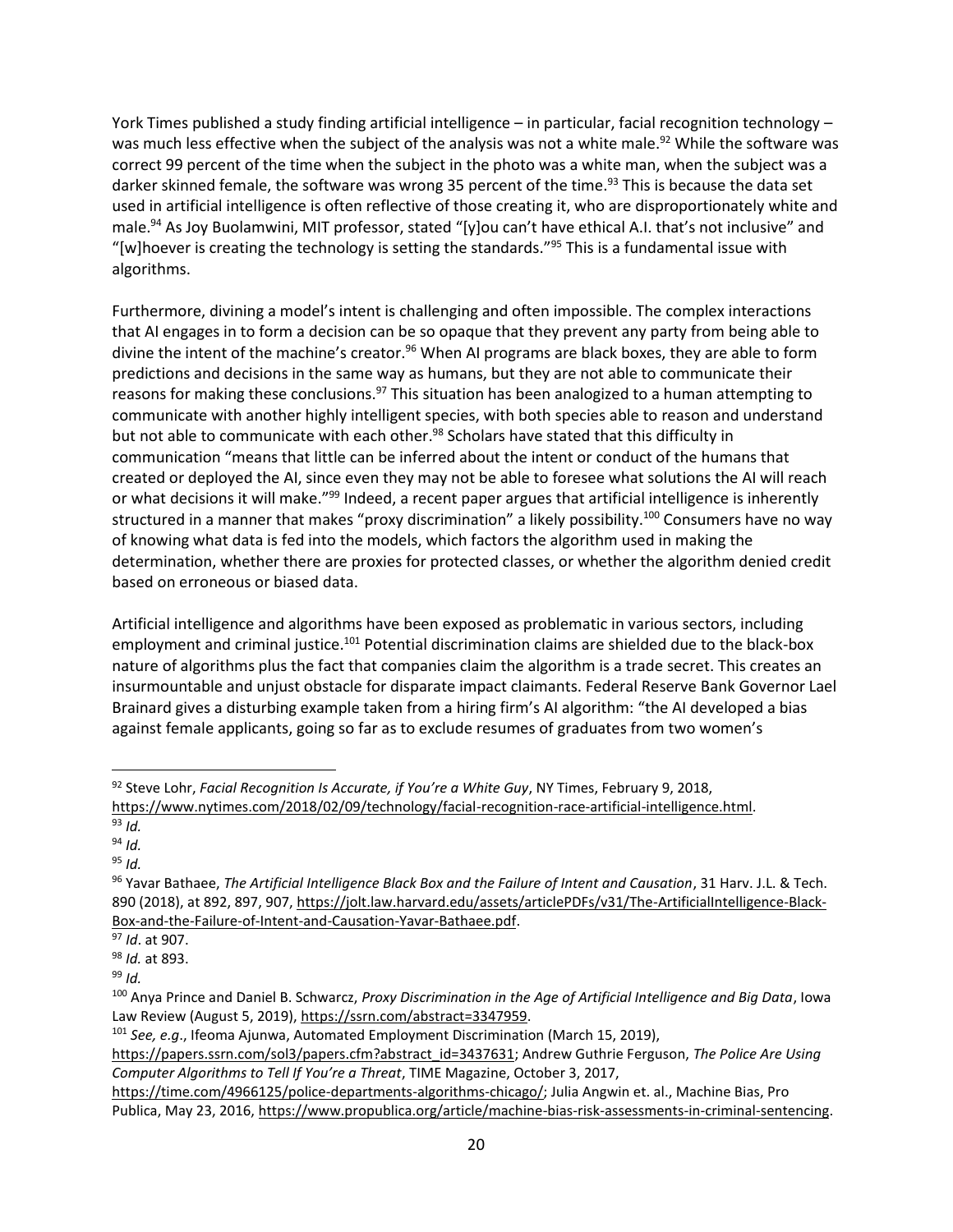colleges."<sup>102</sup> Brookings' Aaron Klein expanded on this example by stating "[o]ne can imagine a lender being aghast at finding out their AI was making credit decisions on a similar basis, simply rejecting everyone from a woman's college or a historically black college or university."<sup>103</sup>

Moreover, non-traditional variables increase the likelihood that conclusions will be biased as well as increase the likelihood that AI will draw a conclusion that there is causation where there is only correlation.<sup>104</sup> Nontraditional variables include data obtained from internet search histories, shopping patterns, social media activity, and various other consumer-related inputs.<sup>105</sup> This non-traditional information can be fed into machines, which can draw conclusions based on the patterns it observes in the dataset.<sup>106</sup> This is a major concern because financial technology companies are using nontraditional data more and more to make consumer credit decisions. As one article put it: "If there are data out there on you, there is probably a way to integrate it into a credit model. But just because there is a statistical relationship does not mean that it is predictive, or even that it is legally allowable to be incorporated into a credit decision."<sup>107</sup>

Rather than shield algorithms from examination, a recent research article urges us to create an "auditing imperative" for algorithmic systems.<sup>108</sup> It is critical that regulators do not permit algorithmic models to bypass fair lending scrutiny.

## **E. HMDA is Critical to Shedding Light on Discrimination in the Mortgage Market**

When it was enacted in 1975, the Home Mortgage Disclosure Act (HMDA) marked an important change in the way race and ethnicity were treated within consumer financial data. Instead of prohibiting banks and lenders from maintaining records around customer demographics, HMDA required the collection of race data in connection with mortgage lending. Beginning in 1989, HMDA began to require mortgage lenders to report the borrower race for each loan they made.<sup>109</sup> This approach to fighting financial discrimination represented a change in tactics from race-blindness to transparency, and has been instrumental ever since, in allowing elected officials, regulators, advocates, and the public to detect patterns of unfair lending.

Throughout the subprime mortgage crisis and Great Recession, HMDA data was key for demonstrating disparities and reforming practices in the mortgage market. Moreover, the Dodd-Frank Act and

[https://www.brookings.edu/research/credit-denial-in-the-age-of-ai/.](https://www.brookings.edu/research/credit-denial-in-the-age-of-ai/)

<sup>102</sup> Aaron Klein, *Credit Denial in the Age of AI*, Brookings Institute, April 11, 2019,

<sup>103</sup> *Id*.

<sup>104</sup> White & Case, *Algorithms and Bias: What Lenders Need to Know*, January 20, 2017,

https://www.whitecase.com/publications/insight/algorithms-and-bias-what-lenders-need-know. *See also* Ian Ayres, *Testing for Discrimination and the Problem of Included Variable Bias* (2010) at p. 6,

[https://www.law.upenn.edu/live/files/1138-ayresincludedvariablebiaspdf.](https://www.law.upenn.edu/live/files/1138-ayresincludedvariablebiaspdf)

<sup>105</sup> *Id.*

<sup>106</sup> *Id.*

<sup>&</sup>lt;sup>107</sup> Aaron Klein, *Credit Denial*, Brookings Institute (April 11, 2019), [https://www.brookings.edu/research/credit](https://www.brookings.edu/research/credit-denial-in-the-age-of-ai/)[denial-in-the-age-of-ai/.](https://www.brookings.edu/research/credit-denial-in-the-age-of-ai/)

<sup>108</sup> Ifeoma Ajunwa, *Automated Employment Discrimination* (March 15, 2019), [https://papers.ssrn.com/sol3/papers.cfm?abstract\\_id=3437631.](https://papers.ssrn.com/sol3/papers.cfm?abstract_id=3437631)

<sup>109</sup> History of HMDA (March 8, 2021), [https://www.ffiec.gov/hmda/history2.htm.](https://www.ffiec.gov/hmda/history2.htm)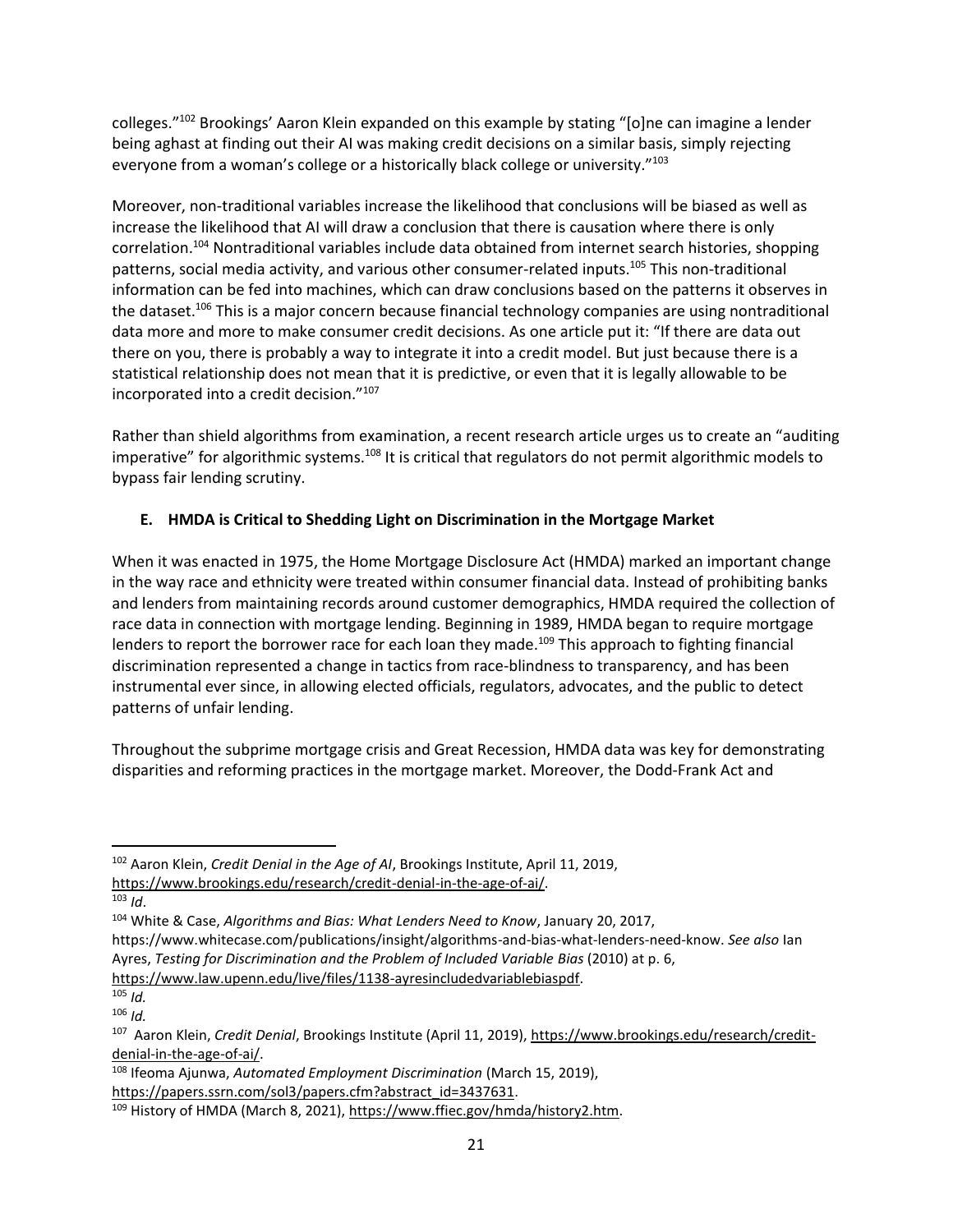subsequent CFPB rulemaking required further transparency by requiring financial institutions to report additional data points, including borrower credit scores.<sup>110</sup>

In recent years, however, CFPB has weakened HMDA. CFPB finalized a rule that would increase the HMDA reporting threshold for mortgages, which means that some smaller lenders may not have to report at all.<sup>111</sup> CFPB also announced an advance notice of proposed rulemaking that would solicit feedback on the costs and benefits of collecting and reporting the additional data points in the 2015 HMDA rule.<sup>112</sup> Additionally, in 2019, CFPB announced it would no longer host or maintain the HMDA Explorer, a vital and user-friendly tool to provide a clear view of the mortgage market and who it serves. It is essential that CFPB replace the data access tool and address the gap in accessibility that will have occurred between the release of the 2018 HMDA data and the launch of a replacement to HMDA Explorer.

We further urge CFPB to conduct research into the racial disparities in mortgage approvals and mortgage pricing, including controlling for FICO, which the CFPB's initial 2019 HMDA report failed to do. Only the Bureau can do this as FICO is not publicly released. We also urge CFPB to immediately cease work on the HMDA rules listed in the Unified Agenda which would narrow data collected under HMDA and codify the privacy policy into Regulation B; create a "trusted researcher" program to allow others to access the full set of HMDA data; and reinstate the requirement for lenders to submit quarterly data so CFPB can observe and report on trends in closer to real time.

## **F. CFPB Should Promulgate a Robust Section 1071 Rule to Shed Light on Discrimination and Unmet Credit Needs of Small Businesses**

The data collection envisioned by section 1071 can provide the insights needed to address discrimination in small business lending. It can shed light on discrimination by individual lenders and practices with racially disparate effects; indeed, the first purpose of the section is "to facilitate enforcement of fair lending laws." At the same time, these data can identify unmet credit needs, especially among women-owned and people of color-owned businesses which is the second stated purpose of Section 1071.

We are pleased that CFPB is now moving forward implementing section 1071, having convened the SBREFA panel and released a proposed outline. We have urged CFPB to ensure robust data collection that covers lenders representing at least 95% of small business loans, including depositories, credit card providers, and other lenders. We urge a proposed rule that achieves the following:

- 1) Limits any exemption from reporting to financial institutions that fall below an activity-based threshold geared to assuring that the loss of data resulting from such exemption does not undermine the purposes of Section 1071
- 2) Defines "small business" in a manner that is easy to implement and that is consonant with the approach taken with the SBA
- 3) Covers merchant cash advances as a form of open-end credit
- 4) Requires the collection and reporting of the key components of pricing
- 5) Provides for quarterly reporting of data by larger financial institutions

<sup>110</sup> 80 Fed. Reg. 66127 (Oct. 28, 2015).

<sup>111</sup> 85 Fed. Reg. 28364 (May 12, 2020).

 $112$  *Id.*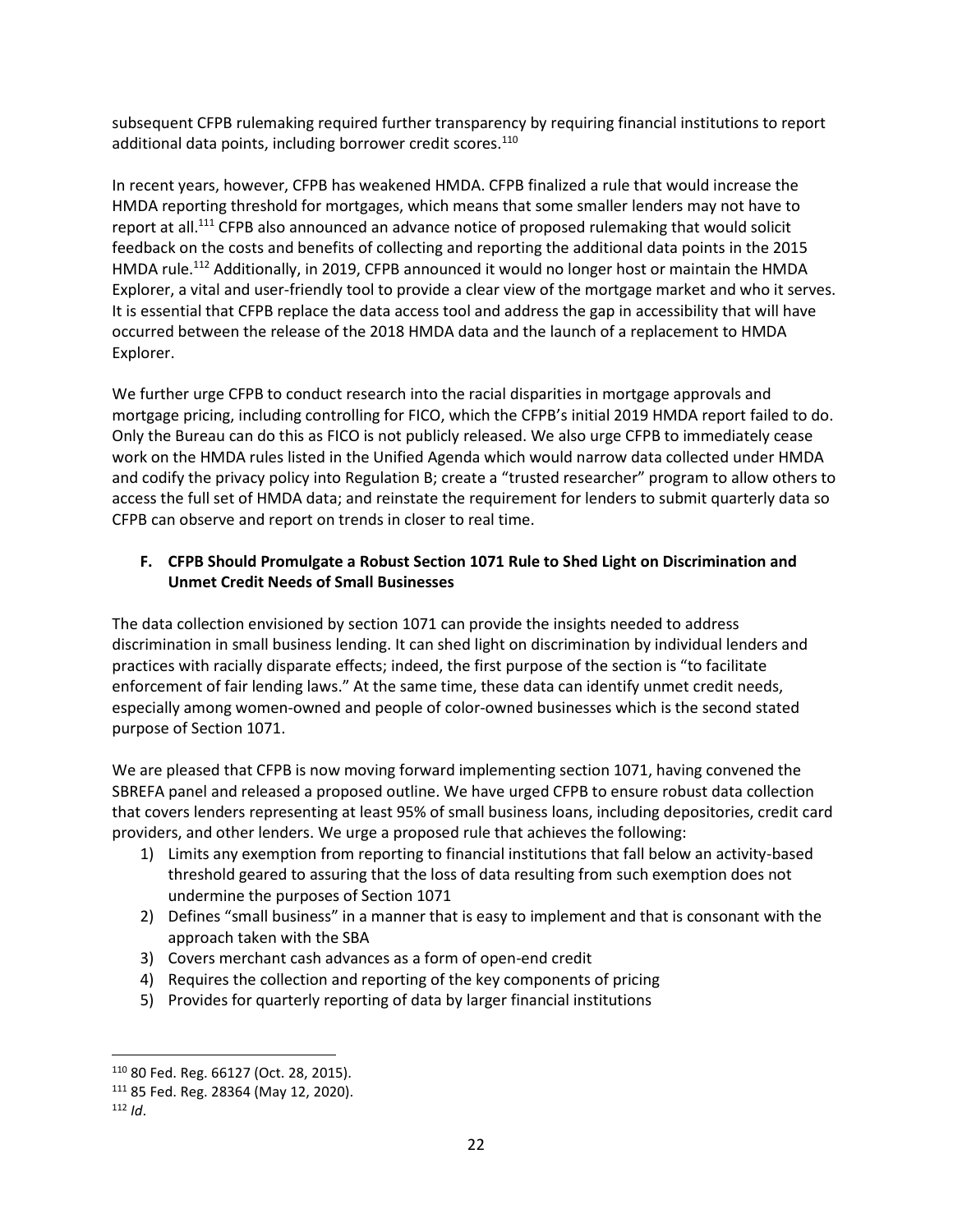Detailed recommendations may be found in our comment letter to the CFPB on the outline of proposals.<sup>113</sup>

Assuming the CFPB incorporates these priorities in the final section 1071 rule, we urge the Federal Reserve Board, OCC, FDIC, CFPB, SBA, and CDFI Fund to coordinate small business data collection via section 1071. The agencies should determine on an interagency basis whether section 1071 is comprehensive enough to replace CRA, SBA, and CDFI Fund data collection and reporting requirements. Similar to the Home Mortgage Disclosure Act, section 1071 data could become the data source that CRA exams and other analyses use in the future. Once section 1071 is implemented, CRA exams could utilize the more granular section 1071 data to measure whether the smallest of businesses and businesses owned by people of color are receiving loans. Use of this data will help ensure that small business lending is provided on an equitable basis and is sufficiently reaching underserved communities, particularly communities of color.

## **G. The Community Reinvestment Act Should Incorporate Consideration of Race and Ethnicity to Address Lending and Investment Gaps**

Although the Fair Housing Act made housing discrimination – including redlining in lending – unlawful, discrimination targeted at Black and brown families in the nation's lending markets persisted. Nearly a decade after the Fair Housing Act passed, Congress passed CRA to address the urgent credit needs of low- and moderate-income (LMI) communities. This was intended to include the credits needs of people of color. CRA was designed to open up access to credit for those to whom it had previously been denied and address systemic inequities in financial services. Congress recognized that many banks were serving the convenience and needs of some parts of their communities, but not others.

Indeed, racial equity is inextricable from CRA's history and purpose. We appreciate the Federal Reserve Board's recent request for input in its ANPR on how to better address "ongoing systemic inequity in credit access for minority individuals and communities."<sup>114</sup> Among other recommendations detailed in our comment letter, we urged the Board to explore and consider proposals which embed increasing access to credit to communities of color into the CRA exam and subtests.

First, the CRA statutory framework permits consideration of race. The statute includes references to race, including allowing investments in Minority Depository Institutions (MDIs), women-owned financial institutions, or low-income credit unions in minority communities to count for CRA credit. The statute further requires reporting to Congress comparing residential, small business, and commercial lending by banks in low-income, minority, and distressed neighborhoods to such lending in other neighborhoods.<sup>115</sup>

The law emphasizes banks meeting credit needs in all communities, but particularly underserved ones. Extensive data indicates that banks are not meeting the credit needs of Black and brown families.<sup>116</sup> To

<sup>&</sup>lt;sup>113</sup> CRL Comment to CFPB, CFPB Outline of Proposals Under Consideration and Alternatives Considered for Section 1071 (Dec. 14, 2020)[, https://www.responsiblelending.org/sites/default/files/nodes/files/research](https://www.responsiblelending.org/sites/default/files/nodes/files/research-publication/comment-cfpb-outline-of-proposal-for-section1071-feb2021.pdf)[publication/comment-cfpb-outline-of-proposal-for-section1071-feb2021.pdf.](https://www.responsiblelending.org/sites/default/files/nodes/files/research-publication/comment-cfpb-outline-of-proposal-for-section1071-feb2021.pdf) 

<sup>&</sup>lt;sup>114</sup> Federal Reserve Board Advance Notice of Proposed Rulemaking, Question 2.

<sup>115</sup> Pub. L. 102-550, Title IX, § 910 (Oct. 28, 1992).

<sup>116</sup> *See, e.g*., Michelle Aronowitz, Edward L. Golding and Jung Hyun Choi, *The Unequal Costs of Black Homeownership*, MIT Golub Center for Finance and Policy (Oct. 1, 2020),

[http://gcfp.mit.edu/wpcontent/uploads/2020/10/Mortgage-Cost-for-Black-Homeowners-10.1.pdf;](http://gcfp.mit.edu/wpcontent/uploads/2020/10/Mortgage-Cost-for-Black-Homeowners-10.1.pdf) Jung Hyun Choi, Alanna McCargo, Michael Neal, Laurie Goodman and Caitlin Young, *Explaining the Black-White*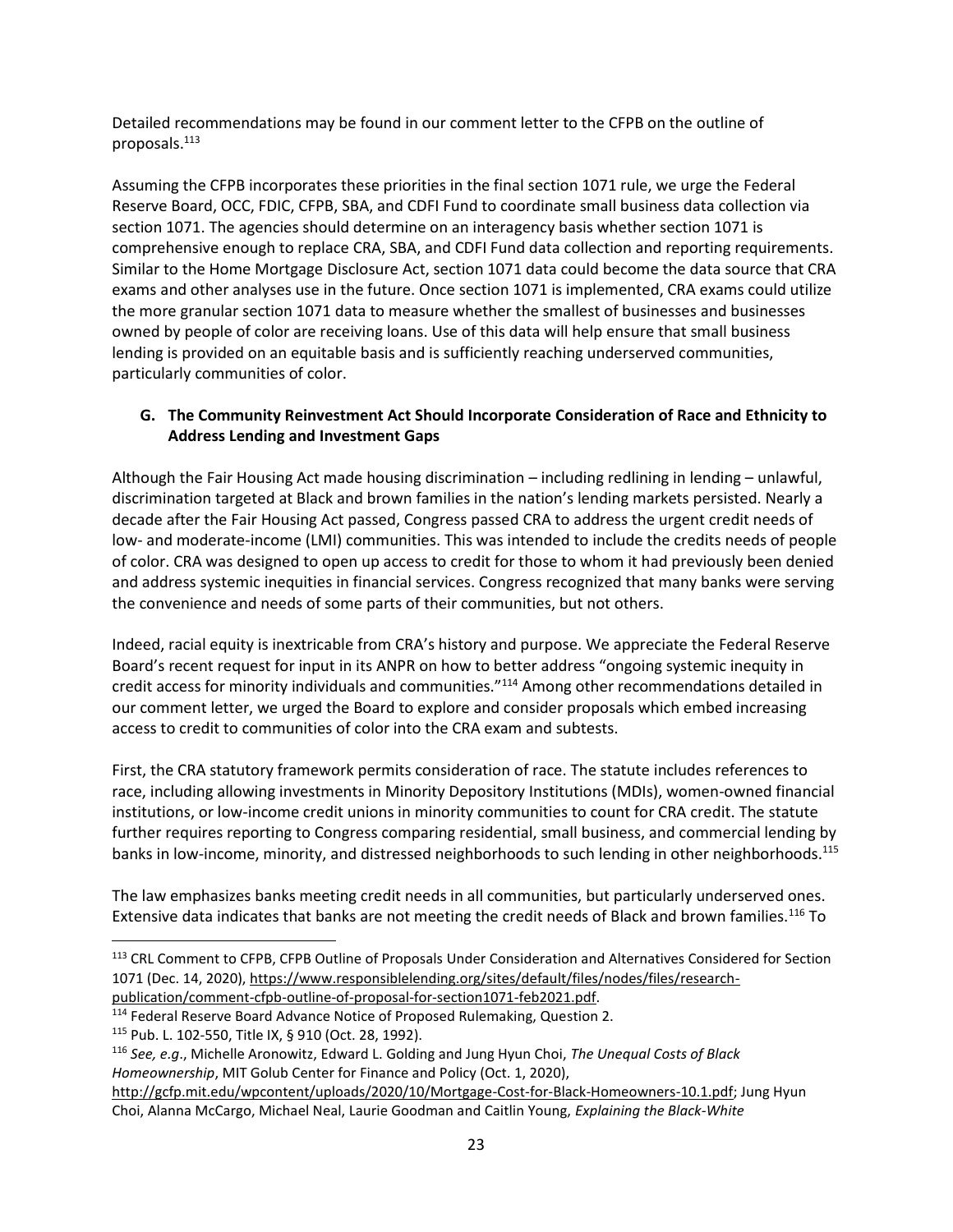ameliorate these gaps, CRA exams could include performance measures assessing responsible lending, investing, branching and services to people of color and communities of color. In addition, CRA exams could include racial and ethnic demographic data in performance context analysis and require banks to affirmatively include communities of color in their assessment areas. The banking agencies could consider ways to incentivize lenders to participate in Special Purpose Credit Programs targeted at underserved borrowers.<sup>117</sup> The banking agencies could also provide CRA consideration for lending and investing in census tracts that are majority people of color outside of assessment areas, just as the Board is considering for Federal Native Areas (such as Federally Designated Indian reservations) and other underserved areas. NCRC released an analysis exploring where and whether regulators could insert race into the CRA framework from a statutory and constitutional perspective.<sup>118</sup> These proposals should be given robust consideration.

### **H. FHFA Must Strengthen the GSEs Affordable Housing Goals Which is Critical to Ensuring Access for LMI Families and Families of Color**

FHFA must prioritize strengthening the GSEs' affordable housing goals as outlined in our comment submitted on February 28, 2021.<sup>119</sup> The GSEs have woefully unfulfilled their statutory obligations to ensure adequate activity to Black, Latino, and other communities of color since the Great Recession. Therefore, FHFA must take swift and bold action now in creating affordable housing goals that can help return the GSEs to former periods when their activity was much stronger. A key goal of the affordable housing goals must be to help to build toward more racial equity in homeownership. The GSEs should focus explicitly on addressing racial homeownership gaps; marginal improvements are insufficient given the GSEs' charters that cite the GSEs' responsibility to underserved communities and borrowers of color, including to "minority census tracts."

### **IV. Targeted Down Payment Assistance is a Critical First Step Toward Building Racial Equity in Homeownership**

According to the 2019 American Community Survey, homeownership among Black families is thirty percentage points below that of white families – a larger gap than existed in 1968 when the Fair Housing Act was passed. The disparity in homeownership rates is a large driver of the enormous racial wealth gap, with the median Black family having thirteen cents in net worth for every dollar of net worth held by the median white family.

For a Down Payment Assistance (DPA) program to reduce barriers to home ownership in a way that advances the Biden-Harris Administration's commitment to racial equity and puts the nation on a firm

*Homeownership Gap: A Closer Look at Disparities across Local Markets*, Urban Institute (November 2019), https://www.urban.org/sites/default/files/publication/101160/explaining\_the\_blackwhite\_homeownership\_gap\_ 2.pdf; Sarah Strochak, Caitlin Young and Alanna McCargo, *Mapping the Hispanic Homeownership Gap*, Urban Institute (August 2019), https://www.urban.org/urban-wire/mappinghispanic-homeownership-gap. <sup>117</sup> 12 C.F.R. § 1002.8; National Fair Housing Alliance and Relman Colfax, PLLC, *Special Purpose Credit Programs: How a Powerful Tool for Addressing Lending Disparities Fits Within the Antidiscrimination Law Ecosystem* (Nov. 2020), [https://nationalfairhousing.org/wp-content/uploads/2020/11/NFHA\\_Relman\\_SPCP\\_Article.pdf.](https://nationalfairhousing.org/wp-content/uploads/2020/11/NFHA_Relman_SPCP_Article.pdf) <sup>118</sup> Gerron Levi, *CRA & Race: The Federal Reserve's Proposal on the Community Reinvestment Act*, NCRC (Dec. 9, 2020), [https://ncrc.org/the-federal-reserves-proposal-on-the-community-reinvestment-act-cra/.](https://ncrc.org/the-federal-reserves-proposal-on-the-community-reinvestment-act-cra/) <sup>119</sup> Comment from CRL to FHFA on Enterprise Affordable Housing Goals Advance Notice of Proposed Rulemaking (Feb. 28, 2021)[, https://www.responsiblelending.org/sites/default/files/nodes/files/research-publication/crl](https://www.responsiblelending.org/sites/default/files/nodes/files/research-publication/crl-comment-fhfa-affordable-housing-goals-anpr-feb2021.pdf)[comment-fhfa-affordable-housing-goals-anpr-feb2021.pdf.](https://www.responsiblelending.org/sites/default/files/nodes/files/research-publication/crl-comment-fhfa-affordable-housing-goals-anpr-feb2021.pdf)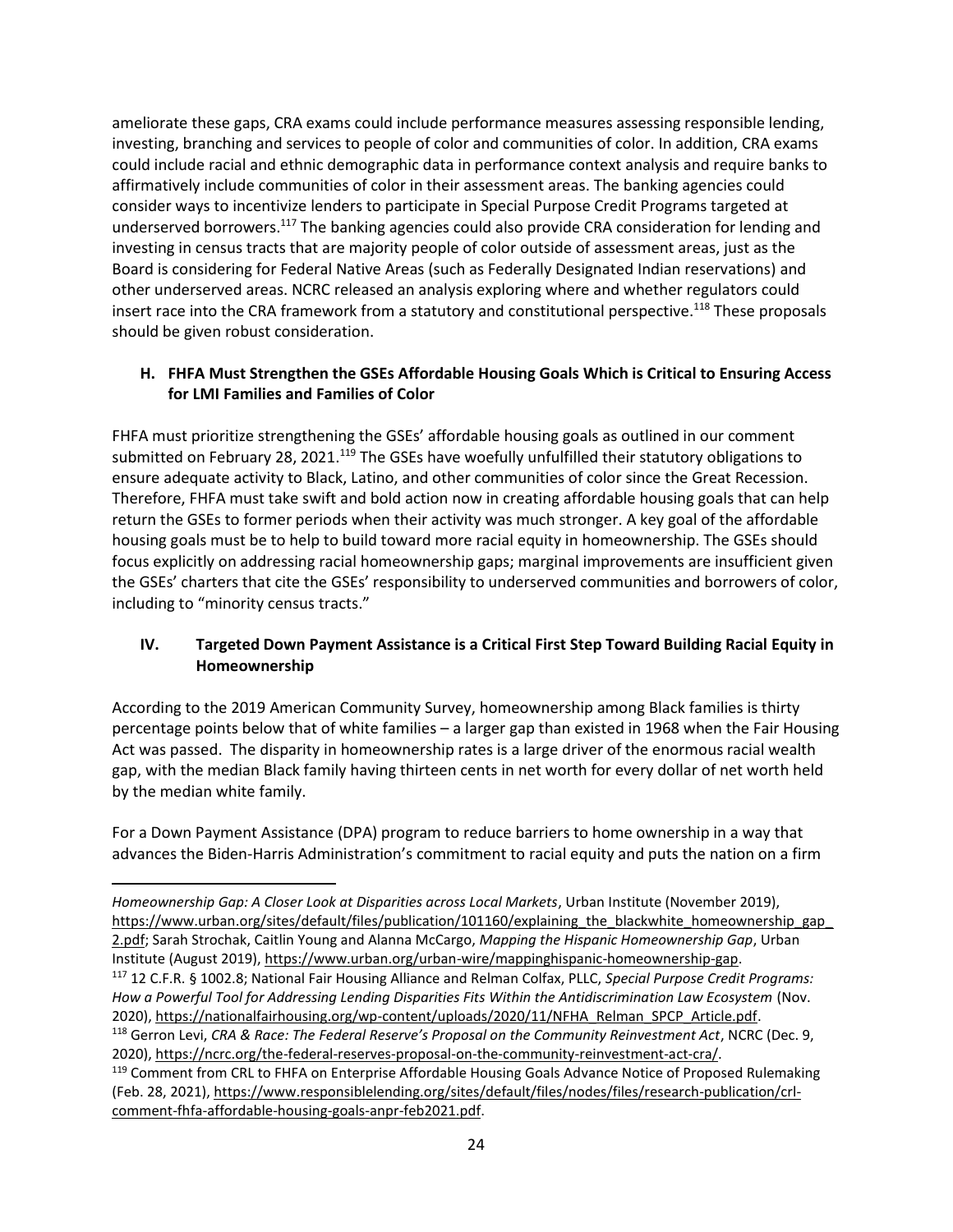trajectory to closing the wealth and home ownership gaps between whites and people of color, we recommend the following:

- 1. Eligibility should be limited to first-generation homebuyers whose income is within 120% of the Area Median Income (AMI). This will create an eligible pool of 12.8 million families, 72% of whom will be families of color, including 42% Black families.
- 2. Half of the funds should be set aside for state Housing Finance Agencies that have adopted Affirmatively Furthering Fair Housing (AFFH) Plans, awarded based on the size of the renter population in each state. The other 50% should be awarded through a competitive bidding process run by the CDFI Fund to select Administrators committed to and capable of delivering funds to socially and economically disadvantaged individuals.
- 3. The DPA should be a minimum of \$20,000 per applicant (could be increased for high cost markets) to provide sufficient funds to make homeownership affordable.

In addition, strong reporting and evaluation requirements should be included to ensure transparency and efficacy.

Finally, the Departments of Justice and Housing and Urban Development should be directed to conduct a study to determine whether this program, in conjunction with any other extant efforts, will succeed in remedying the effects of past and present discrimination and closing the racial homeownership gap. If the study finds that more is needed, the Administrators shall be authorized to use race-conscious remedies to overcome discriminatory barriers to serving socially and economically disadvantaged people, using a rebuttable presumption that people of color are socially and economically disadvantaged.

See Appendix 1 for more detailed information on the proposal.

# **V. Mortgage Servicing Reforms are Critical to Preventing a Foreclosure Crisis**

The COVID-19 crisis is having a disproportionate impact on families of color, by nearly every metric. Data has shown that the virus is infecting and killing people of color at a much higher rate.<sup>120</sup> People of color are overrepresented among essential workers who are generally not able to work from home and are more likely to encounter the virus.<sup>121</sup> From February to April 2020, the number of Black business owners dropped by 440,000 or 41%, compared to a 17% decline in white small business owners.<sup>122</sup> Families of color who are hardest hit by COVID-19 are the same families long denied equity in homeownership opportunities.<sup>123</sup> Indeed, there are statistically significant correlations between redlining and

<sup>120</sup> Centers for Disease Control and Prevention, *COVID-19 Racial and Ethnic Health Disparities*,

[https://www.cdc.gov/coronavirus/2019-ncov/community/health-equity/racial-ethnic-disparities/index.html.](https://www.cdc.gov/coronavirus/2019-ncov/community/health-equity/racial-ethnic-disparities/index.html)  <sup>121</sup> Tiana N. Rogers, Charles R. Rogers, Elizabeth VanSant‐Webb, Lily Y. Gu, Bin Yan, Fares Qeadan, *Racial Disparities in COVID‐19 Mortality Among Essential Workers in the United States*, *World Medical & Health Policy*, 2020; DOI: [10.1002/wmh3.358.](http://dx.doi.org/10.1002/wmh3.358)

<sup>122</sup> Robert W. Fairle, *The Impact of COVID-19 on Small Business Owners: Evidence of Early-Stage Losses From the April 2020 Current Population Survey*, National Bureau of Economic Reserve, Working Paper 27309 (June 2020), [https://www.nber.org/papers/w27309.](https://www.nber.org/papers/w27309) 

<sup>123</sup> *See* Alan Gomez, et al, '*An Unbelievable Chain of Oppression': America's History of Racism Was a Preexisting Condition for COVID-19*, USA Today, Oct. 12, 2020[, https://www.usatoday.com/in-](https://www.usatoday.com/in-depth/news/nation/2020/10/12/coronavirus-deaths-reveal-systemic-racism-united-states/5770952002/)

[depth/news/nation/2020/10/12/coronavirus-deaths-reveal-systemic-racism-united-states/5770952002/;](https://www.usatoday.com/in-depth/news/nation/2020/10/12/coronavirus-deaths-reveal-systemic-racism-united-states/5770952002/) Andre M. Perry, Black Americans Were Forced Into 'Social Distancing' Long Before the Coronavirus, The Brookings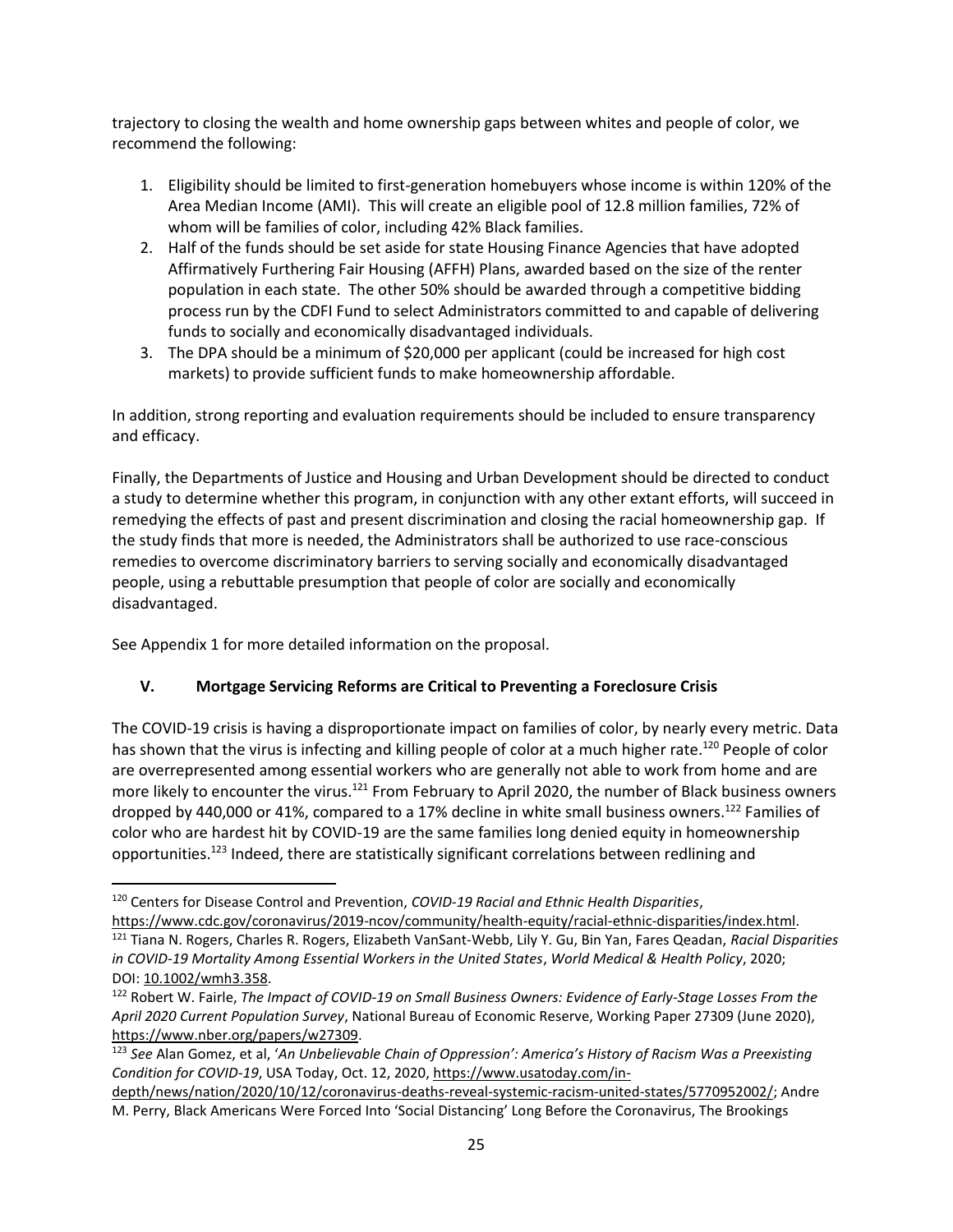susceptibility to COVID-19.<sup>124</sup> The same low-income neighborhoods of color that were intentionally cut off from lending and investment today suffer from reduced wealth, greater poverty, lower life expectancy, and higher incidence of chronic disease that are risk factors for poor outcomes from the coronavirus.<sup>125</sup>

According to the Bureau of Labor Statistics, while the unemployment rate of whites, which peaked at 14% in April, has dropped to 5.6%, the reported unemployment rate of Blacks stands at 9.9% and actually increased in February, even while the economy added over 350,000 new jobs. And a recent report from the Center for Economic and Policy Research demonstrates that BLS' surveys systematically understate the unemployment rate for Blacks relative to whites.<sup>126</sup>

Further, the unemployment rate captures only those who are still deemed to be within the labor force and thus misses the decline in workforce participation. That has been especially pronounced for Blacks women and Latinas: there are 9.9% fewer Black women and 8,6% fewer Latinas in the workforce today than at the start of the pandemic.

Not surprisingly given their employment situation, Black and brown families are struggling to make ends meet. The most recent Household Pulse Survey from the Bureau of the Census found that 44% of Blacks and 43% of Hispanics reported that they were finding it difficult to pay their usual household expenses, a rate more than 60% higher than for whites. Moreover, according to a CFPB report, as of December, almost one in five Black homeowners and one in seven Hispanic homeowners reported being behind on their mortgage compared to only one in twenty white homeowners.<sup>127</sup>

Fortunately, the CARES Act – coupled with actions taken by FHA, FHFA and the GSEs, as well as many private lenders – have provided a lifeline to many struggling homeowners. Under the CARES Act, those with a federally-backed mortgage suffering a COVID-19 related hardship were granted the right to obtain up to twelve months of forbearance on their mortgage payments. Many private lenders appear to have extended similar rights to borrowers whose mortgages are not federally backed. And in February both FHA and FHFA announced that they would allow those who have obtained forbearance to extend forbearance by up to six additional months and also announced that they would extend the CARES Act moratorium on foreclosures, which lasted only six months, through the end of June.

To date, 6.9 million borrowers – 13% of all borrowers – have obtained forbearance. Those in forbearance experienced significant drops in income; indeed, fully 85% received unemployment benefits. Over 60% of those who obtained forbearance have since exited forbearance, leaving 2.7 million borrowers in forbearance as of the end of January. Importantly, a much smaller share of FHA borrowers have been able to exit forbearance.

<sup>127</sup> CFPB, Housing Insecurity and the COVID-19 Pandemic (March 2021),

Institution (March 20, 2020), [https://www.brookings.edu/blog/the-avenue/2020/03/20/black-americans-were](https://www.brookings.edu/blog/the-avenue/2020/03/20/black-americans-were-forced-into-social-distancing-long-before-the-coronavirus/)[forced-into-social-distancing-long-before-the-coronavirus/.](https://www.brookings.edu/blog/the-avenue/2020/03/20/black-americans-were-forced-into-social-distancing-long-before-the-coronavirus/)

<sup>124</sup> Jason Richardson, Bruce C. Mitchell, Helen C.S. Meier, Emily Lynch, Jad Edlebi, *Redlining and Neighborhood Health*, NCRC, September 2020, [https://ncrc.org/holc-health/.](https://ncrc.org/holc-health/)

 $125$  *Id.* 

<sup>126</sup> Yixia Cai and Dean Baker, *Masking Real Unemployment: The Overall and Racial Impact of Survey Non-Response on Measured Labor Market Outcomes*, Center for Economic and Policy Research (March 2021),

[https://www.ineteconomics.org/research/research-papers/masking-real-unemployment-the-overall-and-racial](https://www.ineteconomics.org/research/research-papers/masking-real-unemployment-the-overall-and-racial-impact-of-survey-non-response-on-measured-labor-market-outcomes)[impact-of-survey-non-response-on-measured-labor-market-outcomes.](https://www.ineteconomics.org/research/research-papers/masking-real-unemployment-the-overall-and-racial-impact-of-survey-non-response-on-measured-labor-market-outcomes)

[https://files.consumerfinance.gov/f/documents/cfpb\\_Housing\\_insecurity\\_and\\_the\\_COVID-19\\_pandemic.pdf.](https://files.consumerfinance.gov/f/documents/cfpb_Housing_insecurity_and_the_COVID-19_pandemic.pdf)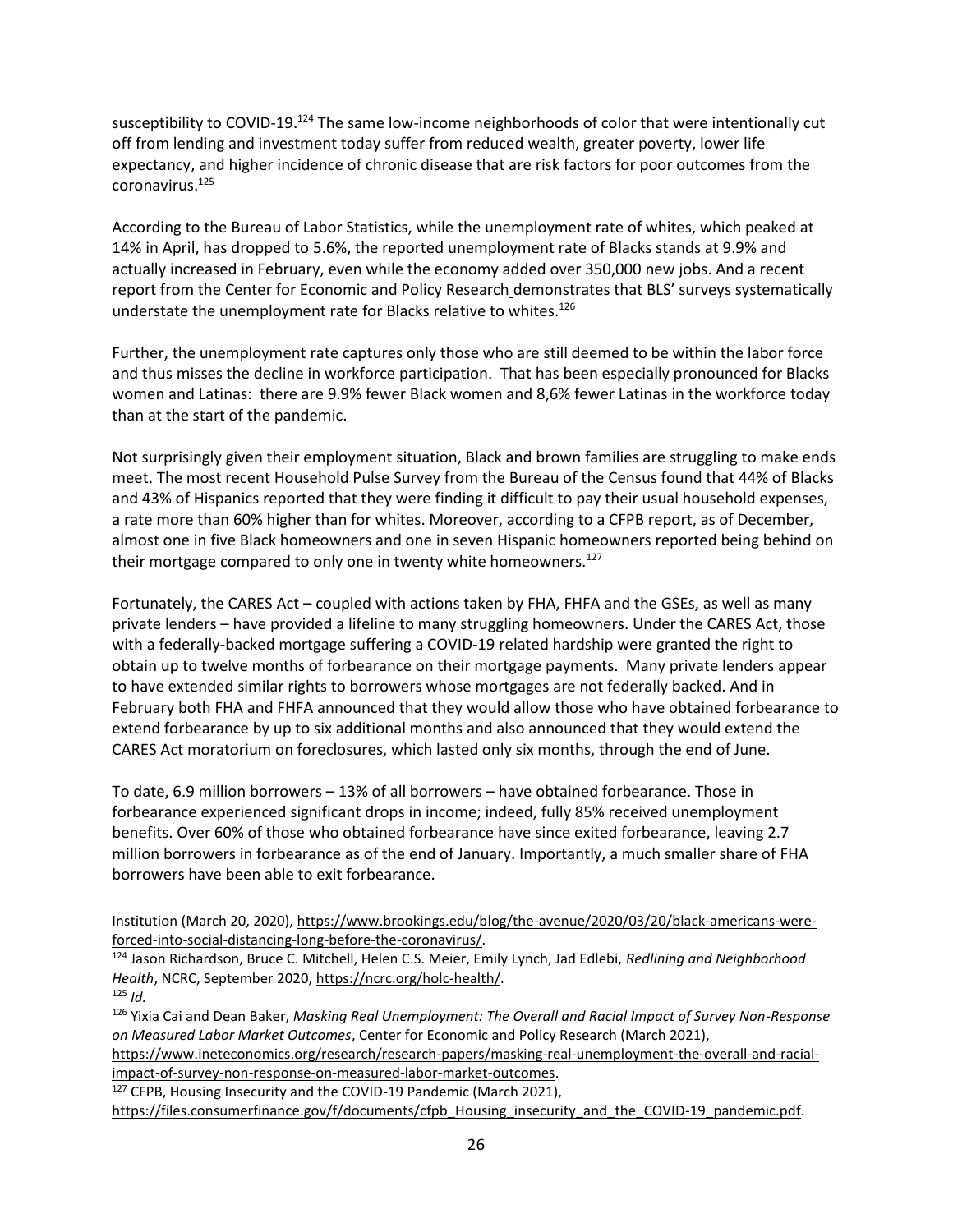However, there is a significant number of borrowers who are struggling with their mortgage obligations. There are approximately 500,000 borrowers who are now at least three months past due who are not in forbearance. Many of these borrowers never obtained forbearance in the first place; others exited forbearance but have been unable to resume making their regular payments. Indeed, of those who have exited forbearance, more than one in ten have fallen behind on their mortgages and for FHA borrowers the number is closer to one in five. Moreover, whereas those who were able to exit forbearance last summer have low levels of delinquencies, among those exiting more recently the subsequent delinquency rates have been two to three times higher.

For those still in forbearance, the most significant question is what happens to them once their forbearance period ends. Fortunately, the mortgage market is in a much better position than it was entering the last crisis. The government agencies, led by FHA, as well as FHFA and the GSEs, acted quickly to develop post-forbearance policies to help affected borrowers. As a result, mortgage servicers have much better tools than during the Great Recession to help borrowers struggling to repay.

For federally-backed mortgages, borrowers can exit forbearance and simply resume their regular monthly payments and then repay the arrearages -- that is, the amounts that they would have paid but for the forbearance -- without interest, when they pay off the loan. And borrowers who are not able to resume their regular payments can receive a streamlined loan modification that reduces the monthly payments required. If the borrower needs more payment relief than the streamlined offer provides, they may be eligible for greater payment reduction if they provide income documentation.

In addition, servicer capacity is much greater than during the housing crisis, when few were set up to work with borrowers to obtain a modification. However, servicers may be sorely tested when forbearance comes to an end as upwards of two million borrowers may need assistance in a limited time frame, and execution by large organizations is always a challenge, particularly with something as complicated, and important, as a mortgage. Housing counselors have reported instances of borrowers not receiving correct information from servicers, and counselors' support will be essential.

Moreover, when forbearance ends there will be many borrowers – especially Black and brown families – who will need further relief if they are not to lose their homes. Even though many borrowers have equity in their houses today, positive equity alone does not prevent homeowners from losing their home to foreclosure; depending on the time period and associated home price appreciation, between 30% and 80% of foreclosed-upon homeowners had positive equity at the time of default.<sup>128</sup>

Foreclosure is costly to society and comes with significant negative after-effects for the household and their neighbors. The average foreclosure costs society between \$51,000 (HUD) and \$70,000 (U.S. Congress Joint Economic Committee) and is borne by the foreclosed-upon household, their neighbors, the lender, and local governments.<sup>129</sup> Foreclosed upon households are likely to move more frequently,

<sup>128</sup> David Low, *Mortgage Default with Positive Equity,* Working Paper (2018), Andrew F. Haughwout and Ebiere Okah, *Below the Line: Estimates of Negative Equity Among Nonprime Mortgage Borrowers,* Economic Policy Review, Vol. 15, No. 1, pp. 32-43 (2009), and Anthony Pennington-Cross, *Subprime and Prime Mortgages – Loss Distributions*, [FHFA Staff Working Papers](https://ideas.repec.org/s/hfa/wpaper.html) 03-01, Federal Housing Finance Agency (2003).

<sup>129</sup> United States Department of Housing and Urban Development, *Economic Impact Analysis of the FHA Refinance Program for Borrowers in Negative Equity Positions* (2010) and U.S. Congress Joint Economic Committee, *Report of*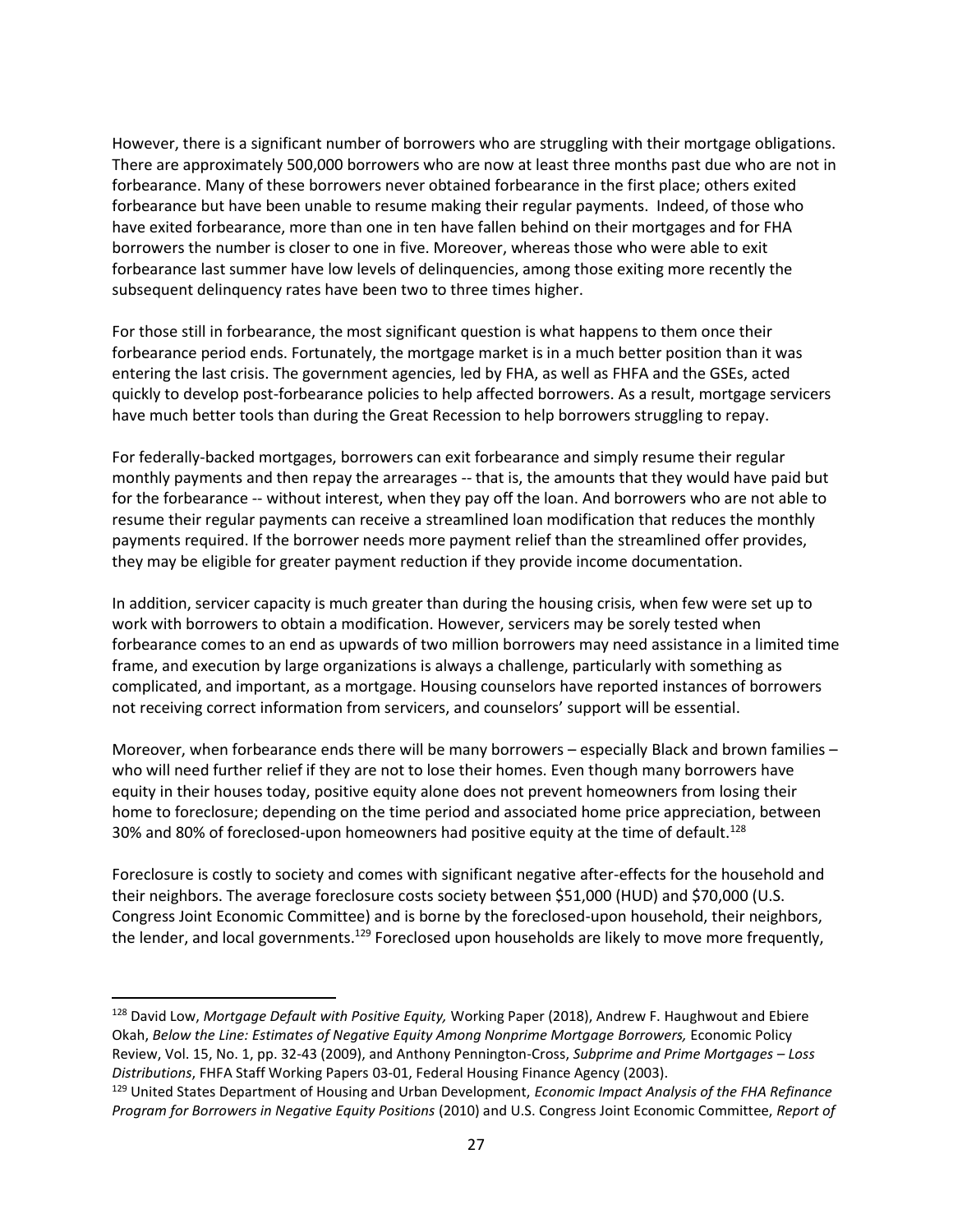less likely to own a home in the future, and some move to neighborhoods with lower incomes and school test scores and are more likely to get divorced.<sup>130</sup> Foreclosed-upon homeowners also suffer from negative physical health consequences resulting in increased incidences of unscheduled hospital visits<sup>131</sup> as well as a range of mental health issues, including depression, anxiety, alcohol use, and even suicide.<sup>132</sup> Unfortunately, foreclosure is also contagious. Studies show that foreclosure reduces the value of neighboring properties by nearly \$15,000 and leads to an additional 0.5 foreclosures in the neighboring area.<sup>133</sup> Foreclosure alternatives (i.e. short sales and deed-in-lieu of foreclosure) and forced sales may be less costly to lenders, but the end result for the homeowner may be equally negative.

As a result, it is incumbent on policymakers at all levels to do everything in their power to reduce the number of needless foreclosures that occur. The following are our suggestions to accomplish this goal.

#### **Congress**

Congress should extend the protections that FHFA and FHA provide to private loans, which comprise about 30 percent of the mortgage market. While many servicers of private loans are voluntarily adopting GSE policies, and forbearance rates for private loans are higher than the market as a whole, some are not providing comparable assistance. In addition, the lack of standardization and specificity in forbearance and post-forbearance terms limits servicers in some cases from offering this relief.<sup>134</sup> Congress should not attempt to spell out these policies in detail in legislation since government policies change as policymakers adjust as circumstances do and in accord with lessons learned.

Therefore, Congress should simply require private loans to adopt the foreclosure moratorium and forbearance policies offered by one of the GSEs or FHA, as well to mirror the federally-backed loans in providing a post-forbearance solution that does not increase borrowers' monthly payments. In addition, Congress should provide servicers of private-label securities a safe harbor from investor lawsuits when they follow these provisions.

Additionally, the \$10 billion dollar Homeowner Assistance Fund is a critical component of the American Rescue Plan bill. It will help protect struggling homeowners and communities by preventing avoidable foreclosures, evictions, and utility shut offs. The Fund would provide a flexible source of federal aid to housing finance agencies to help people who have experienced COVID-19 hardships maintain their housing payments so they can stay in their homes. A critical lesson of the Great Recession is that the communities most impacted need aggressive, targeted, early intervention. Once the Homeowner Assistance Fund is enacted, the Department of Treasury must ensure an equitable distribution of

*the Joint Economic Committee Congress of the United States on the 2007 Economic Report of the President Together With Minority Views,* U.S. Government Printing Office (2007).

<sup>130</sup> Rebecca Diamond, Adam Guren, and Rose Tan, *The Effects of Foreclosures on Homeowners, Tenants, and Landlords*, Working Paper (2020).

<sup>131</sup> Janet Currie and Erdal Tekin, *Is There a Link between Foreclosure and Health?*, American Economic Journal: Economic Policy, 7 (1): 63-94 (2015).

<sup>132</sup> Alexander C. Tsai, *Home Foreclosure, Health, and Mental Health: A Systematic Review of Individual, Aggregate, and Contextual Associations*." *PLoS ONE* 10(4): e0123182 (2015).

<sup>133</sup> Arpit Gupta, *Foreclosure Contagion and the Neighborhood Spillover Effects of Mortgage Defaults*, Journal of Finance *74*, 2249–2301 (2019).

<sup>134</sup> Urban Institute, *[Why It's Harder to Offer Mortgage Assistance to 3 Million Borrowers with Private Loans](https://www.urban.org/urban-wire/why-its-harder-offer-mortgage-assistance-3-million-borrowers-private-loans)* (Aug. 13, 2020).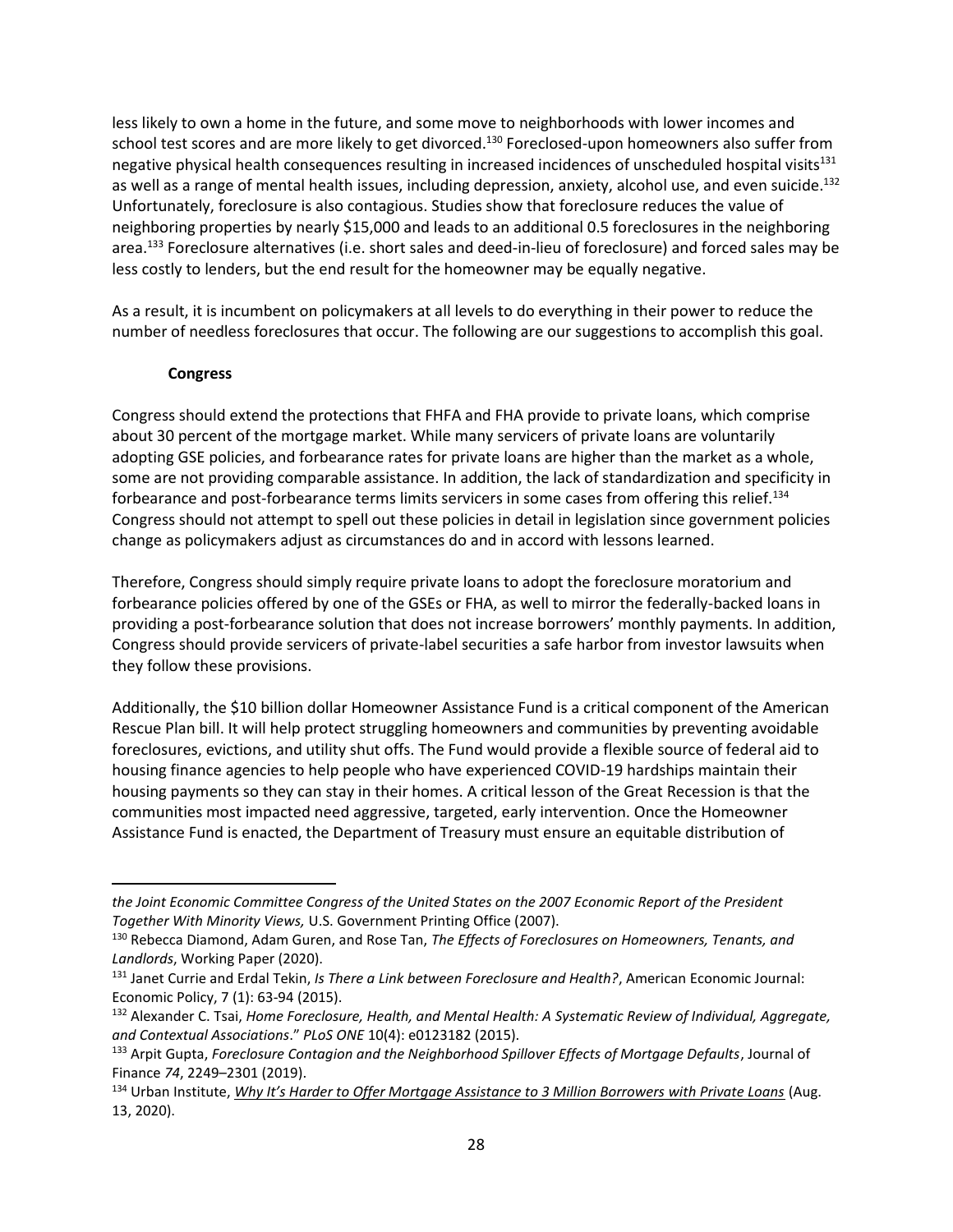funding to ensure the families hardest hit by the COVID crisis – Black and brown families – are able to access relief.

### **Consumer Financial Protection Bureau**

First, if Congress doesn't enact the 120-day foreclosure pause, CFPB should require it using its RESPA authority. Second, if Congress doesn't require private loans to follow federally-backed requirements after forbearance, CFPB should prohibit servicers from requiring borrowers to repay their arrearages from COVID-related forbearance without first evaluating the borrower for all loss mitigation options the borrower is eligible for. Third, CFPB should facilitate servicers offering streamlined payment reduction modifications to borrowers who indicate that they cannot afford their previous monthly payments, as it did with its interim final rule on deferrals and partial claims, with appropriate consumer protections. Fourth, CFPB should supervise servicer conduct when transitioning borrowers out of forbearance and take appropriate action against servicers who revert to previous bad practices. Fifth, CFPB should continue its good work providing information to borrowers to explain their options in dealing with COVID-19 hardships, and in particular it should provide outreach to borrowers who are delinquent but not in forbearance. Finally, CFPB should help servicers in conducting effective communications with their borrowers by establishing best practices for servicer communications, including websites and emails.

### **Federal Housing Finance Agency**

The modification provided by the GSEs, called the Flex Mod, is commendable. It is streamlined for borrowers 90 days or more delinquent, which reduces frictions and increases take-up rates, and provides substantial payment relief for borrowers with loan-to-value (LTV) ratios above 80%. When the Flex Mod was developed, the expectation was that if there were another crisis, it would look like the last one and housing values would fall, which would push up borrowers' LTVs over 80% and most would get this payment relief. However, the current crisis is accompanied by continued rapid house price appreciation in many communities, and so roughly 75 percent of GSE borrowers exiting forbearance will have LTVs **below** 80 percent.<sup>135</sup> As a result, the only modification step these borrowers are eligible for under the Flex Mod is extension of the mortgage term to 40 years. The GSEs target 20 percent reduction in principal and interest (P&I) payments, which equates to about a 14 percent reduction in the overall monthly payment. After receiving the term extension, some borrowers below 80% LTV will receive this level of payment relief but some others will not, depending largely on how old the loan was. However, even if they receive this amount of payment relief, it will not be enough for many borrowers given the economic dislocations they face and they will lose their house to foreclosure, or in the best case, through a forced sale.

The GSEs should target a higher level of payment reduction with their Flex Mod, providing a 25% or 30% reduction in the P&I payments. For their below 80% LTV borrowers, the GSEs should reduce the interest rate as much as necessary to reach the target, although no lower than the market interest rate, or simply provide the market interest rate as they do with their above 80% LTV borrowers. The GSEs and wealthier borrowers benefit from current low mortgage rates, which is in significant part due to Federal Reserve purchases of their MBS, and these benefits should be shared with the GSEs' most distressed

<sup>135</sup> Black Knight [\(https://cdn.blackknightinc.com/wp-content/uploads/2020/10/BKI\\_MM\\_Aug2020\\_Report.pdf\)](https://cdn.blackknightinc.com/wp-content/uploads/2020/10/BKI_MM_Aug2020_Report.pdf) indicates that 84% of homeowners with a GSE-backed mortgage have a current CLTV below 80%. After capitalizing arrearages, roughly 75% of homeowners with a GSE-backed mortgage have a current CLTV below 80%.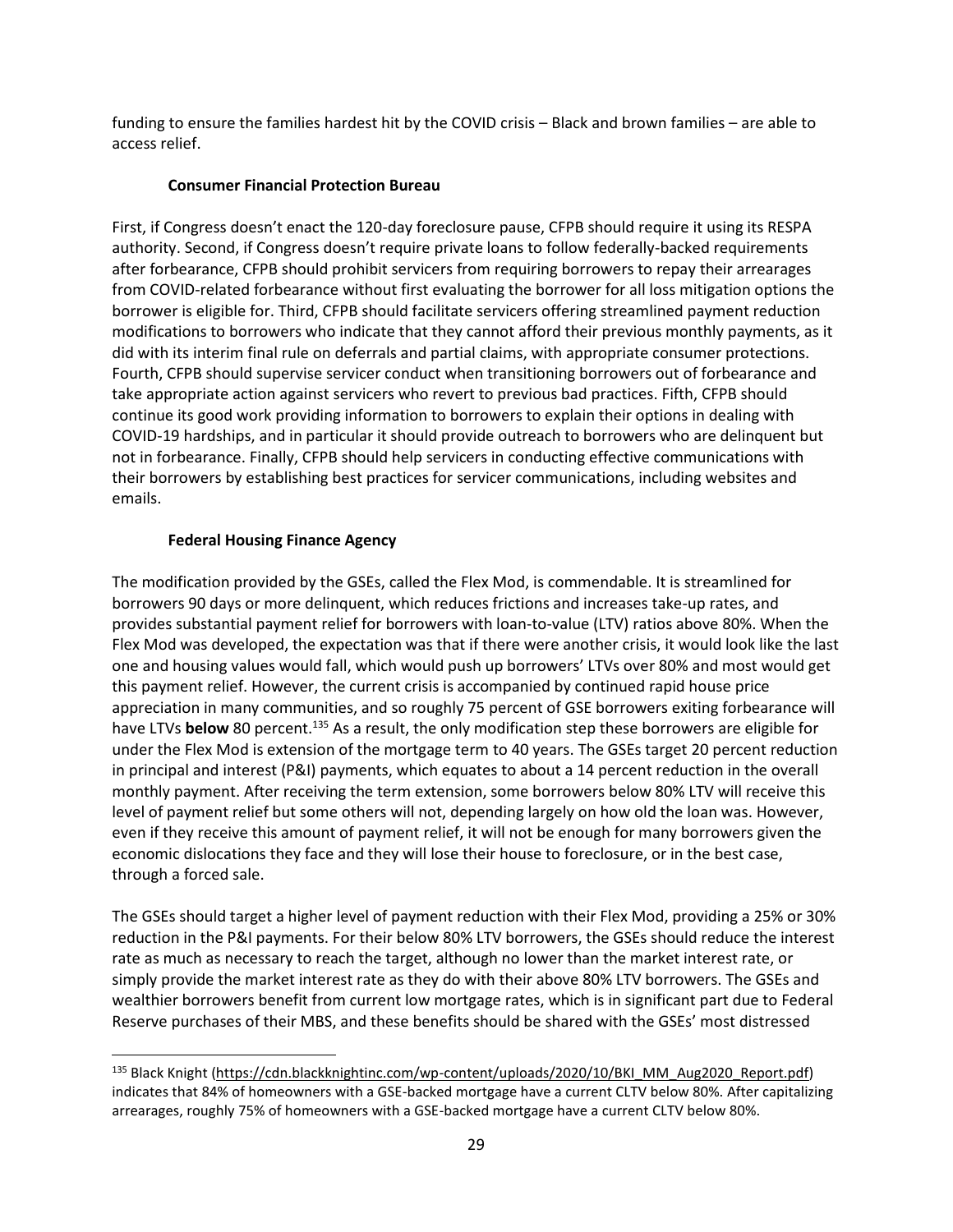borrowers. The 20% P&I target for reductions should be compared with the FHA-HAMP target of a 20% reduction in the full monthly payment, which equates to a 31% reduction in P&I for the average borrower in forbearance with a Government-backed mortgage. Greater payment relief would also bring the Flex Mod payment reduction target closer to that offered by private modifications; those offered by Chase in the 2011-2014 period targeted a 30% P&I reduction.<sup>136</sup>

Second, the GSEs should provide streamlined refinances for low-wealth borrowers. Especially now, during the COVID-19 crisis and at a time of historic low interest rates, more borrowers should be able to benefit from the current refinance boom to save money on their mortgage payment. Unfortunately, the refinance surge is not reaching lower-income, lower-wealth, or Black and Hispanic families adequately, particularly borrowers with smaller loan balances.<sup>137</sup> Refinance activity for higher FICO borrowers accelerated significantly in 2020, boosting the average FICO score for GSE refinances to 775, well above credit scores for communities of color due to less family wealth.<sup>138</sup>

At a time that the Federal Reserve is purchasing \$40 billion in agency mortgage-backed securities per month to help reduce the cost of buying or refinancing a home and to stimulate the economy, FHFA and the GSEs should ensure rate term refinances are more available, not more costly, for lower-income, Black, or Hispanic families who would benefit greatly from the savings on their mortgage payment. We urge the GSEs to create a streamline refinance program to ensure that affordable refinances are more accessible to borrowers, particularly borrowers of color. By doing so, the GSEs would be taking a positive step toward helping the Federal Reserve undo the disproportionate benefits of monetary policy that accrue to the wealthy. Moreover, the GSEs should not charge any LLPAs on a streamline refinance, as LLPAs were already paid at purchase.

### **Federal Housing Administration**

FHA acted quickly as the economic effects of the pandemic began to be felt to create its COVID-19 home retention options. Its waterfall of post-forbearance options is significantly more streamlined than FHA's standard waterfall, and therefore can accommodate the hundreds of thousands of FHA borrowers all needing assistance in a compressed time frame to help them remain in their homes. HUD should be commended for its swift and effective action. However, given the stakes involved for FHA borrowers, their families' futures, and the neighborhoods in which they live, it is worth continuing to evaluate the FHA COVID waterfall to determine whether further improvements could provide greater payment relief to borrowers and permit more to qualify for modifications, while taking into account any effects on the MMIF.

138 Urban Institute[,](https://www.urban.org/sites/default/files/publication/103746/housing-finance-at-a-glance-a-monthly-chartbook-february-2021_0.pdf) Housing Finance At a Glance: A Monthly Chartbook (February 2021),

<sup>136</sup> Peter Ganong and Pascal Noel, *Liquidity Versus Wealth in Household Debt Obligations: Evidence from Housing Policy in the Great Recession*, American Economic Review, 110(10): 3100-3138 (2020).

<sup>137</sup> Sumit Agarwal, Souphala Chomsisengphet, Hua Kiefer, Leonard C. Kiefer, and Paolina C. Medina, *Inequality During the COVID-19 Pandemic: The Case of Savings from Mortgage Refinancing*, Working Paper (2020) and Kristopher Gerardi, Paul Willen, and David Hao Zhang, *Mortgage Prepayment, Race, and Monetary Policy*, Working Paper 20-7. Boston: Federal Reserve Bank of Boston (2020).

[https://www.urban.org/sites/default/files/publication/103746/housing-finance-at-a-glance-a-monthly-chartbook](https://www.urban.org/sites/default/files/publication/103746/housing-finance-at-a-glance-a-monthly-chartbook-february-2021_0.pdf)february-2021 0.pdf. See pages 17 and 23.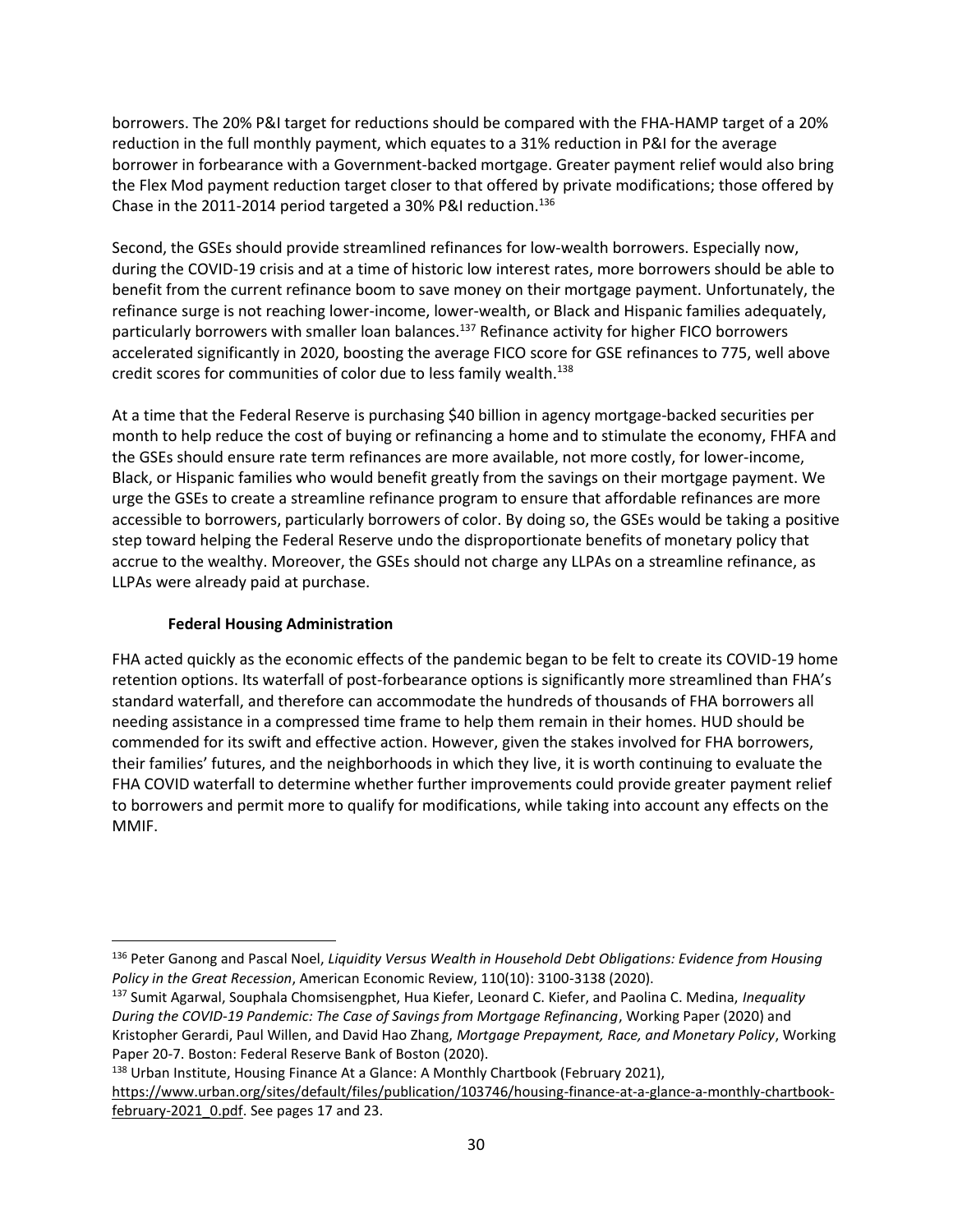#### **VI. Diversity in Executive Ranks and Boards**

It is well settled that diverse companies outperform those that lack diversity, inclusion, and equity. According to a report from McKinsey & Company, for every 10 percent more racially or ethnically diverse a company's senior team is, earnings before interest and taxes (EBIT) is nearly 1 percent higher.<sup>139</sup> Simply put, diversity is good for business.

The racial reckoning ignited during the summer of 2020 make clear that broad structural reforms are necessary to eliminate systemic oppression, including throughout financial services. In response to the people-led protests demanding change, many financial services firms issued broad racial justice promises. As stated earlier, eliminating discrimination is good for Black and brown communities that held back by the harmful practices and the economy overall. Now, is the time to ensure that the financial services system mirrors the rich diversity of our nation, including in the C-suites and boardrooms. A report from McKinsey & Company notes that at the entry level US financial services firms employ around 40 percent people of color, which is in line with the representation of people of color in society generally. However, these figures drop substantially as an employee reaches the C-suite by 75 percent.<sup>140</sup> Nine out of ten C-suite financial services leaders are white.<sup>141</sup> The numbers show that women of color face some of the greatest obstacles climbing the corporate ladder in the financial services industry with Latina women the least likely to reach the top level of an organization.<sup>142</sup> Further, employees that identify as an "only" report high levels of isolation and missed career opportunities because of discrimination.<sup>143</sup> The report shows that 75 percent of Black employees above entry level are onlys, compared with 40 percent of Latinx, 31 percent of Asian, and 4 percent of white employees.<sup>144</sup>

Much remains to be done to change established practices of exploitation. It is long past time for firms to establish stronger pipelines to our nation's Historically Black Colleges and Universities and other Minority Serving Institutions. They can also create partnerships with minority depository institutions and community development financial institutions that have successful track records of serving communities of color. Further, financial services firms would benefit from taking a long-term view of the financial needs of communities of color, especially as projected growth in areas such as the mortgage market will be comprised mostly of Black and brown consumers. Our nation's fair lending laws empower firms with the tools that they need to reach underserved communities and help to bring them into the economic mainstream.

Moreover, federal banking regulators should also do the same. It was recently reported by the New York Times that only 2 out of more than 400 economists at the Federal Reserve in DC are Black.<sup>145</sup> Diverse staff members bring lived experience that can be an asset in the workplace, as President Biden stated in his recent orders on racial equity, "[b]y advancing equity across the Federal Government, we

<sup>139</sup> Arelis Diaz, La June Montgomery Tabron, Carlos Rangel, Joel Wittenberg, Stefon Burns, Aria Florant, Stacey Haas, Max Magni, and Paula Ramos, *Racial Equity in Financial Services*, McKinsey & Company, September 2021, [https://www.mckinsey.com/industries/financial-services/our-insights/racial-equity-in-financial-services.](https://www.mckinsey.com/industries/financial-services/our-insights/racial-equity-in-financial-services)

<sup>140</sup> *Id*. <sup>141</sup> *Id*.

<sup>142</sup> *See id*. The proportion of white men in the C-suite is 112 percent higher than at entry level, but this proportion is 30 percent lower for white women, 60 percent lower for men of color, and 90 percent lower for women of color. <sup>143</sup> *Id*.

<sup>144</sup> *Id*.

<sup>145</sup> Jeanna Smialek, *Why Are There So Few Black Economists at the Fed?*, New York Times, Feb. 2, 2021, https://www.nytimes.com/2021/02/02/business/economy/federal-reserve-diversity.html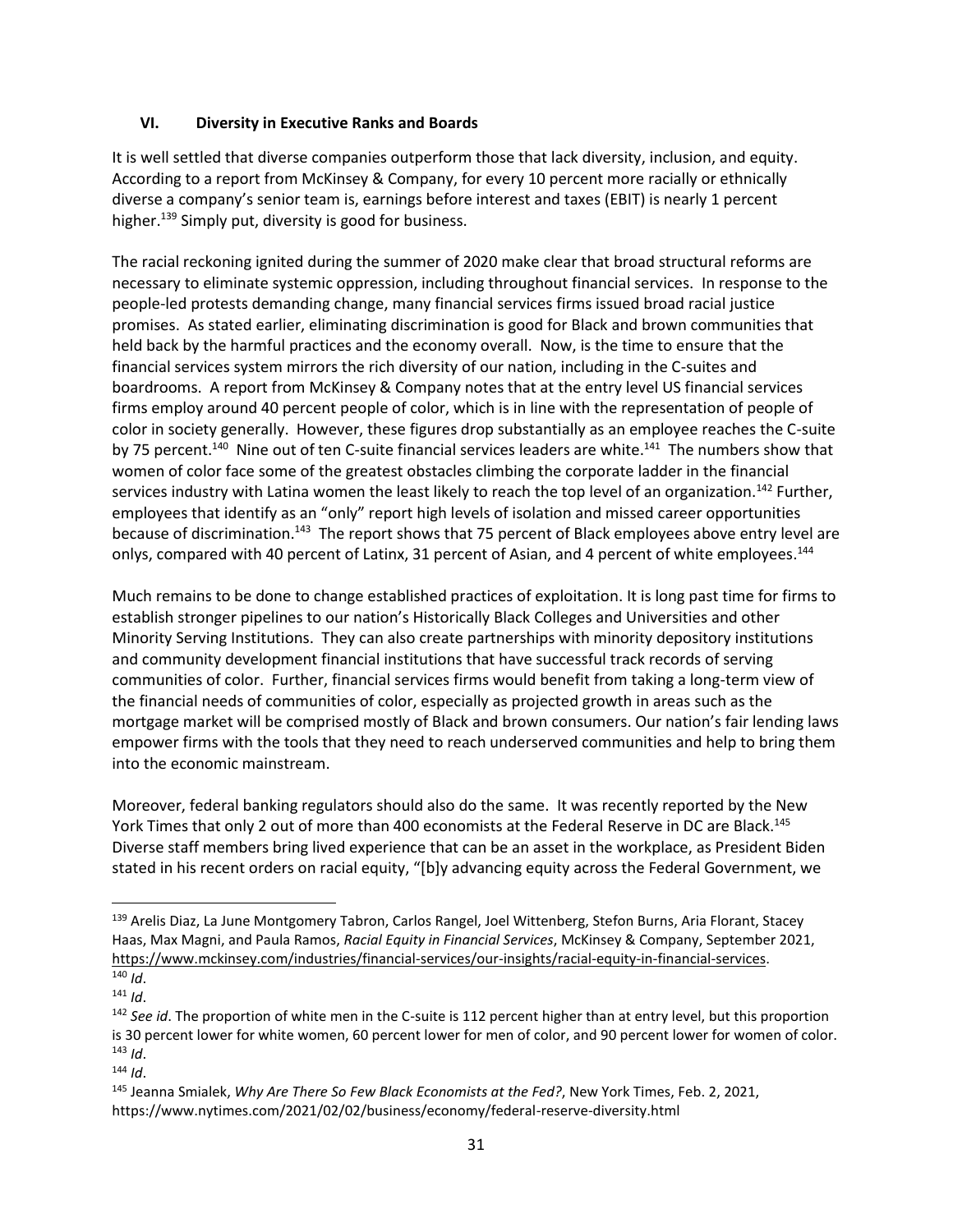can create opportunities for the improvement of communities that have been historically underserved, which benefits everyone."<sup>146</sup>

#### **Conclusion**

Present-day homeownership disparities did not occur by happenstance. Bold new ideas are needed to create equity in mortgage lending and ensure that all credit worthy borrowers have access to the safe and affordable mortgage loans they deserve. Acting now will benefit underserved Black and brown communities and the economy overall.

<sup>&</sup>lt;sup>146</sup> Executive Order On Advancing Racial Equity and Support for Underserved Communities Through the Federal Government, Executive Order 13985, [https://www.whitehouse.gov/briefing-room/presidential](https://www.whitehouse.gov/briefing-room/presidential-actions/2021/01/20/executive-order-advancing-racial-equity-and-support-for-underserved-communities-through-the-federal-government/)[actions/2021/01/20/executive-order-advancing-racial-equity-and-support-for-underserved-communities-through](https://www.whitehouse.gov/briefing-room/presidential-actions/2021/01/20/executive-order-advancing-racial-equity-and-support-for-underserved-communities-through-the-federal-government/)[the-federal-government/.](https://www.whitehouse.gov/briefing-room/presidential-actions/2021/01/20/executive-order-advancing-racial-equity-and-support-for-underserved-communities-through-the-federal-government/)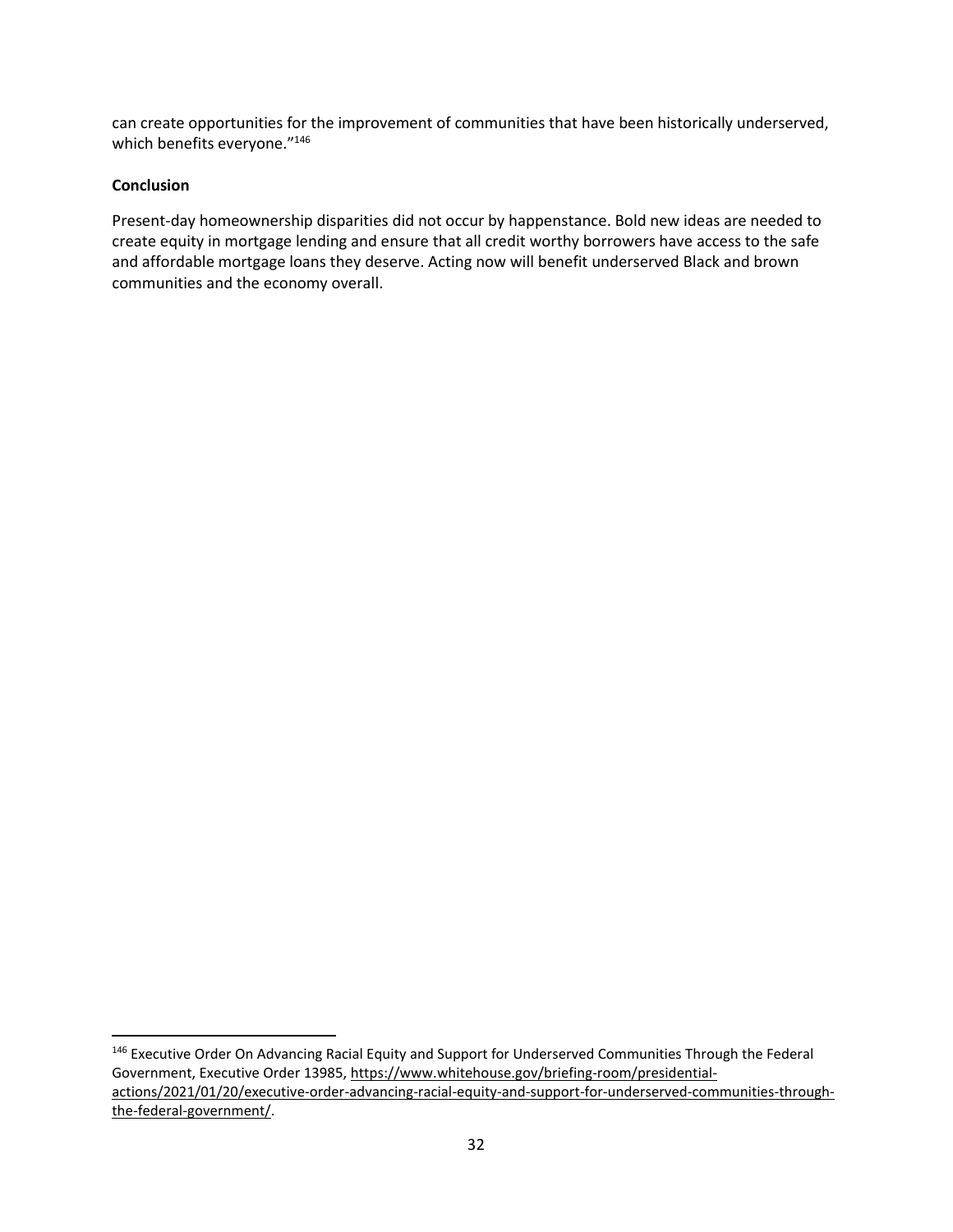## **Appendix 1 First Generation Down Payment Assistance Program Proposal**<sup>147</sup>

Homeownership is the primary way that most families build wealth and achieve economic stability. But buying a home is an expensive proposition, and the upfront costs stand as a significant impediment, especially for those who cannot fall back on their families for help with a down payment and closing costs. Accordingly, we welcome and applaud the efforts to develop a new DPA program to complement existing programs and put homeownership in reach of those currently excluded from the market.

For people of color, homeownership is especially elusive. For decades, federally-sanctioned discrimination in the housing finance system denied them access to homeownership opportunity on parity with whites as discussed in Section I above. As a result of this and other forms of long-standing institutional discrimination, Black and Hispanic families have less wealth and lower homeownership rates, and thus less ability to provide financial assistance to their children. At the same time, broader societal discrimination, including in education and employment, have produced a massive income gap that makes it more difficult for Black and Hispanic families to accumulate sufficient savings. For these and other reasons, access to homeownership and its wealth-building benefits continue to be delayed or denied to far too many people of color and other low-wealth families, and the wealth gap continues to grow.

The numbers tell the story. The homeownership rate for Blacks under age 35 is below 20% – less than half the rate for whites. The gap closes some over the lifecycle, but even for those aged 35-54, the Black homeownership rate is just 50% compared to over 70% for whites.<sup>148</sup> Overall, the gap – more precisely, the chasm – today is even higher than it was in 1968 when the Fair Housing Act was enacted. Bringing the Black homeownership rate up to the level of whites would require increasing the number of Black homeowners by roughly five million, which would represent approximately a 66% increase.

Even more troubling, the Urban Institute projects that over the next twenty years all net new household growth will be from families of color, but that the homeownership rate, left unaddressed, will continue to fall for every age group.<sup>149</sup> Even more starkly, the same study projects that the Black homeownership rate will fall even further by 2040, with the decline particularly pronounced for households age 45-74. This is an economic disaster for the Black families who will be unable to achieve homeownership, but it is also a moral and economic problem for the country. The safety and soundness of the future mortgage market depends on there being consumers who can access safe and responsible loans. Acting now to increase homeownership among underserved communities is a cost-effective solution to strengthen the middle-class and grow the economy. 150

<sup>&</sup>lt;sup>147</sup> The proposal is a joint project of the Center for Responsible Lending, National Fair Housing Alliance, and Self-Help. Appreciations to the Urban Institute Housing Finance Policy Center for its research and data analysis on this proposal.

<sup>148</sup> Bhutta *et al[, Disparities in Wealth by Race and Ethnicity in the 2019 Survey of Consumer Finances](https://www.federalreserve.gov/econres/notes/feds-notes/disparities-in-wealth-by-race-and-ethnicity-in-the-2019-survey-of-consumer-finances-20200928.htm)* <sup>149</sup> Urban Institute, By 2040, the US Will Experience Modest Homeownership Declines. But for Black Households, [the Impact Will Be Dramatic](https://www.urban.org/urban-wire/2040-us-will-experience-modest-homeownership-declines-black-households-impact-will-be-dramatic)

<sup>&</sup>lt;sup>150</sup> Nick Noel, Duwain Pinder, Shelley Stewart, and Jason Wright, [The Economic Impact Of](https://www.mckinsey.com/industries/public-and-social-sector/our-insights/the-economic-impact-of-closing-the-racial-wealth-gap) Closing The Racial [Wealth Gap, McKinsey & Company](https://www.mckinsey.com/industries/public-and-social-sector/our-insights/the-economic-impact-of-closing-the-racial-wealth-gap) (August 13, 2020); Dana M. Peterson and Catherin L. Mann, [Closing The Racial](https://www.citivelocity.com/citigps/closing-the-racial-inequality-gaps/)  [Inequality Gaps: The Economic Cost of Black Inequality in the U.S.,](https://www.citivelocity.com/citigps/closing-the-racial-inequality-gaps/) Citi GPS: Global Perspectives & Solutions (September 20, 2020); Jeff Cox[, Morgan Stanley Says Housing Discrimination Has Taken A Huge Toll On The](https://www.cnbc.com/2020/11/13/morgan-stanley-says-housing-discrimination-has-taken-a-huge-toll-on-the-economy.html)  [Economy,](https://www.cnbc.com/2020/11/13/morgan-stanley-says-housing-discrimination-has-taken-a-huge-toll-on-the-economy.html) CNBC, November 13, 2020.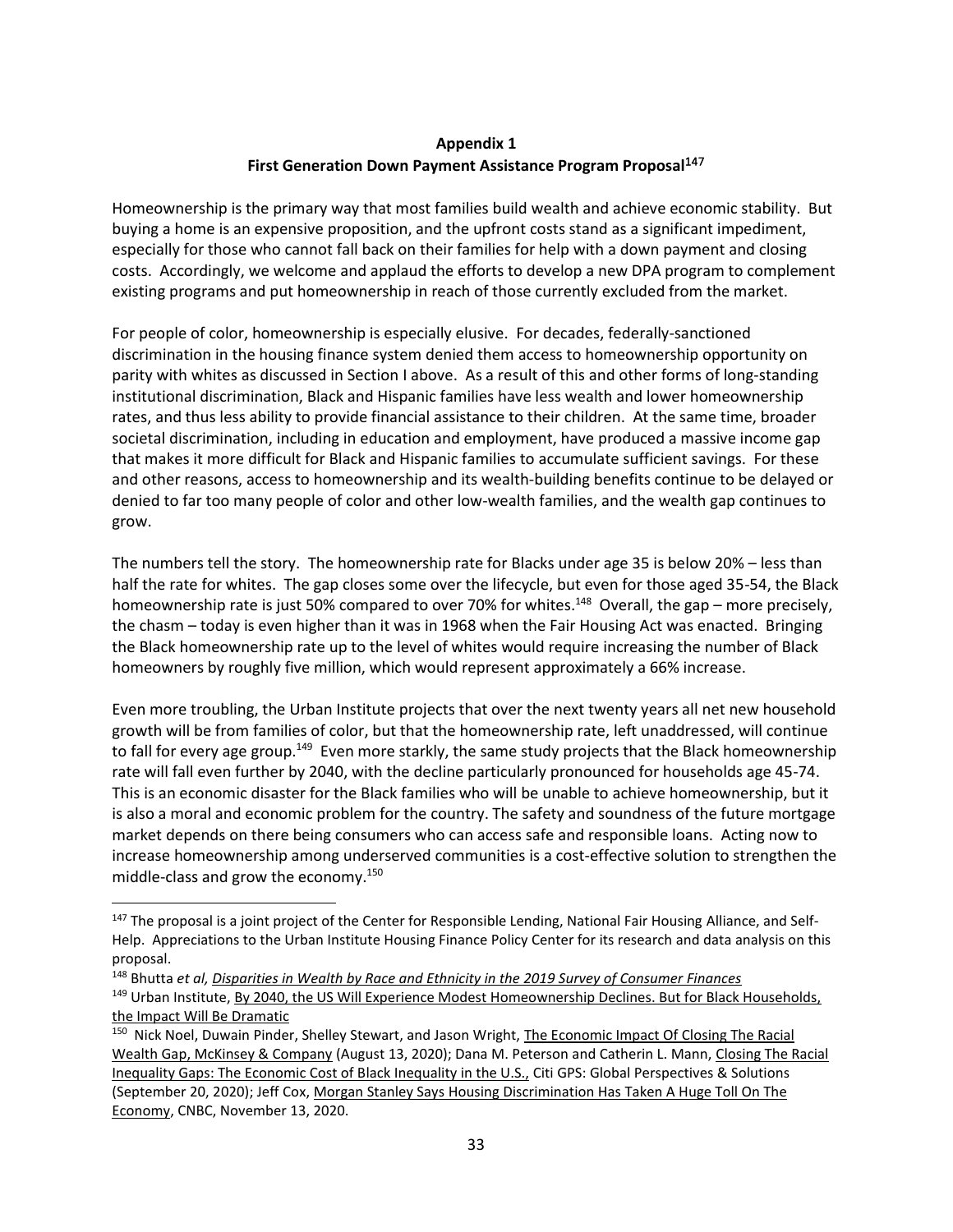Further, even those Black families who eventually are able to assemble a down payment and money for closing costs are able to afford less home and must take out more debt at a higher cost than whites; that plus the delay in entering the market depresses Black families' ability to accumulate wealth through their investment.<sup>151</sup>

A robust and sustained federally-funded DPA program is a proven strategy that can begin to address these barriers and facilitate new homeownership. Although there undoubtedly are millions of young families for whom down payment assistance could accelerate their path to homeownership, given limited resources, it is essential that this program be targeted in a way that delivers on President Biden's promise to address the long-term discrimination and racial inequities that continue to plague our society, especially those rooted in exclusionary housing policies.<sup>152</sup> It is also critical that the program reaches potential homebuyers who bear the burdens of past discrimination and who may never be able to achieve the dream of homeownership without this assistance. The following proposal is recommended to target a DPA program to accomplish these objectives.

#### **Part 1: Core Program Elements**

The group most in need of DPA assistance are those who neither have the income to accumulate money for a down payment nor family resources to draw upon for these purposes but are able to afford the monthly payments for a mortgage. Accordingly, drawing on the approach in the educational arena in which there are special programs targeting first-generation college students, we recommend that the core program be limited to first-generation, first-time homebuyers within certain income limits. We would add to this a house price limit as an additional safeguard to assure the money is well targeted.

### *Eligibility Criteria*

The following table summarizes the criteria that recipients of the DPA would have to meet. Appendix 1a has an analysis of the number and percent of eligible individuals based on these criteria.

| Eligibility Criteria          |                                           |
|-------------------------------|-------------------------------------------|
| <b>Borrower Status</b>        | First-Generation Homebuyer <sup>155</sup> |
| <b>First Home Requirement</b> | First-Time Homebuver <sup>154</sup>       |

<sup>151</sup> Urban Institute[, Three differences between black and white homeownership that add to the housing wealth gap](https://www.urban.org/urban-wire/three-differences-between-black-and-white-homeownership-add-housing-wealth-gap) <sup>152</sup> See Executive Order 13985 Advancing Racial Equity and Support for Underserved Communities Through the [Federal Government.](https://www.federalregister.gov/documents/2021/01/25/2021-01753/advancing-racial-equity-and-support-for-underserved-communities-through-the-federal-government) January 20, 2021. 86 FR 7009. See also [Presidential Memorandum Redressing Our Nation's](https://www.federalregister.gov/documents/2021/01/29/2021-02074/redressing-our-nations-and-the-federal-governments-history-of-discriminatory-housing-practices-and)  [and the Federal Government's History of Discriminatory Housing Practices and Policies](https://www.federalregister.gov/documents/2021/01/29/2021-02074/redressing-our-nations-and-the-federal-governments-history-of-discriminatory-housing-practices-and). January 26, 2021. 86 FR 7487.

<sup>153</sup> We include within the category of "first generation homebuyer" those whose parents never owned a home, those whose parents owned a home but lost it to foreclosure, and those who grew up in foster care. Modeled on the first generation homebuyer assistanc[e program](https://mahahome.org/Enabling-First-Generation-Homeownership-Massachusetts#:~:text=%20Enabling%20First%20Generation%20Homeownership%20in%20Massachusetts%20,for%20Homeownership%20Policies.%20Down-payment%20assistance%20should...%20More) of the Massachusetts Affordable Housing Alliance, borrowers would self-certify, as first generation college students currently do. In particular, at least one of the borrowers would certify to the best of their knowledge via affidavit that: (1) their parents never owned a home while the borrower was alive; (2) their parents owned a home while the borrower was alive but lost it through foreclosure, deed-in-lieu, or short sale; or (3) they were in foster care for some period of time as a minor. If the borrower is found to have provided false information, they must return the money (without criminal or civil penalties). Applicants may be required to provide their parents' full names and most recent address(es).

154 All borrowers (and spouse of a borrower if not a co-borrower) must certify to being First Time Homebuyers. An individual is to be considered a first-time homebuyer who (1) is purchasing the security property; (2) will reside in the security property as a principal residence; and (3) had no ownership interest (sole or joint) in a residential property during the three-year period preceding the date of the purchase of the security property. In addition, an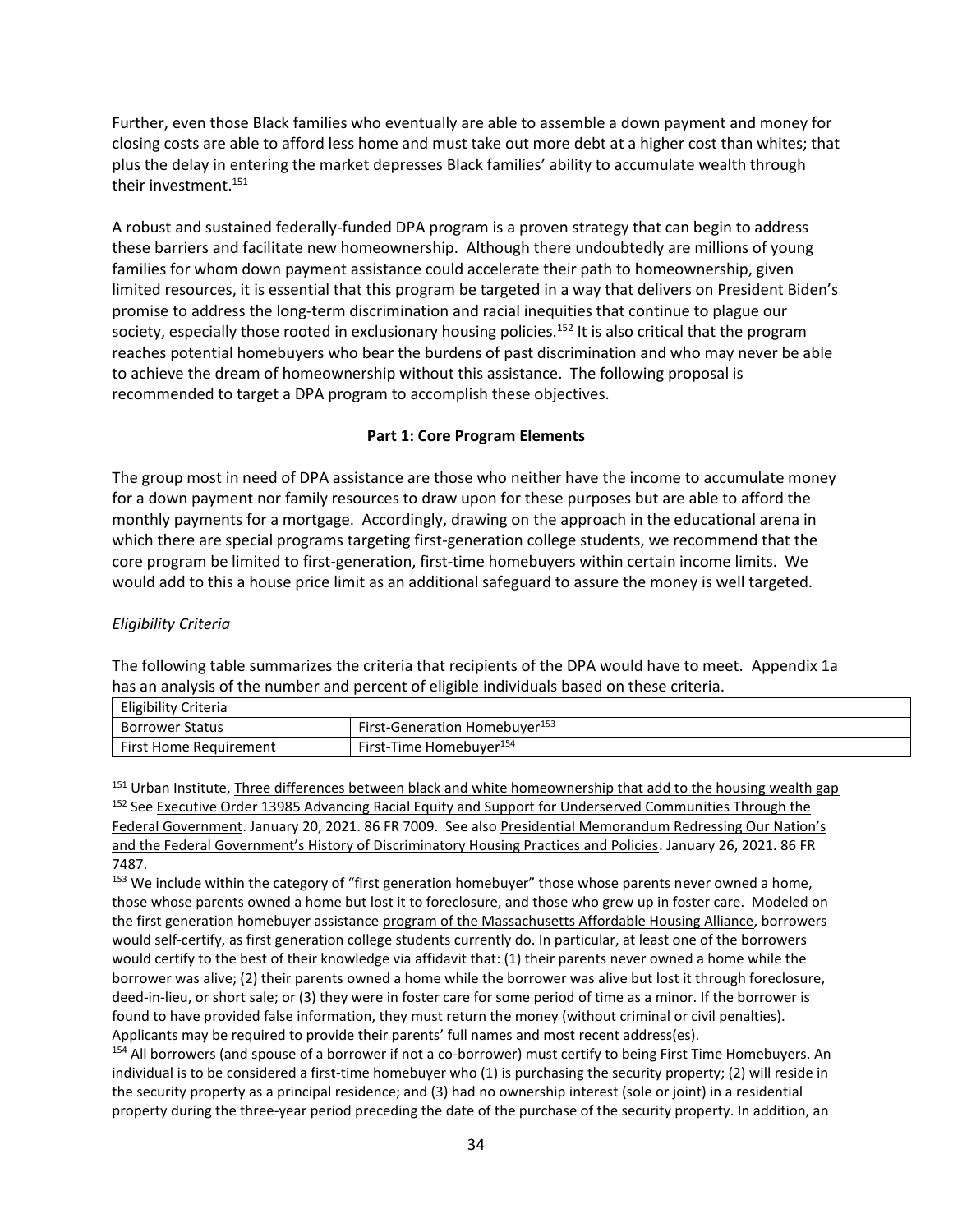| Borrower Household Income Limit | Borrower household shall earn less than 120% of the Household Area Median Income |
|---------------------------------|----------------------------------------------------------------------------------|
| Counseling                      | Pre-purchase counseling by HUD-approved agency required                          |
| Mortgage Features               | Qualified Mortgages as defined after March 1, 2021                               |

The rationale for targeting first-generation homebuyers is clear: those whose parents were the victims of exclusionary housing policies or otherwise unable to become homeowners are unlikely to have the benefit of intergenerational wealth and thus are most likely to be limited in their ability to purchase by the long-standing and massive racial wealth gap. Given that first-generation homebuyers almost certainly cannot turn to their parents for assistance with a home purchase and must rely on whatever savings they have been able to accumulate, we also recommend an income limit above the traditional line defining low-income families – 80% of Area Median Income (AMI) – in recognition of the fact that families with incomes above that level (which translates to roughly \$62,000 on a national basis), but without the benefit of intergenerational wealth, face severe challenges in achieving homeownership.

Our recommended income limit of 120% of AMI (approximately \$94,000 on a national basis) would create an eligible universe of 12.8 million first-generation homebuyer households nationwide. Importantly, although not surprisingly, precisely because it has been so difficult for Black and Hispanic families to obtain homes in the past and because of the large income gap between white families and families of color, the first generation homebuying population with incomes below 120% of the AMI is disproportionately comprised of people of color. Indeed, fully 66% of this population are Black (42%) or Hispanic (24%), although the percentage drops to 60% (32% Black, 27% Hispanic if we were to assume that those with incomes below 40% of AMI and younger than 25 or over age 54 as a practical matter are unlikely to participate in this first-time homebuyer program. See Appendix 1 for a detailed analysis of targeting First Generation, First Time Homebuyers.

Many programs aimed at first-time homebuyers provide eligibility for all low-income households, i.e. for all families with income up to 80% of AMI. We recognize that obtaining homeownership is a struggle for low-income families generally. However, we estimate that there would be 28.8 million eligible households if the DPA program were open to all such households, of whom roughly half have incomes above 40% of AMI. Among that group, further limited to the age range of 25 – 54, 45% would be white compared to just 23% Black and 23% Hispanic (with the rest falling in the "other" category). Moreover, with an eligible universe of 28.8 million families, the almost inevitable result would be that those best able to work the system would succeed in getting the available DPA dollars. Such a result would not begin to shrink disparities – and could even increase – the Black-white homeownership gap. See Appendix 1b for a detailed analysis of targeting Low-Income, First Time Homebuyers.

### *Focused Delivery Channel Criteria*

Even with the eligibility limitations recommended above, the universe of eligible and likely participants, i.e. those meeting the eligibility criteria who are likely participants, with incomes above 40% of AMI and between the ages of 25 and 54, would be large (5.4 million). It would take over \$100 billion dollars to serve all those households. Although we believe that the size of the program should be commensurate to the need, we recognize that there likely will be substantially more eligible would-be buyers than funds available for DPA. For that reason, the channels through which DPA will be delivered are every bit

individual who is a displaced homemaker or single parent also will be considered a first-time homebuyer if he or she had no ownership interest in a principal residence (other than a joint ownership interest with a spouse) during the preceding three-year time period.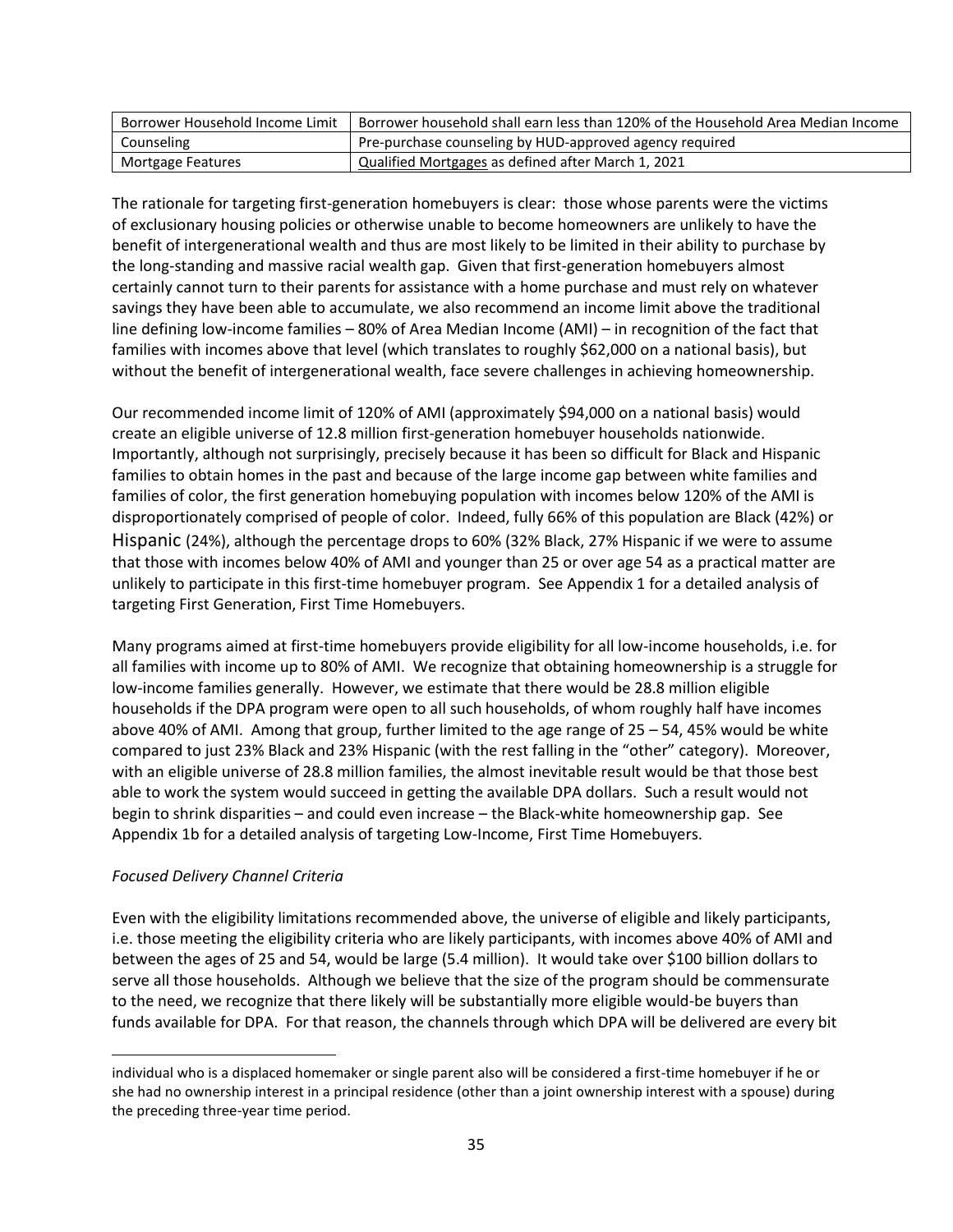as important as the eligibility criteria to assure that the program works as intended. Previous experience with homeownership assistance funds, specifically the Hardest Hit Fund, have demonstrated that without targeting, resources will not equitably reach Black and brown communities. Black and Hispanic communities lost \$1 trillion in wealth during the Great Recession as much of the relief came too late and lacked the programmatic designs necessary to reach the needs of Black and Latino communities.<sup>155</sup>

Specifically, we recommend the following approach to allocating funds and to selecting recipient agencies to administer the funds. The DPA funds should be appropriated to the CDFI Fund for it to disburse as set forth below and subject to the requirement that the Treasury Department and CDFI Fund must explicitly acknowledge that the CDFI Fund is subject to the Fair Housing Act's Affirmatively Furthering Fair Housing mandate. The CDFI Fund would be responsible for disbursing 50% of the funds through a competitive grant process to "Targeted DPA Administrators" who would be organizations with the capabilities and commitments to administer funds to achieve the Program's overall objectives. The Targeted DPA Administrators would, in turn, provide DPA to eligible mortgage applicants sourced through retail and wholesale channels. Although CDFIs could apply for funding through this competitive process, they would be judged by the same criteria as all other bidders and would not be provided with any competitive advantage.

A Consumer Advisory Board will be established to advise and consult with the CDFI Fund in the exercise of its functions in administering the DPA and will help ensure compliance with the requirements laid out in the legislation establishing the DPA. The Consumer Advisory Board will be composed of experts in civil rights, fair housing, fair lending, consumer protection, housing counseling, consumer financial products or services; representatives of financial institutions that primarily serve underserved communities; representatives of communities that have been under-served by the financial services mainstream industry; and real estate housing professionals drawn from and serving underserved communities. Geographic diversity will be a criterion for selection, including allocating at least one seat for a community representative from the Deep South.

We recommend that the remaining 50% of the funds (plus any of the first 50% not delivered through the competitive process) be disbursed to state Housing Finance Agencies (HFAs) in accordance with a formula based on the number of renters in each state but with the requirement that to obtain a disbursement the HFA must meet certain criteria as set forth below.

<sup>155</sup> Debbie Gruenstein Bocian, Peter Smith, and Wei Li, [Collateral Damage: The Spillover Costs of Foreclosures,](https://www.responsiblelending.org/mortgage-lending/research-analysis/collateral-damage.pdf) Center for Responsible Lending, at p. 2 (Oct. 24, 2012).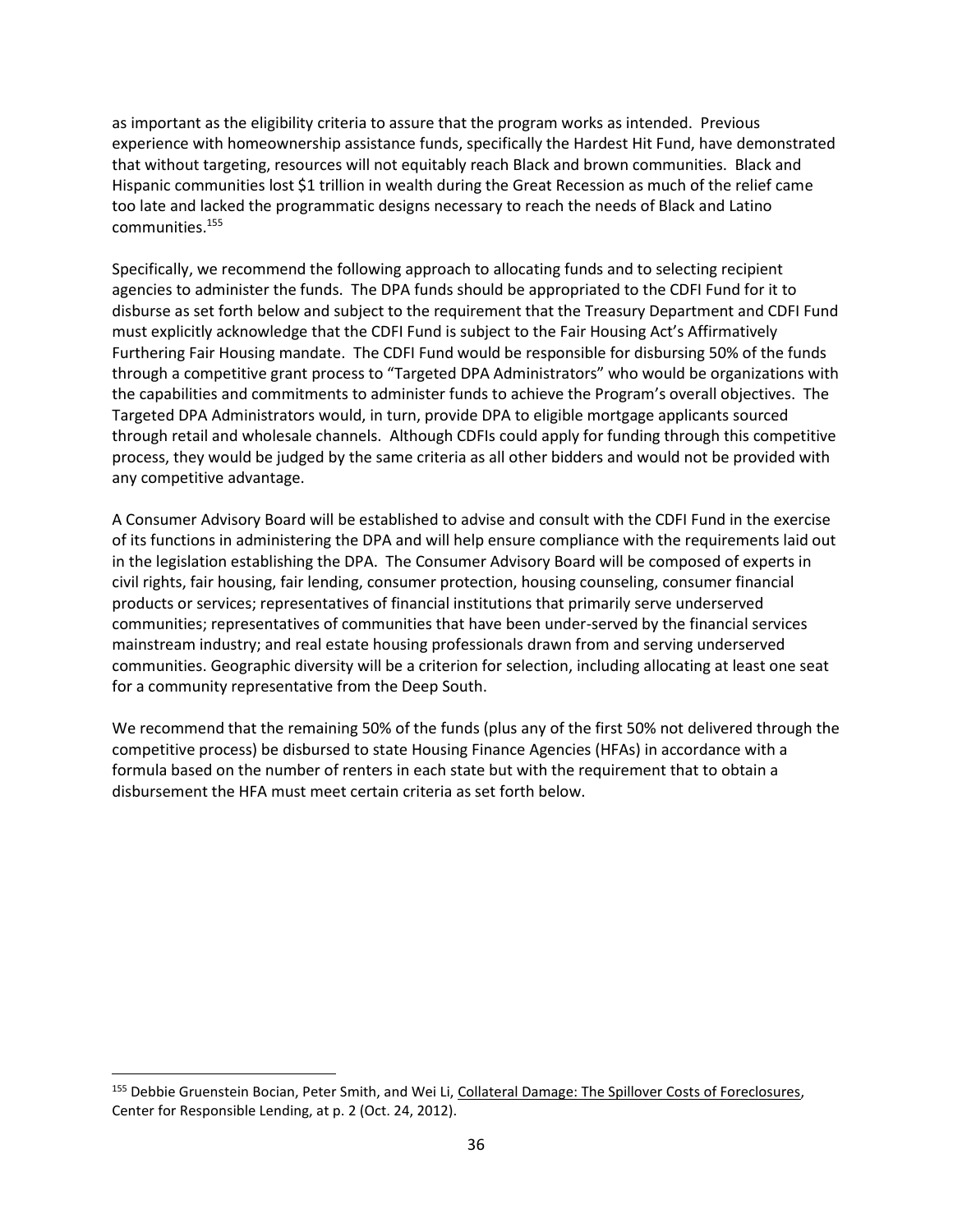Channel Summary Table:

| DPA Delivery Channel                  | Allocation | <b>Notes</b>                                                                                                                                                                                                                                                                                                                                                                                                                                                          |
|---------------------------------------|------------|-----------------------------------------------------------------------------------------------------------------------------------------------------------------------------------------------------------------------------------------------------------------------------------------------------------------------------------------------------------------------------------------------------------------------------------------------------------------------|
| <b>Targeted DPA Administrators</b>    | 50%        | Annual competitive process that awards allocations based<br>on the criteria set forth below. If the selected Targeted<br>DPA Administrators do not have sufficient capacity to<br>deploy this 50%, remaining unallocated funds can be<br>distributed via state HFAs.                                                                                                                                                                                                  |
| <b>State Housing Finance Agencies</b> | 50%        | Allocation methodology to State HFAs based on number<br>of renters in each state; requirement that to be eligible to<br>receive funds HFAs (1) have an AFFH Plan and (2) have<br>existing partnerships with federally-insured depositories,<br>mortgage banks, non-profit loan funds, and/or mortgage<br>brokers that serve underserved groups, nonprofit<br>intermediaries, including local fair housing organizations<br>and/or community development corporations. |

Targeted DPA Administrators may include:<sup>156</sup>

- Federal Home Loan Banks;
- Community Development Financial Institutions;
- Community Development Credit Unions;
- Non-profit community lenders;
- Minority Depository Institutions; and Depository and non-depository mortgage lenders for use in conjunction with Special Purpose Credit programs.

Criteria used to select Targeted DPA Administrators in the competitive process described above should include:

- Strong track record of serving first-time Black, Hispanic, Asian American and Pacific Islander, and Native homebuyers and other underserved populations;
- Affirmative outreach plan to reach underserved populations, including existing and/or new partnerships with mortgage brokers that serve underserved communities;
- Partnerships with nonprofit intermediaries, including local fair housing organizations and community development corporations;
- Adoption of an Affirmatively Furthering Fair Housing Plan;
- Relationship with HUD-approved housing counseling agencies to prepare potential homebuyers; and
- Use of innovative products and programs that address barriers to attaining and sustaining homeownership.

<sup>156</sup> This section incorporates recommendations from the Black Homeownership Collaborative.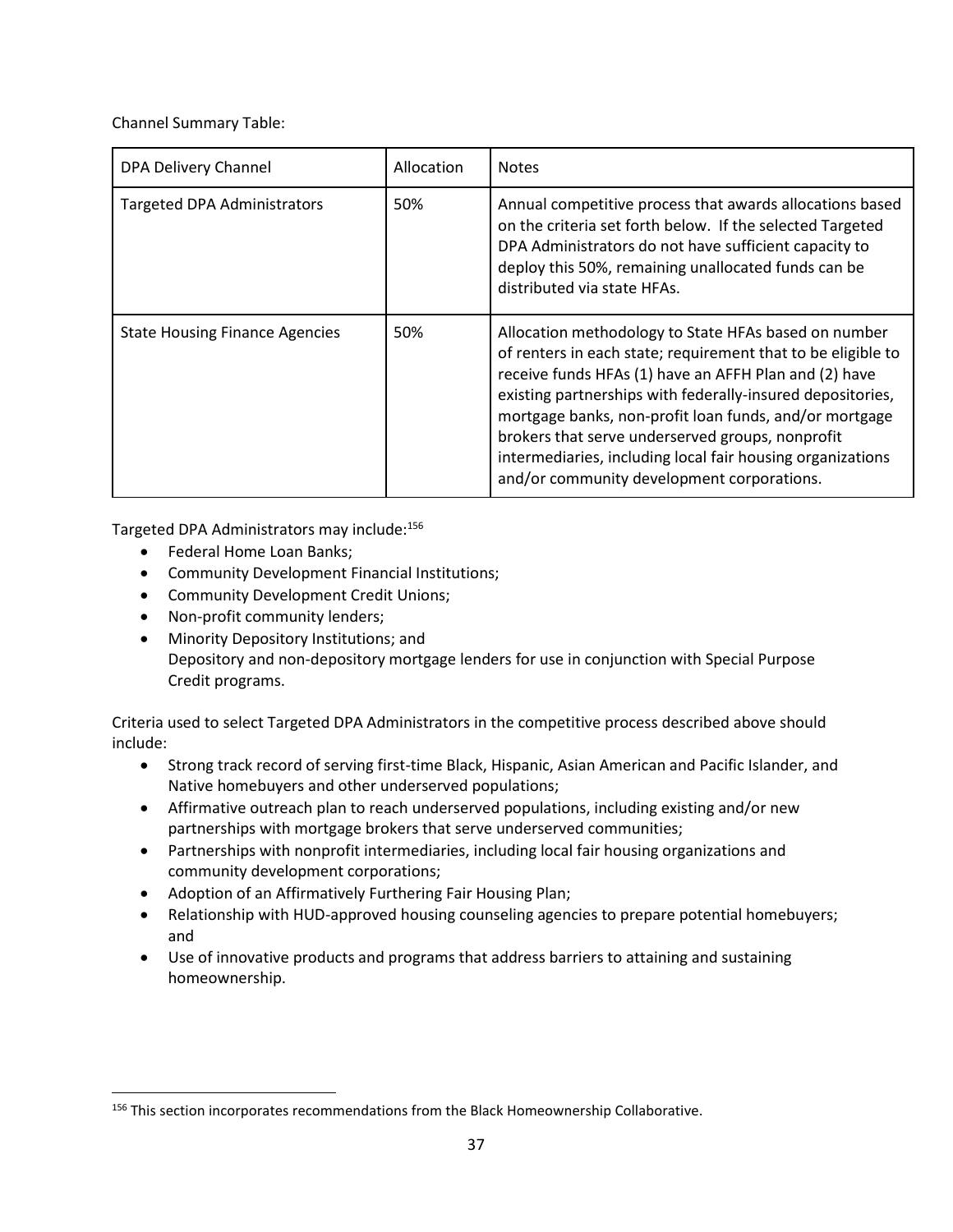### *Amount of Assistance*

In determining how much assistance should be available to eligible participants it is important to recognize the challenges first-generation homebuyers face in accumulating sufficient savings to purchase a home. We estimate that it would take nine years for a household earning the median income to save sufficient money to be able to make even a 3% down payment and cover the closing costs on a median-priced home.<sup>157</sup> The table below shows a simplified calculation of the minimum cash required to purchase the median home in  $2020^{158}$ :

| <b>Funds Needed</b>     |   |         | % of Home Price |  | <b>Funds Required</b> |           | % of Home Price |  |
|-------------------------|---|---------|-----------------|--|-----------------------|-----------|-----------------|--|
| Median Home             | s | 334,700 | 100.0%          |  | Mortgage              | \$324,659 | 97.0%           |  |
| <b>Closing Costs</b>    | s | 10.041  | 3.0%            |  | <b>Borrower Cash</b>  | 29.201    | 8.7%            |  |
| <b>Moving Costs</b>     | s | 1,250   | 0.4%            |  |                       |           |                 |  |
| Reserves                | s | 5,494   | 1.6%            |  |                       |           |                 |  |
| <b>First Year Taxes</b> |   | 2.375   | 0.7%            |  |                       |           |                 |  |
| <b>Total Needed</b>     |   | 353.860 | 105.7%          |  | <b>Total Required</b> | \$353,860 | 105.7%          |  |

Given this reality, we recommend that the program provide a minimum of \$20,000 of DPA to eligible families (could be adjusted up for high cost markets). That would significantly reduce the number of years of savings required to purchase their first home to three years. Further, for those able to accumulate some savings, a \$20,000 DPA grant could be used to reduce the mortgage amount, which would make the housing payment more affordable for lower income families and help the family create wealth faster. A \$20,000 DPA also would enable at least some families to preserve some of their own money for a critical reserve to maintain the home or manage through unforeseen life events.

### *Additional Requirements*

*Liquidity:* The DPA program should include a requirement that the Government Sponsored Enterprises (Fannie Mae, Freddie Mac, and Federal Home Loan Banks) provide ongoing assistance and liquidity instruments to support this program.

*Accountability and Transparency:* Every administrator that receives funds under the DPA program, including each HFA recipient, should be required to report program results to the CDFI Fund in a timely manner in an electronically accessible format specified by the CDFI Fund and at intervals specified by the CDFI Fund but initially no less frequently than annually. The report should include applicant and loanlevel data sufficient to assess the extent to which the program is adequately and safely closing homeownership and wealth gaps between and among racial and ethnic groups (including but not limited to applicant demographic information, application outcomes, terms of the DPA assistance), and property information (including geography, property value and type, and first mortgage type and investor). The loan-level data should be made publicly available by the CDFI Fund subject to modifications made by CDFI Fund to protect the privacy of borrowers in a manner consistent with the accountability purposes of this section.

*Program Evaluation:* The program should be evaluated 24 months after the initial disbursement of funds under this program. The CDFI Fund shall issue a report evaluating the program's effectiveness in achieving its objectives, including closing homeownership and wealth gaps between and among racial

 $157$  Calculations on file with Center for Responsible Lending; available on request.

<sup>&</sup>lt;sup>158</sup> CNBC, [Here's how much you will really need to buy your first home \(Hint: It's more than you think\)](https://www.cnbc.com/2020/06/22/heres-how-much-money-youll-really-need-to-buy-your-first-home.html)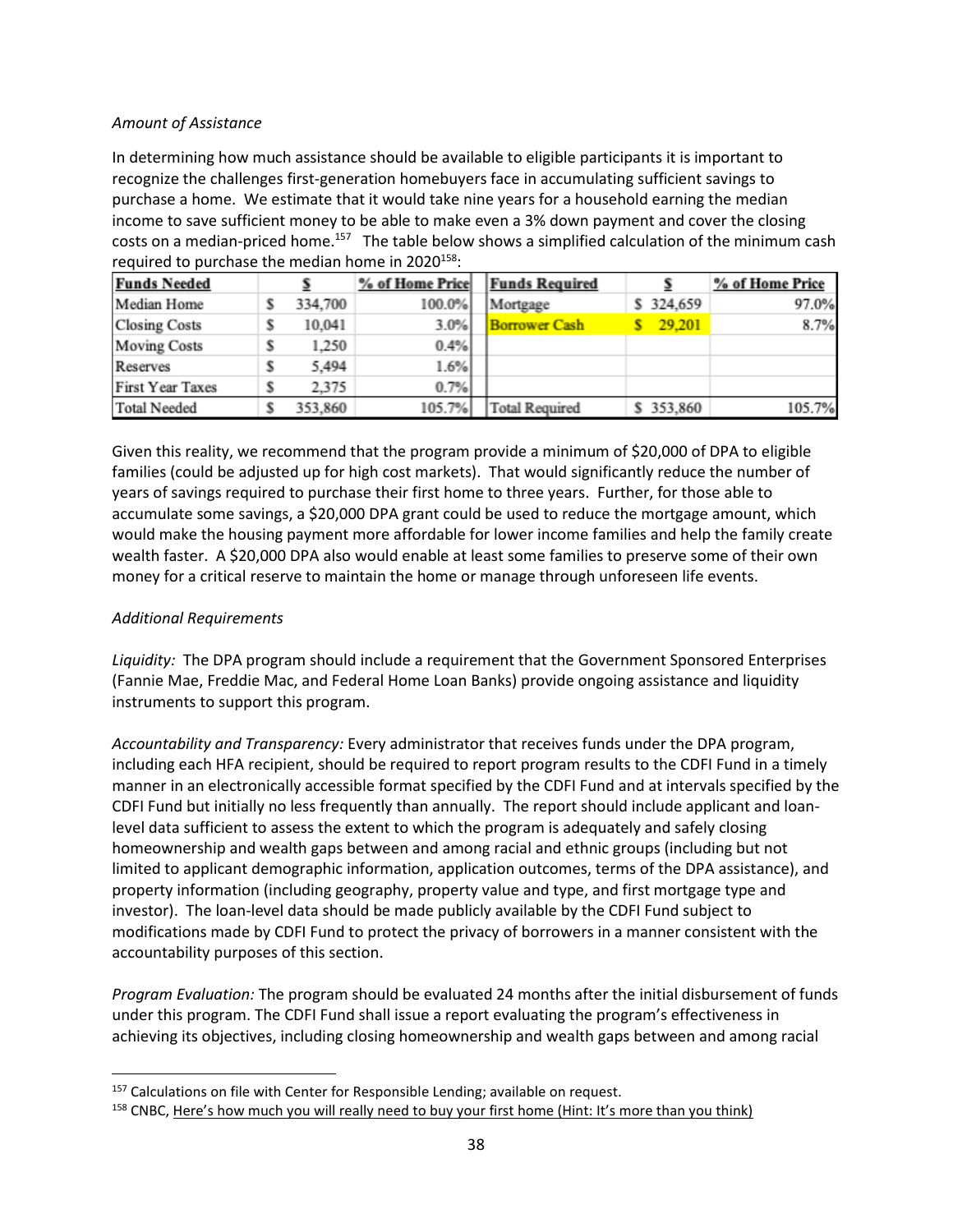and ethnic groups and enabling socially and economically disadvantaged households to become homeowners in a manner that is likely to enable them to sustainably remain homeowners and to build their family's assets. The program will be re-evaluated every 12 months after the initial 24-month initial evaluation.

### **Part 2: Program Element to Enhance Targeting**

Within 60 days after enactment of the legislation, the Department of Housing and Urban Development and the Department of Justice should be required to jointly prepare and release a report analyzing the evidence of the existence and continuing effects of discrimination in the mortgage lending market that precludes certain classes of consumers from fairly obtaining credit. The report should also analyze evidence of structural or other barriers, such as policies, systems, technologies, practices, or other impediments that restrict the ability of socially and economically disadvantaged groups to fairly access mortgage credit.

The report must evaluate the extent to which there exists a significant gap in mortgage credit access for socially and economically disadvantaged groups, including Black, Hispanic, Native American, Asian American, and other groups. The analysis must also examine whether existing race-neutral lending programs, including the program established in Part 1 by this legislation, will be sufficient to cause a significant decline in the access gap such that the nation is put on a firm trajectory toward homeownership parity among advantaged and disadvantaged groups.

The purpose of this report shall be to determine whether adding the consideration of race to the DPA program, along with other modifications, are necessary to achieve the compelling governmental interest of eliminating the effects of past and present discrimination in the mortgage lending market so that all people, including underserved communities, have equal access.

In the event the Department of Housing and Urban Development and Department of Justice determine that the gap in access to mortgage credit is unlikely to be closed by the Core Program Elements as set forth in Part 1, Administrators shall establish programs—including a modification to the program in Part 1—that use race-conscious remedies to overcome discriminatory barriers to serving socially and economically disadvantaged people, using a rebuttable presumption that people of color are socially and economically disadvantaged.

#### **Conclusion**

Homeownership is the primary way that most Americans build wealth. Unfortunately, historic and ongoing discriminatory housing policies result in Black families and other people of color being excluded from having access to owning a home. As a result, persistent and growing racial wealth gaps continue with many hardworking families lacking the resources to save for a down payment to purchase their first home. A targeted down payment assistance program will serve as a critical first step in addressing these disparities, strengthening the wealth building capacity for millions while also growing the economy.